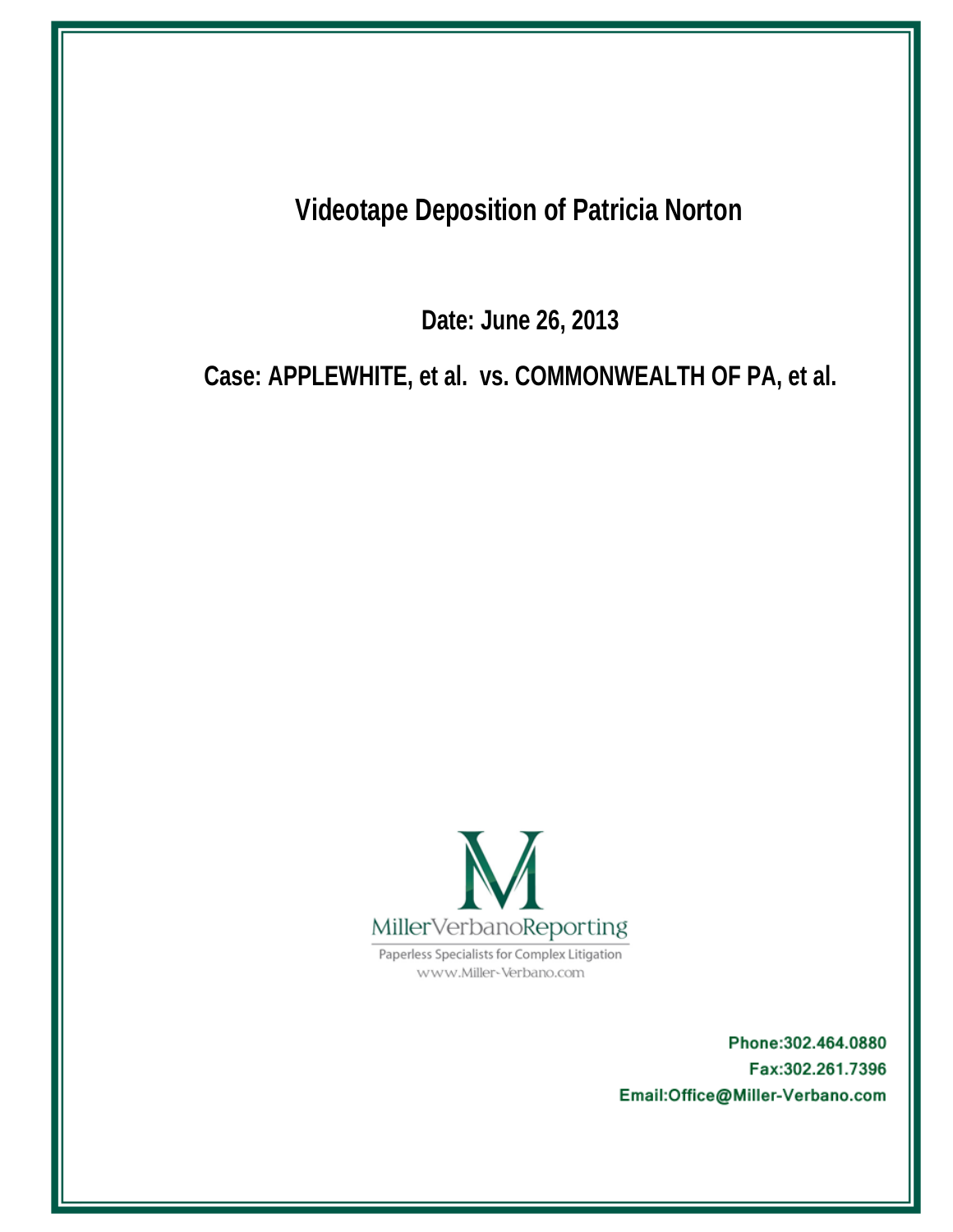| $\mathbf 1$               | IN THE COMMONWEALTH COURT OF PENNSYLVANIA                                                            |  |
|---------------------------|------------------------------------------------------------------------------------------------------|--|
| $\overline{2}$            |                                                                                                      |  |
| 3                         | VIVIETTE APPLEWHITE; WILOLA<br><b>CERTIFIED</b><br>SHINHOLSTER LEE; GROVER FREELAND;                 |  |
| 4                         | <b>TRANSCRIPT</b><br>GLORIA CUTTINO; NADINE MARSH;<br>DOROTHY BARKSDALE; BEA BOOKLER;                |  |
| 5                         | JOYCE BLOCK; HENRIETTA KAY<br>DICKERSON; DEVRA MIREL ("ASHER")                                       |  |
| 6<br>7                    | SCHOR; THE LEAGUE OF WOMEN VOTERS<br>OF PENNSYLVANIA; NATIONAL                                       |  |
| 8                         | ASSOCIATION FOR THE ADVANCEMENT<br>OF COLORED PEOPLE, PENNSYLVANIA<br>STATE CONFERENCE; HOMELESS     |  |
| 9                         | ADVOCACY PROJECT,                                                                                    |  |
| 10                        | Petitioners,<br>$:C.A.$ No.                                                                          |  |
| 11                        | 330 M.D. 2012<br>VS.                                                                                 |  |
| 12                        | THE COMMONWEALTH OF<br>PENNSYLVANIA; THOMAS W. CORBETT,                                              |  |
| 13                        | in his capacity as Governor;<br>CAROLE AICHELE, in her capacity<br>as Secretary of the Commonwealth, |  |
| 14                        |                                                                                                      |  |
| 15                        | Respondents.                                                                                         |  |
| 16                        |                                                                                                      |  |
| 17                        |                                                                                                      |  |
| 18                        | Videotape Deposition of PATRICIA NORTON                                                              |  |
| 19                        | taken at 27 Front Street                                                                             |  |
| 20                        | Womelsdorf, Pennsylvania                                                                             |  |
| 21                        | Wednesday, June 26, 2013                                                                             |  |
| 22                        | $2:27$ p.m.                                                                                          |  |
| 23                        |                                                                                                      |  |
| 24                        |                                                                                                      |  |
| 25                        | Gail L. Inghram Verbano, CSR, RDR, CRR                                                               |  |
| $\mathbf{X}$ $\mathbf{X}$ |                                                                                                      |  |

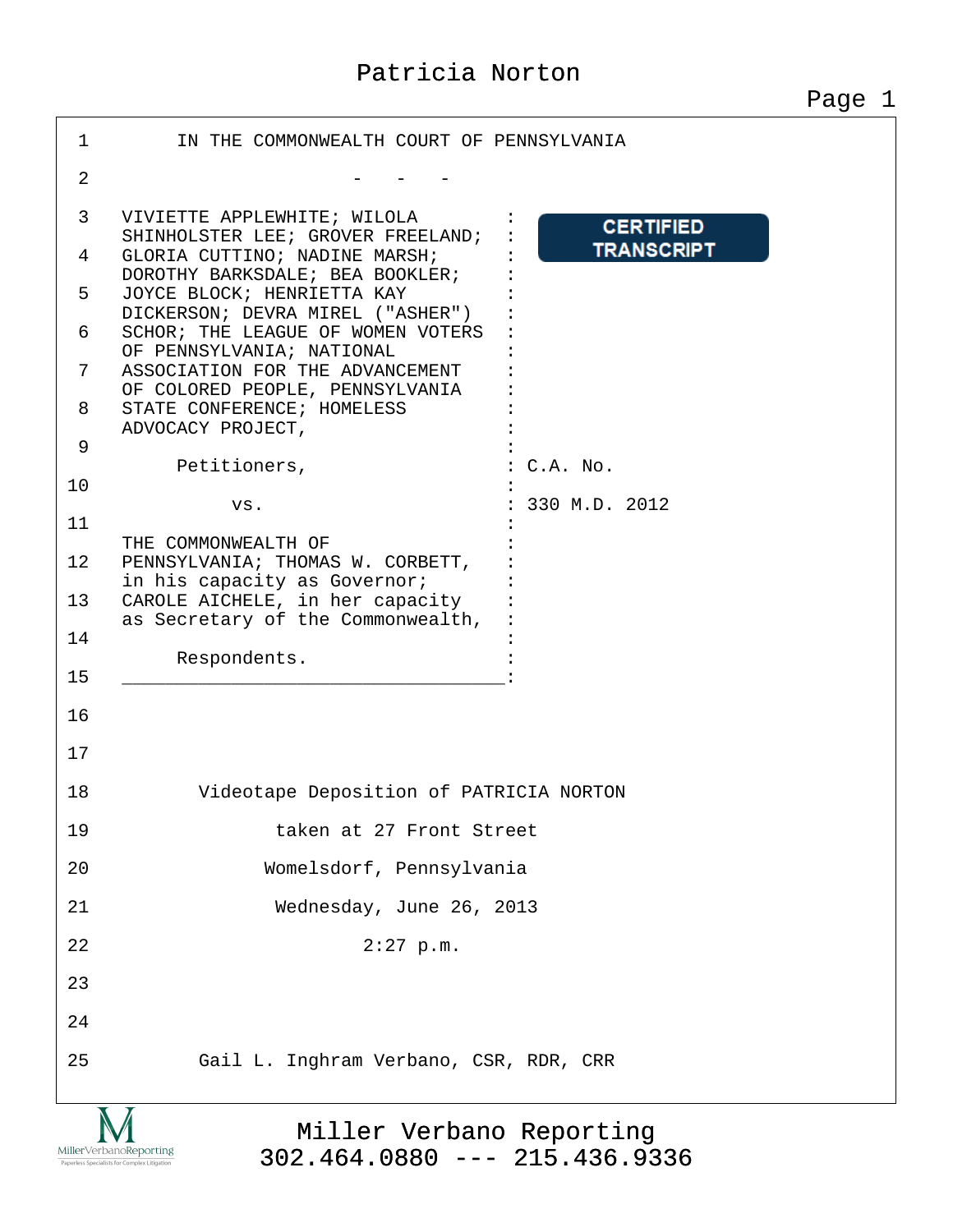|                                                                          | Page 2                                                      |
|--------------------------------------------------------------------------|-------------------------------------------------------------|
| $\mathbf 1$                                                              | Page 2<br>A P P E A R A N C E S                             |
| 2                                                                        | On behalf of Petitioners:                                   |
| 3                                                                        | BENJAMIN D. GEFFEN, ESQUIRE                                 |
| 4                                                                        | bgeffen@pilcop.org                                          |
| 5                                                                        | PUBLIC INTEREST LAW CENTER OF PHILADELPHIA                  |
| 6                                                                        | 1709 Benjamin Franklin Parkway, Second Floor                |
| 7                                                                        | Philadelphia, Pennsylvania 19103                            |
| 8                                                                        | On behalf of Respondents:                                   |
| 9                                                                        | KEVIN P. SCHMIDT, ESQUIRE                                   |
| 10                                                                       | Deputy General Counsel                                      |
| 11                                                                       | kevschmidt@pa.gov                                           |
| 12                                                                       | GOVERNOR'S OFFICE OF GENERAL COUNSEL                        |
| 13                                                                       | 333 Market Street, 17th Floor                               |
| 14                                                                       | Harrisburg, Pennsylvania 17101                              |
| 15                                                                       | ALSO PRESENT:                                               |
| 16                                                                       | Rob Blum, Videographer                                      |
| 17                                                                       |                                                             |
| 18                                                                       |                                                             |
| 19                                                                       |                                                             |
| 20                                                                       |                                                             |
| 21                                                                       |                                                             |
| 22                                                                       |                                                             |
| 23                                                                       |                                                             |
| 24                                                                       |                                                             |
| 25                                                                       |                                                             |
| Miller Verbano Reporting<br>Paperless Specialists for Complex Litigation | Miller Verbano Reporting<br>$302.464.0880$ --- 215.436.9336 |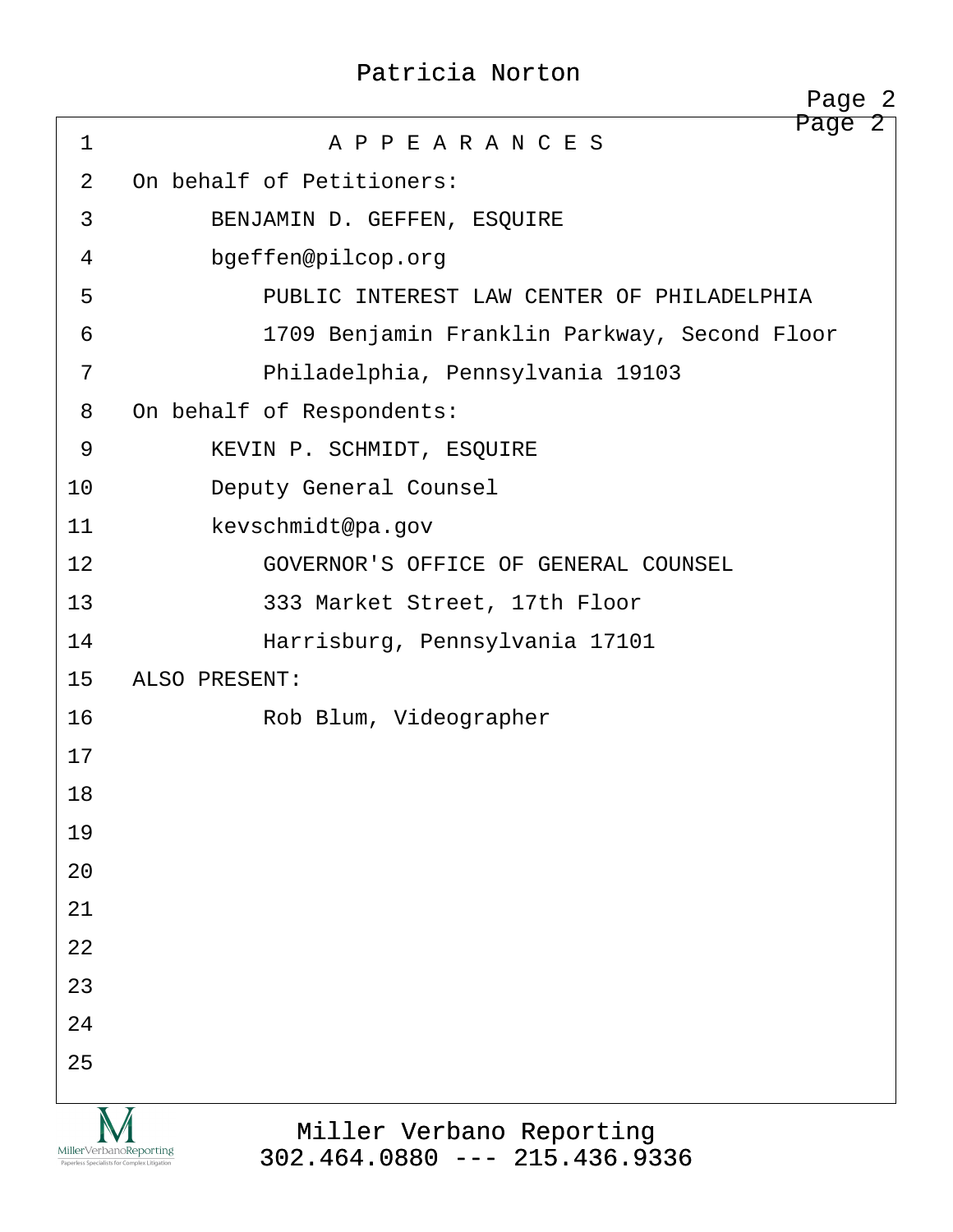|                |                                                                                                                                       | Page 3 |
|----------------|---------------------------------------------------------------------------------------------------------------------------------------|--------|
| $\mathbf 1$    | CONTENTS                                                                                                                              | Page 3 |
| 2              | WITNESS:                                                                                                                              | PAGE   |
| $\mathbf{3}$   | PATRICIA NORTON                                                                                                                       |        |
| 4              | By Mr. Geffen (Direct)                                                                                                                | 4      |
| 5              | By Mr. Schmidt (Cross)                                                                                                                | 23     |
| 6              | By Mr. Geffen (Redirect)                                                                                                              | 33     |
| 7              | By Mr. Schmidt (Recross)                                                                                                              | 36     |
| 8              |                                                                                                                                       |        |
| $\overline{9}$ |                                                                                                                                       |        |
| 10             |                                                                                                                                       |        |
| 11             | EXHIBITS REFERENCED:                                                                                                                  |        |
| 12             | <b>EXHIBIT</b><br>PAGE                                                                                                                |        |
| 13             | Trial Exhibit 4130<br>19                                                                                                              |        |
| 14             |                                                                                                                                       |        |
| 15             |                                                                                                                                       |        |
| 16             |                                                                                                                                       |        |
| 17             |                                                                                                                                       |        |
| 18             |                                                                                                                                       |        |
| 19             |                                                                                                                                       |        |
| 20             |                                                                                                                                       |        |
| 21             |                                                                                                                                       |        |
| 22             |                                                                                                                                       |        |
| 23             |                                                                                                                                       |        |
| 24             |                                                                                                                                       |        |
| 25             |                                                                                                                                       |        |
|                | Miller Verbano Reporting<br>MillerVerbanoReporting<br>$302.464.0880$ --- 215.436.9336<br>Paperless Specialists for Complex Litigation |        |

[302.464.0880 --- 215.436.9336](http://www.miller-verbano.com)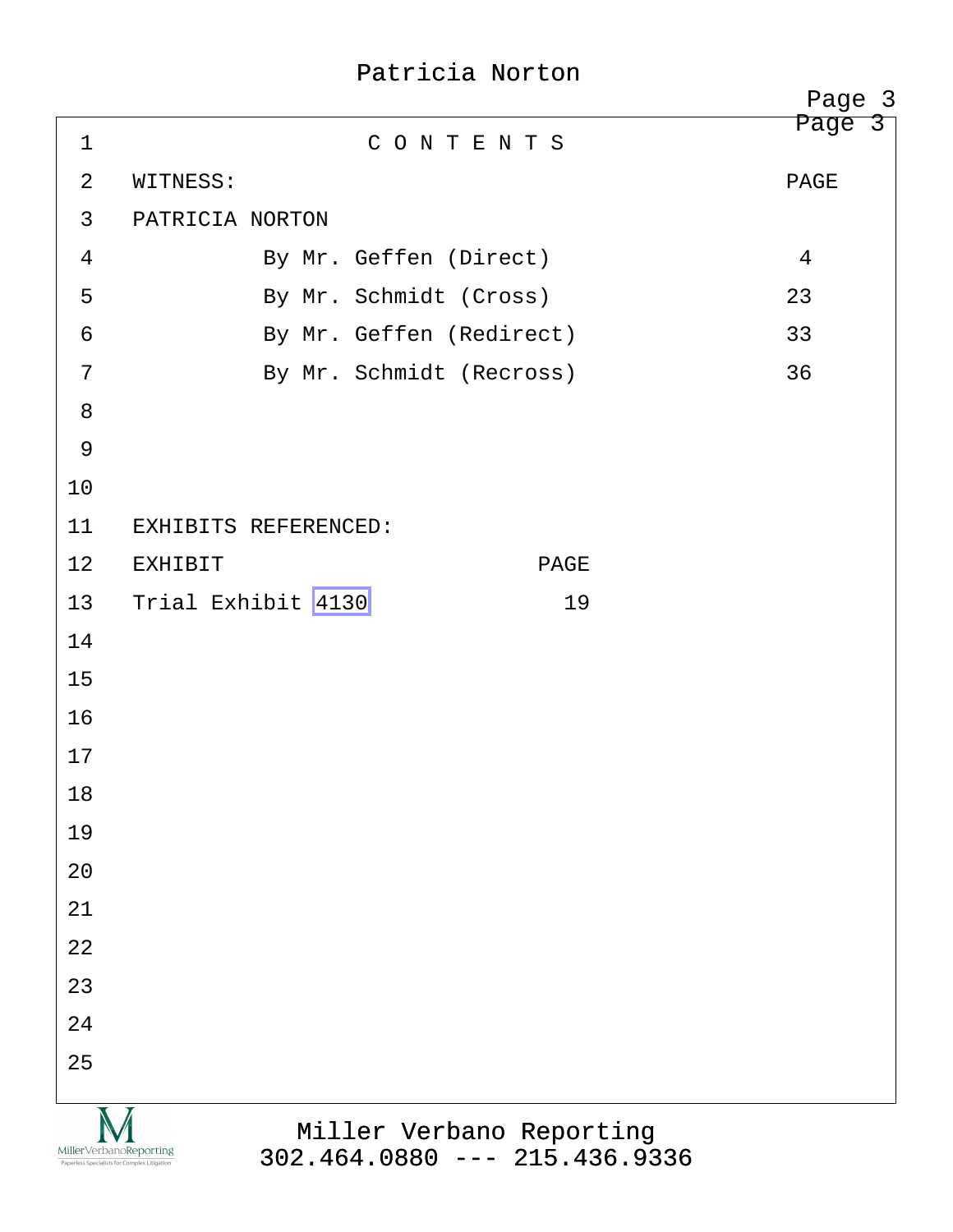<span id="page-4-0"></span>

| $\mathbf 1$ | Page 4<br>(An opening statement was made by the     |
|-------------|-----------------------------------------------------|
| 2           | videographer re the caption of the case; the time;  |
| 3           | the address of the office location; the name of the |
| 4           | videographer and the court reporter. All counsel    |
| 5           | identified themselves on the record and stated the  |
| 6           | parties they represent.)                            |
| 7           | DIRECT EXAMINATION                                  |
| 8           |                                                     |
| 9           | BY MR. GEFFEN:                                      |
| 10          | Okay. Good afternoon. Would you<br>Q                |
| 11          | please state your name for the record.              |
| 12          | Patricia Norton.<br>Α                               |
| 13          | And Mrs. Norton, where do you live?<br>Q            |
| 14          | 27 South Front Street, Womelsdorf,<br>A             |
| 15          | Pennsylvania, Berks County.                         |
| 16          | And that's where we are right now?<br>Q             |
| 17          | That's where we are.<br>Α                           |
| 18          | How long have you lived in this home?<br>Q          |
| 19          | 48 years.<br>A                                      |
| 20          | And how long have you lived in Berks<br>$\circ$     |
| 21          | County?                                             |
| 22          | All my life.<br>A                                   |
| 23          | Are you currently married?<br>Q                     |
| 24          | No. I'm a widow.<br>Α                               |
| 25          | And do you have any family who live<br>Q            |
| $\sqrt{2}$  |                                                     |

Miller Verbano Reporting [302.464.0880 --- 215.436.9336](http://www.miller-verbano.com)

IVI  $\underset{\text{Paperless Specialists for Complex Litigation}}{\text{MillerVerbanoReporting}}$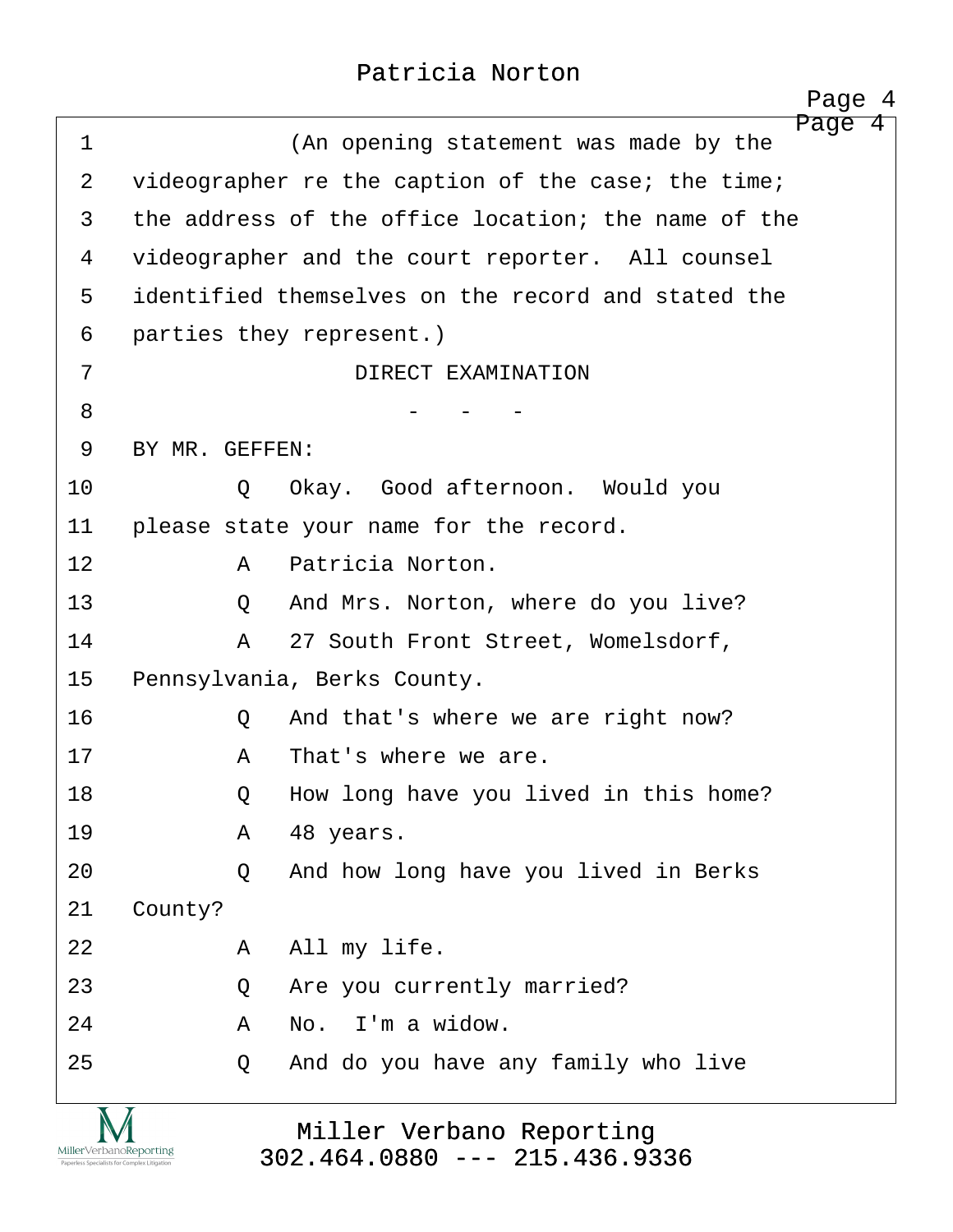<span id="page-5-0"></span>Page 5 1 nearby? ·2· · · · · ·A· ·Yes.· I have two sons. ·3· · · · · ·Q· ·And I noticed when I came in, there was 4 a photograph of a young man in, I think, a Navy 5 uniform. ·6· · · · · ·A· ·Yes. ·7· · · · · ·Q· ·Who is he? ·8· · · · · ·A· ·He's also my son.· I have trouble with 9 this. I'm sorry. 10· · · · · · · ·He was in the military, and he was in 11 Hong Kong and he got hit by a taxi cab. And they 12 drug him 75 feet and put the car in reverse and 13 reversed for 75 feet. 14 · · · · · So he had major surgeries. He came 15 home. But he was never himself again, and he 16 **passed away.** 17· · · · · ·Q· ·I'm sorry to hear that. 18 · · · · · · · · · · · Do you need a moment? 19· · · · · ·A· ·No.· Go on to something else quickly. 20 · · · · Q · Do you have any grandchildren? 21· · · · · ·A· ·Yes, I do.· I have a step-granddaughter 22 and a granddaughter. 23· · · · · ·Q· ·And do you have any 24 great-grandchildren? 25· · · · · ·A· ·I have a total of five, four girls and Page 5

Miller Verbano Reporting [302.464.0880 --- 215.436.9336](http://www.miller-verbano.com)

MillerVerbanoReporting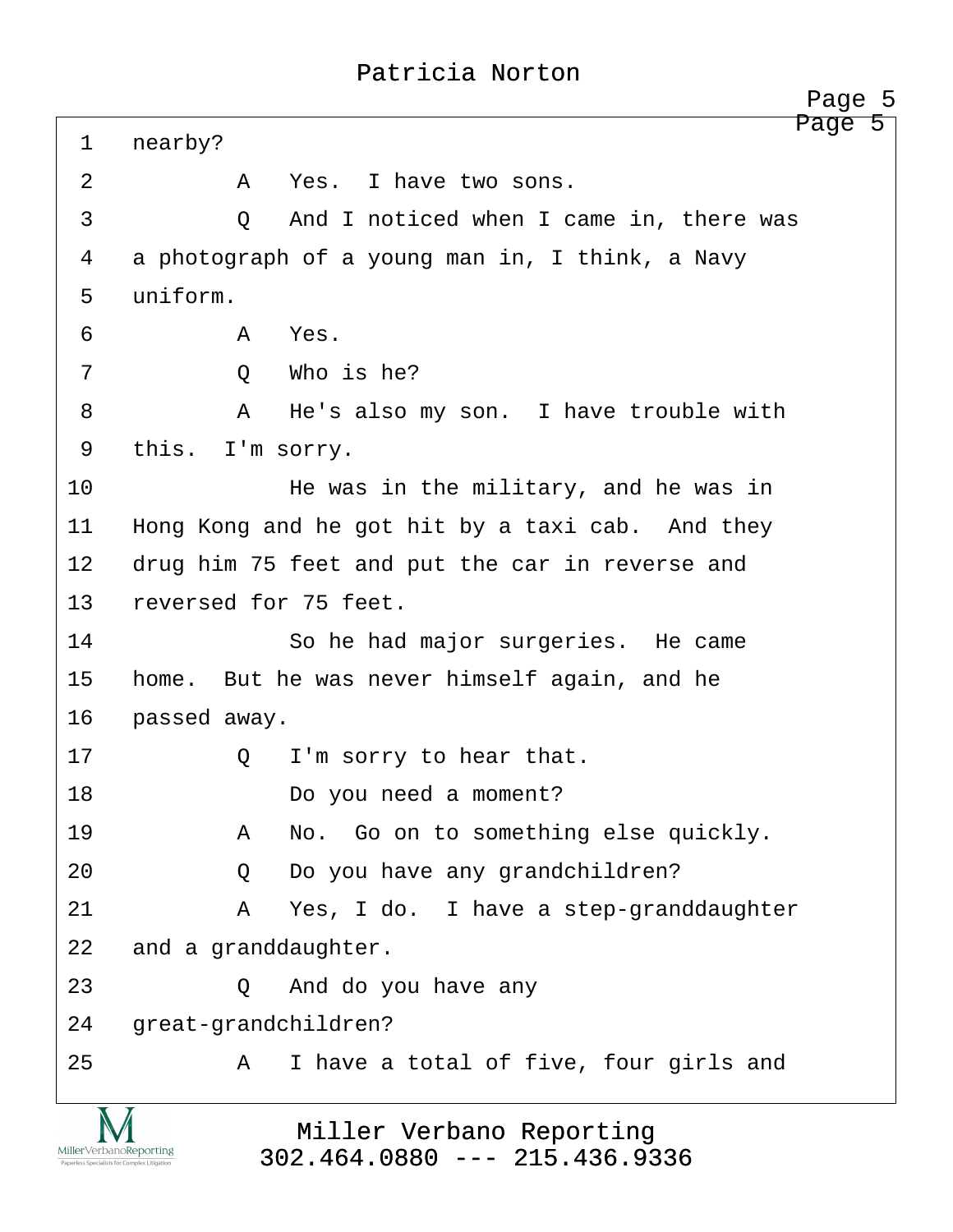<span id="page-6-0"></span>

|                |             | Page 6                                          |
|----------------|-------------|-------------------------------------------------|
| $\mathbf 1$    | one boy.    | Page 6                                          |
| $\overline{2}$ | Q           | Congratulations.                                |
| 3              | Α           | Thank you.                                      |
| 4              | Q           | I notice you're sitting in a wheelchair         |
| 5              | right now.  | How often do you use a wheelchair?              |
| 6              | A           | Most every day.                                 |
| 7              | Q           | Do you ever use a walker?                       |
| 8              | A           | Yes.                                            |
| $\mathcal{G}$  | $\circ$     | And how far can you travel using a              |
| 10             | walker?     |                                                 |
| 11             | A           | Half a block -- I'll say half a block.          |
| 12             | Q           | And do you drive a car?                         |
| 13             | Α           | No.                                             |
| 14             | Q           | I want to ask you a few questions about         |
| 15             |             | voting. Are you currently registered to vote?   |
| 16             | A           | Yes, I am.                                      |
| 17             | Q           | And how often do you vote?                      |
| 18             | Α           | As often as I can get to the poll.              |
| 19             | Q           | Okay. And where is your polling place?          |
| 20             | Α           | At the corner of North Front in                 |
| 21             | Womelsdorf. |                                                 |
| 22             | Q           | And what's the building called?                 |
| 23             | Α           | The borough hall. I'm sorry.                    |
| 24             | Q           | And when I was driving into town, I saw         |
| 25             |             | a building at the intersection at the corner of |

Miller Verbano Reporting [302.464.0880 --- 215.436.9336](http://www.miller-verbano.com)

<u>IVI</u>  $\underset{\text{Paperless Specialists for Complex Litigation}}{\text{MillerVerbanoReporting}}$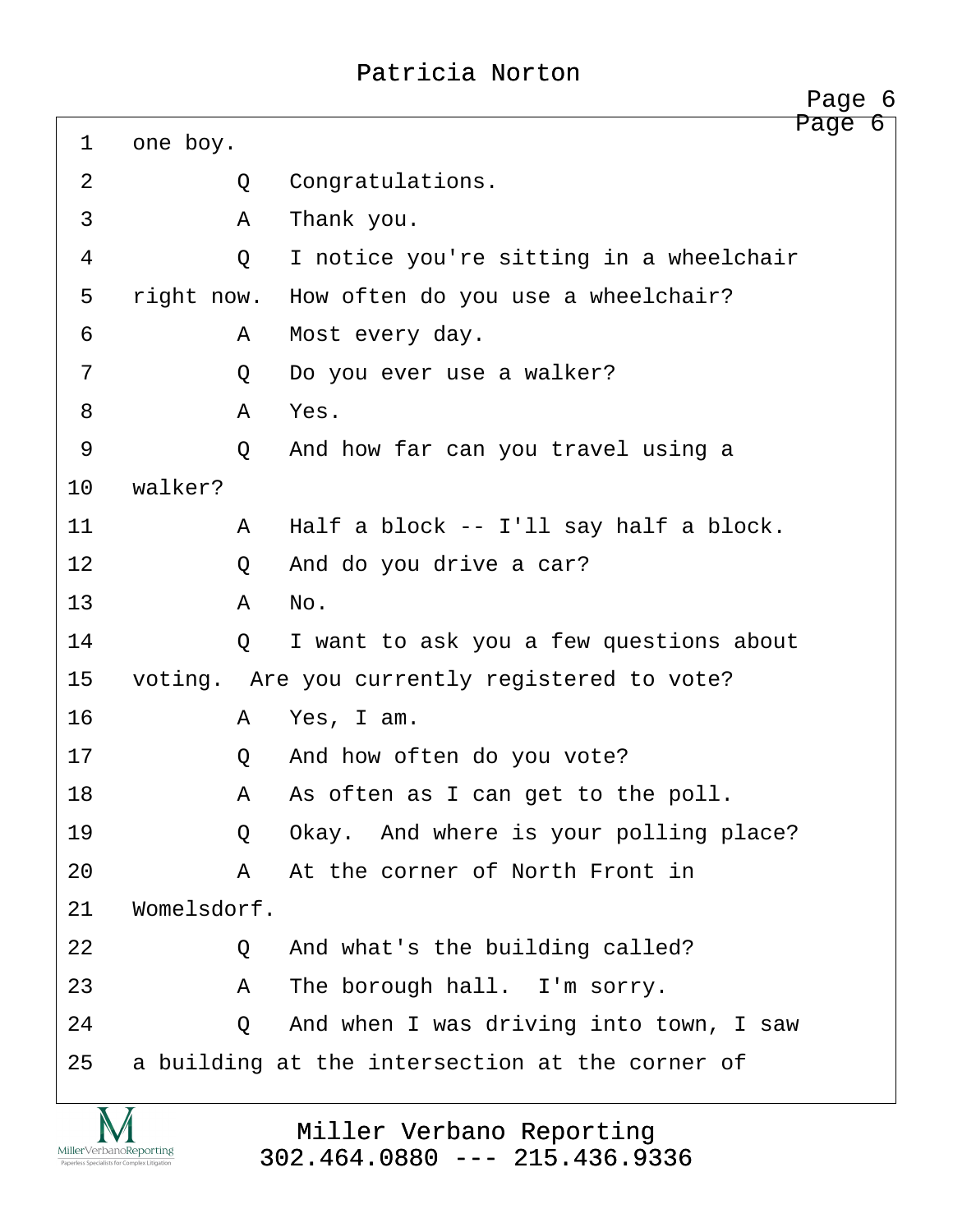<span id="page-7-0"></span>Page 7 1 your block that looked like a government building, 2 is that the borough hall? ·3· · · · · ·A· ·Yes, it is. 4 0 Okay. And does that building have any 5 steps or other barriers that would keep you from 6 getting there in a wheelchair? 7 The SCHMIDT: Objection to form. 8 THE WITNESS: It has a ramp. ·9· · · · · · · ·MR. SCHMIDT:· Objection to the term 10 "barriers." Can you rephrase it, please. 11 MR. GEFFEN: Sure. 12 BY MR. GEFFEN: 13 · · · · Q · How do you get into that building, 14 given that you have a wheelchair? 15· · · · · ·A· ·It has a ramp. 16· · · · · ·Q· ·Okay.· And are you able to use the 17 voting machine, even though you're in a wheelchair? 18· · · · · ·A· ·Yes, I can. 19· · · · · ·Q· ·And how does that work? 20· · · · · ·A· ·They lower it for me. 21 0 And how do you get from your house to 22 borough hall to vote? 23· · · · · ·A· ·Usually someone will drive me there. 24 Since it's just down at the corner really, 25 sometimes my son will just push me in my

MillerVerbanoReporting

Miller Verbano Reporting [302.464.0880 --- 215.436.9336](http://www.miller-verbano.com)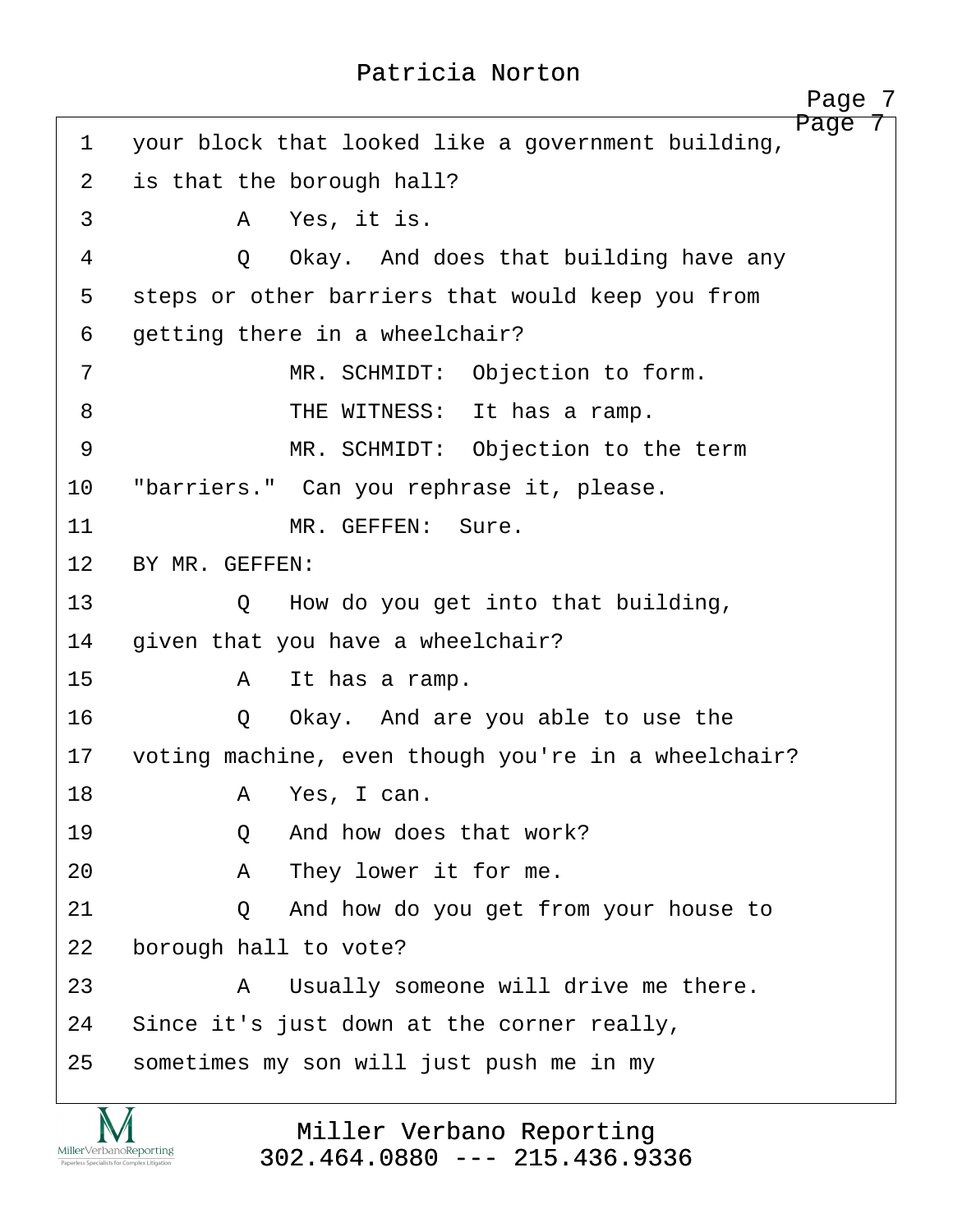<span id="page-8-0"></span>Page 8 1 wheelchair. 2 0 Okay. And what kind of a wait do you 3 encounter at the polling place to vote? ·4· · · · · ·A· ·Most times it goes very smoothly and I 5 don't have much wait at all. 6 · · · · · Q · Okay. And do you ever vote by absentee 7 ballot? ·8· · · · · ·A· ·No. ·9· · · · · ·Q· ·And if there were going to be an 10 election today, would you be able to -- would you 11 be physically able to get to borough hall to vote? 12 a Yes. 13 · · · · · Q · And today if there were going to be an 14 election, would you be able to sign a legal 15 declaration saying that you were unable to attend 16 because of illness or physical disability? 17 · · · · · · · · MR. SCHMIDT: Objection to the form of 18 the question. It's leading. Rephrase it. 19 · · · · · · · · MR. GEFFEN: I'll rephrase it. 20 BY MR. GEFFEN: 21 0 Do you currently have an illness that 22 would keep you from getting there today if there 23 were an election today? 24 MR. SCHMIDT: Objection; leading. 25 BY MR. GEFFEN:

> Miller Verbano Reporting [302.464.0880 --- 215.436.9336](http://www.miller-verbano.com)

MillerVerbanoReporting

http://www.yeslaw.net/help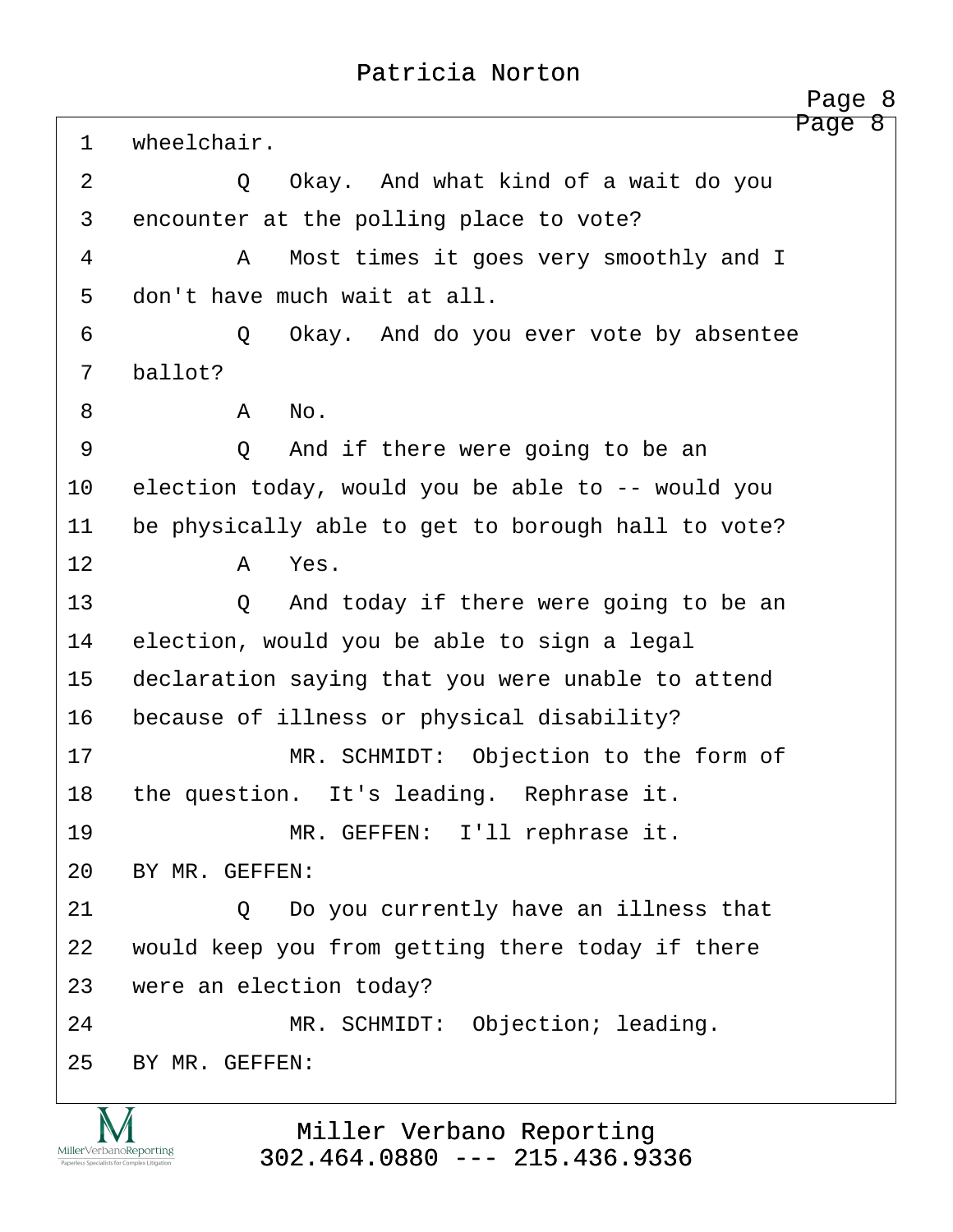<span id="page-9-0"></span>

|                | Page 9                                              |
|----------------|-----------------------------------------------------|
| $\mathbf 1$    | Page 9<br>Okay. I can rephrase this.<br>Q           |
| $\overline{2}$ | If there were an election today, do you             |
| 3              | think that you would be able to vote in person or   |
| 4              | not?                                                |
| 5              | MR. SCHMIDT: Objection; leading.                    |
| 6              | MR. GEFFEN: Can we go off the record                |
| 7              | for a moment.                                       |
| 8              | THE VIDEOGRAPHER: Going off the                     |
| 9              | record. Time on video is 14:33.                     |
| 10             | MR. GEFFEN: I'm trying to save some                 |
| 11             | time here.                                          |
| 12             | MR. SCHMIDT: No. I understand. But I                |
| 13             | just don't want you to testify for her, so --       |
| 14             | MR. GEFFEN: I don't think I am, but is              |
| 15             | there some other way I could ask this question that |
| 16             | would satisfy you.                                  |
| 17             | MR. SCHMIDT: How do you vote?                       |
| 18             | What's your health status currently?                |
| 19             | Let her describe it. That's all I'm                 |
| 20             | asking for. I don't want you to testify. I don't    |
| 21             | think you want that, either, on the record. You     |
| 22             | don't want your testimony here.                     |
| 23             | MR. GEFFEN:<br>Nobody wants that.                   |
| 24             | MR. SCHMIDT: I appreciate -- I really               |
| 25             | do; I appreciate the fact that you're trying to     |

Miller Verbano Reporting [302.464.0880 --- 215.436.9336](http://www.miller-verbano.com)

<u>IVI</u>  $\underset{\text{Paperless Specialists for Complex Litigation}}{\text{MillerVerbanoReporting}}$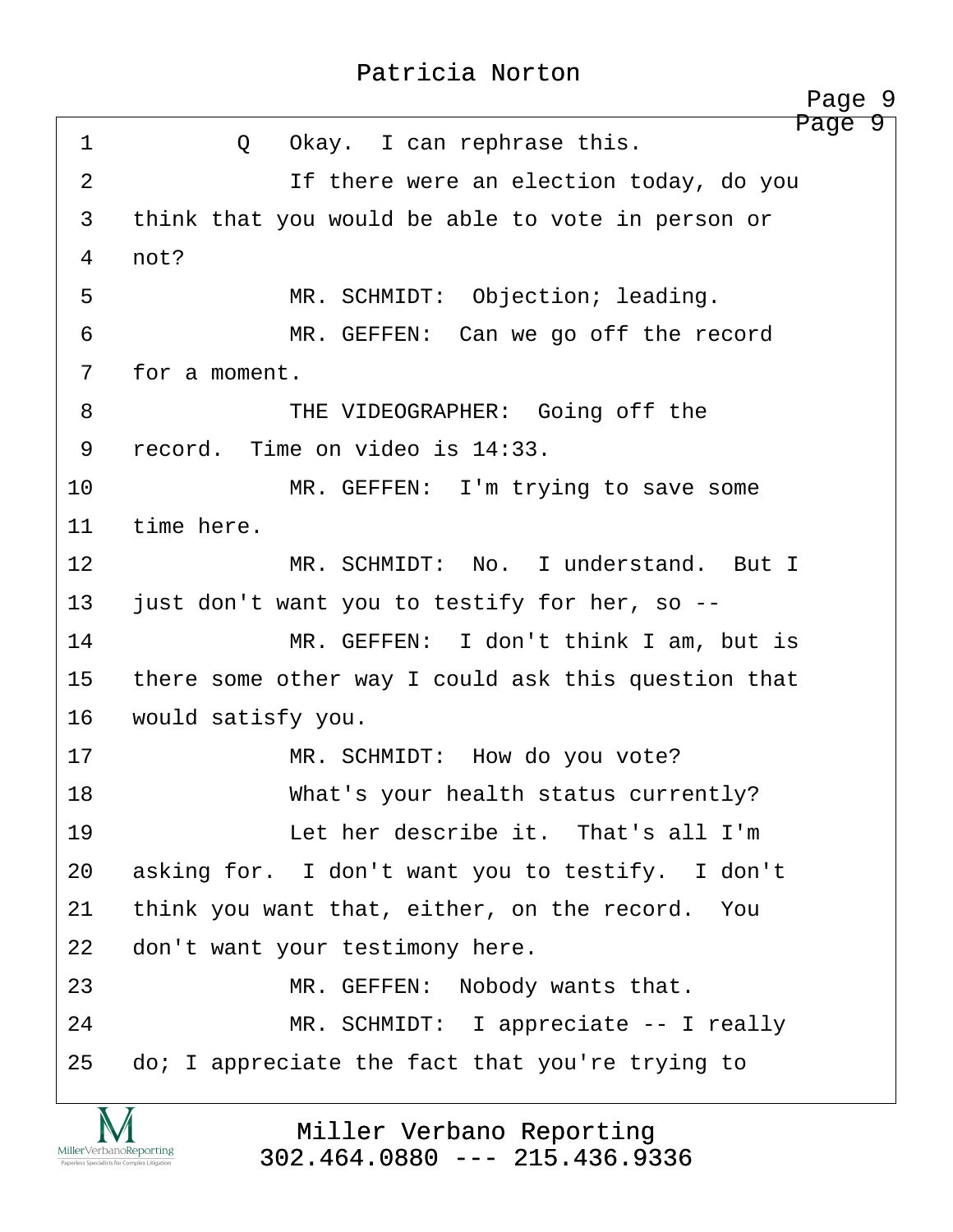<span id="page-10-0"></span>

| 1              | expedite things.  | Page 10                                             |
|----------------|-------------------|-----------------------------------------------------|
| $\overline{2}$ |                   | MR. GEFFEN: Okay. We'll do it that                  |
| 3              | way, then.        |                                                     |
| 4              |                   | THE VIDEOGRAPHER: We're now back on                 |
| 5              |                   | the record. Time on video is 14:34.                 |
| 6              | BY MR. GEFFEN:    |                                                     |
| 7              | Q                 | Is there any reason that you would feel             |
| 8              |                   | differently about voting in person versus voting by |
| 9              | absentee ballot?  |                                                     |
| 10             | Α                 | Yes.                                                |
| 11             | Q                 | And what would that be?                             |
| 12             | A                 | I like to vote in person because I want             |
| 13             |                   | to make sure that I'm being counted. If I would     |
| 14             |                   | send an absentee ballot in, possibly it could get   |
| 15             | lost in the mail. |                                                     |
| 16             | Q                 | I may have already asked you: How long              |
| 17             |                   | have you been voting at borough hall?               |
| 18             | A                 | Ever since I lived in Womelsdorf,                   |
| 19             | 48 years.         |                                                     |
| 20             | Q                 | And do you see familiar people when you             |
| 21             | go to vote?       |                                                     |
| 22             | Α                 | Indeed I do.                                        |
| 23             | Q                 | Now, did you vote in the November 2012              |
| 24             | election?         |                                                     |
| 25             | A                 | I did.                                              |
|                |                   |                                                     |

Miller Verbano Reporting [302.464.0880 --- 215.436.9336](http://www.miller-verbano.com)

IVI MillerVerbanoReporting Paperless Specialists for Compl

ex Litigation

http://www.yeslaw.net/help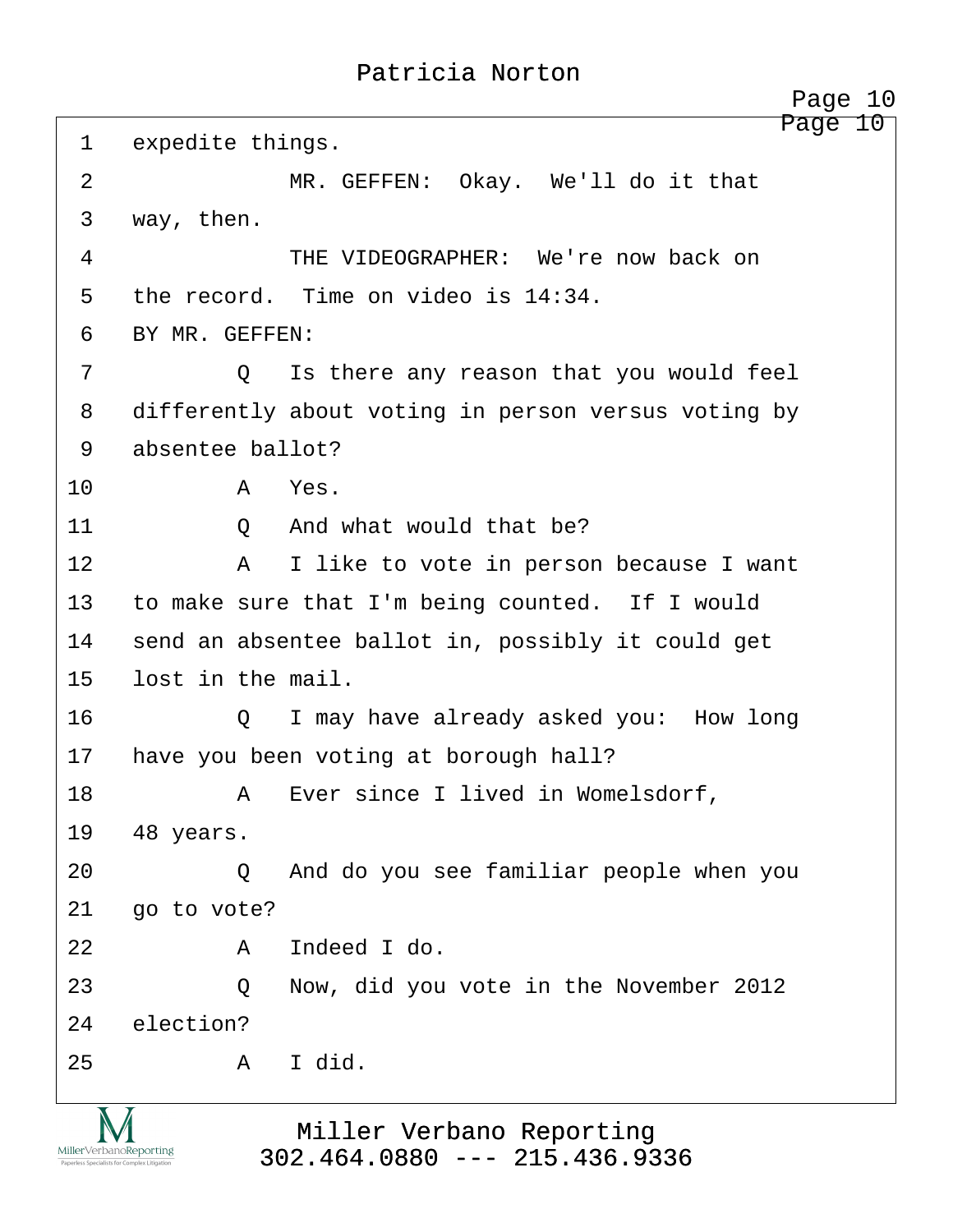<span id="page-11-0"></span>

|             | Page 11                                              |
|-------------|------------------------------------------------------|
| $\mathbf 1$ | Page<br>And when you went that time, did anyone<br>Q |
| 2           | say anything to you about photo ID?                  |
| 3           | $\mathsf{A}$<br>$We --$                              |
| 4           | MR. SCHMIDT: Objection; hearsay.                     |
| 5           | MR. GEFFEN: I'm not asking her for the               |
| 6           | truth of the matter asserted. I'm just asking her    |
| 7           | whether anybody said anything to her.                |
| 8           | MR. SCHMIDT: Okay.                                   |
| 9           | BY MR. GEFFEN:                                       |
| 10          | So you may answer the question.<br>Q                 |
| 11          | I'm sorry.<br>A                                      |
| 12          | I'll repeat it.<br>Q                                 |
| 13          | When you went to vote in November of                 |
| 14          | last year, did anyone say anything to you about      |
| 15          | photo ID?                                            |
| 16          | I asked them. They didn't bring it up.<br>A          |
| 17          | I asked them. And at that point they didn't know     |
| 18          | what I would have to do. They just said I was okay   |
| 19          | then, because I didn't have to have one in           |
| 20          | November.                                            |
| 21          | And when you say you asked "them," whom<br>O         |
| 22          | are you referring to?                                |
| 23          | What do you $-$<br>A                                 |
| 24          | The people $--$<br>Q                                 |
| 25          | What do you call them?<br>Α                          |
|             |                                                      |

Miller Verbano Reporting [302.464.0880 --- 215.436.9336](http://www.miller-verbano.com)

IVI  $\underset{\text{Paperless Specialists for Complex Litigation}}{\text{MillerVerbanoReporting}}$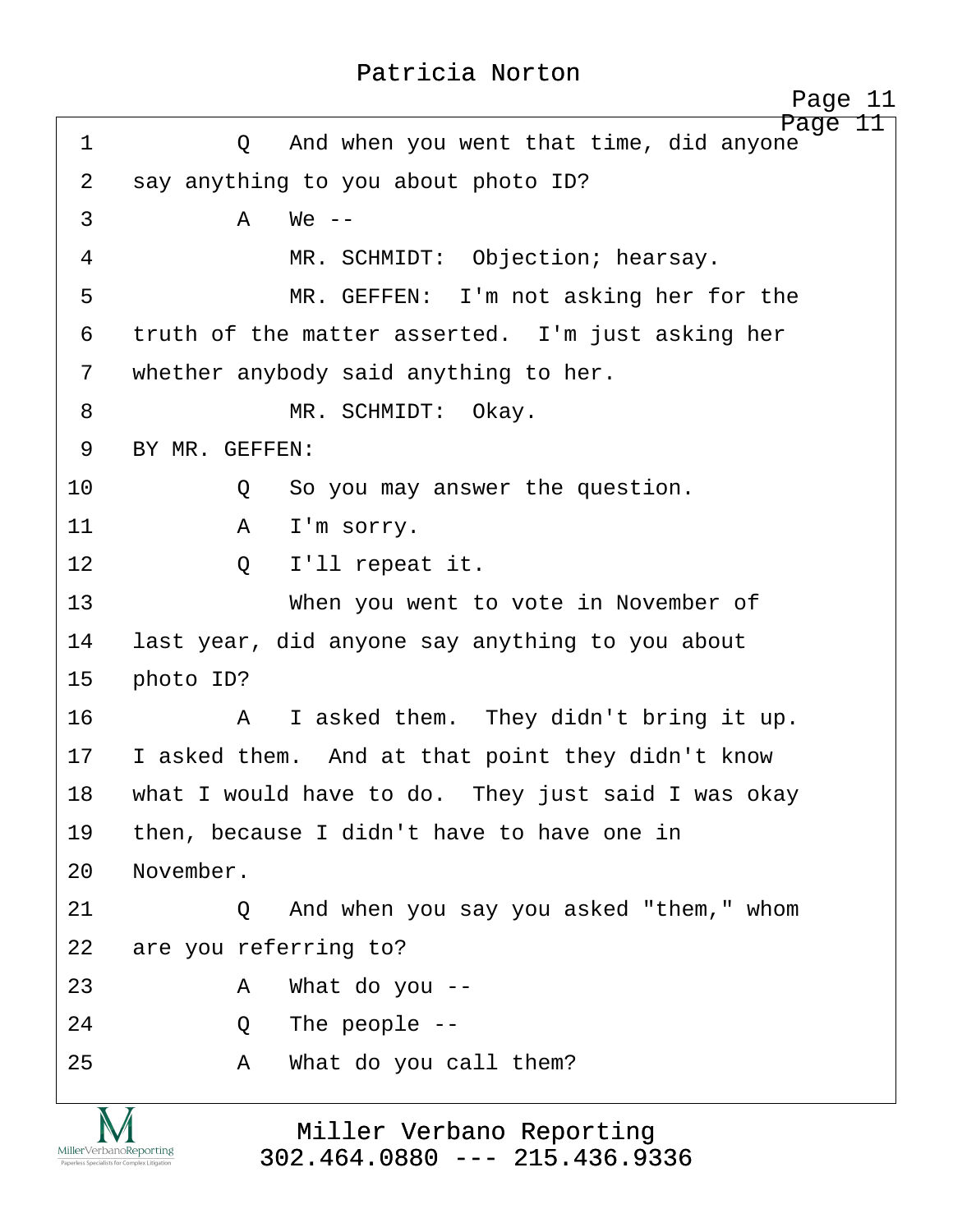<span id="page-12-0"></span>

|                |                      | Page 12                                            |
|----------------|----------------------|----------------------------------------------------|
| 1              | Q                    | Page 12<br>Are you talking about people who were   |
| $\overline{2}$ | at the borough hall? |                                                    |
| 3              | A                    | The people who are $-$ are asking me to            |
| 4              | sign in.             |                                                    |
| 5              | Q                    | Okay. The poll workers?                            |
| 6              | Α                    | Okay. There's a good word. Use that                |
| 7              |                      | one. I couldn't think of one.                      |
| 8              | Q                    | And what did they say to you about $-$ -           |
| 9              |                      | did they say anything to you about what kind of ID |
| 10             | you could vote with? |                                                    |
| 11             | $\mathbb A$          | What kind of what?                                 |
| 12             | Q                    | Of ID you could vote with.                         |
| 13             | A                    | They asked if I had a $-$ -                        |
| 14             |                      | MR. SCHMIDT: Objection; hearsay.                   |
| 15             |                      | MR. GEFFEN: Again, I'm not asking her              |
| 16             |                      | for the truth of the matter. I'm asking her what   |
| 17             |                      | somebody said to her for its effect on her.        |
| 18             |                      | MR. SCHMIDT: You asked her what they               |
| 19             | said to her.         |                                                    |
| 20             |                      | MR. GEFFEN: Right. I'm not -- I'm not              |
| 21             |                      | going to offer her testimony about what somebody   |
| 22             |                      | said to her as for the truth of what that person   |
| 23             | said.                |                                                    |
| 24             |                      | MR. SCHMIDT: I understand that. I                  |
| 25             |                      | think you need to rephrase it.                     |
|                |                      |                                                    |

Miller Verbano Reporting [302.464.0880 --- 215.436.9336](http://www.miller-verbano.com)

**IVI**  $\underset{\text{Paperless Specialists for Complex Litigation}}{\text{MillerVerbanoReporting}}$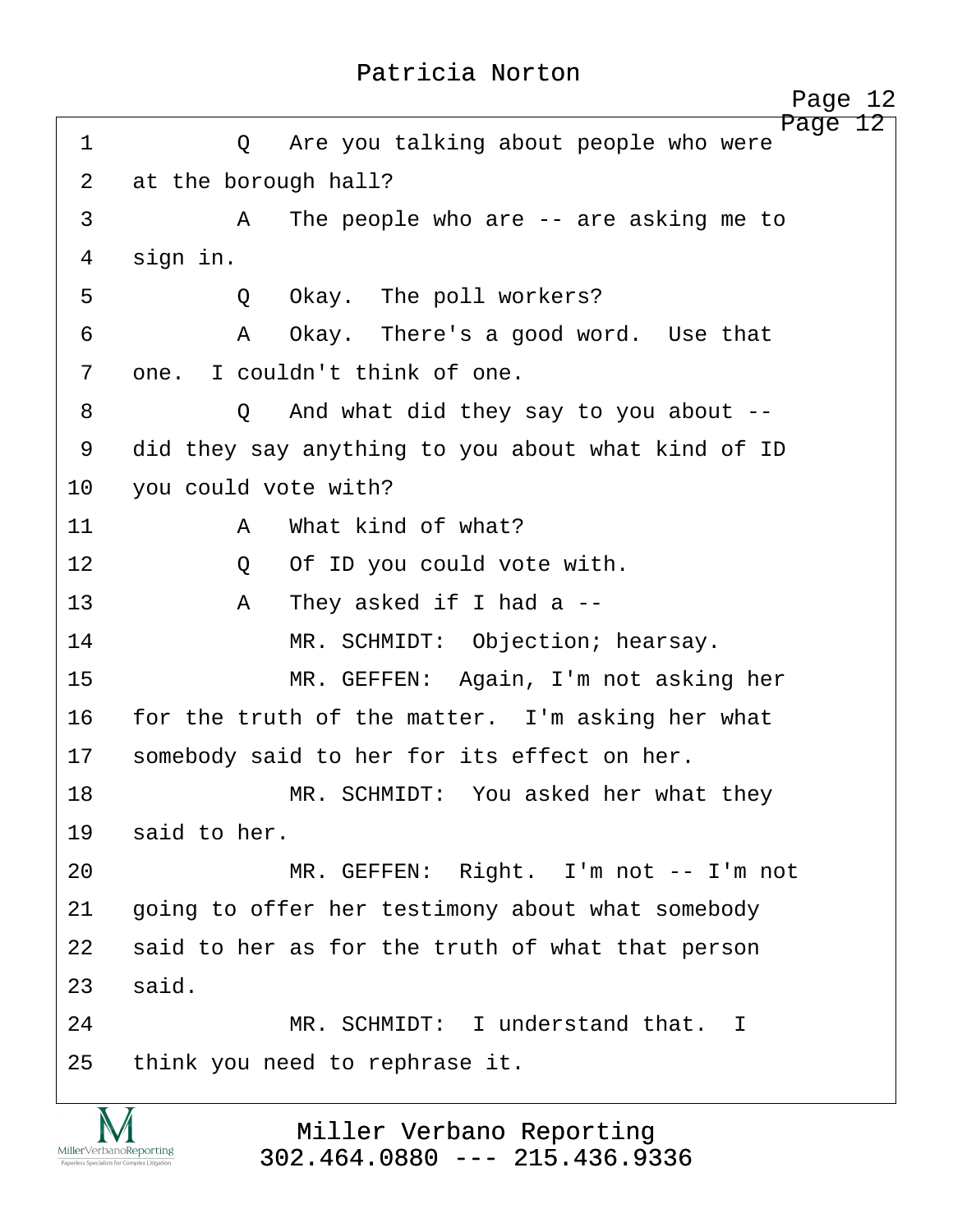<span id="page-13-0"></span>Page 13 1 BY MR. GEFFEN: ·2· · · · · ·Q· ·Did you learn anything when you went 3 there that day about what types of photo ID you 4 could use to vote with? ·5· · · · · ·A· ·Well, they did say if I had a passport, 6 I could use that; but I didn't really feel I needed 7 one to go to the corner. ·8· · · · · ·Q· ·Anything else they told you about, what 9 kind of photo ID? 10· · · · · ·A· ·They asked about a driver's license. 11 But every -- see, everybody knows everybody, and 12 they all know my situation, you know. So they 13 already know that I can't drive. I'm not allowed 14 to drive because of my physical disabilities. 15 · O Okay. Well, let me ask you a few more 16 questions about your ID situation. 17· · · · · · · ·Have you ever had a Pennsylvania 18 driver's license? 19· · · · · ·A· ·Yes. 20 · · · · · Q · And do you have one, an active driver's 21 license right now? 22· · · · · ·A· ·No, I do not. 23 · · · · · Q · · When was the last time you had an 24 active driver's license? 25· · · · · ·A· ·Back in '95.

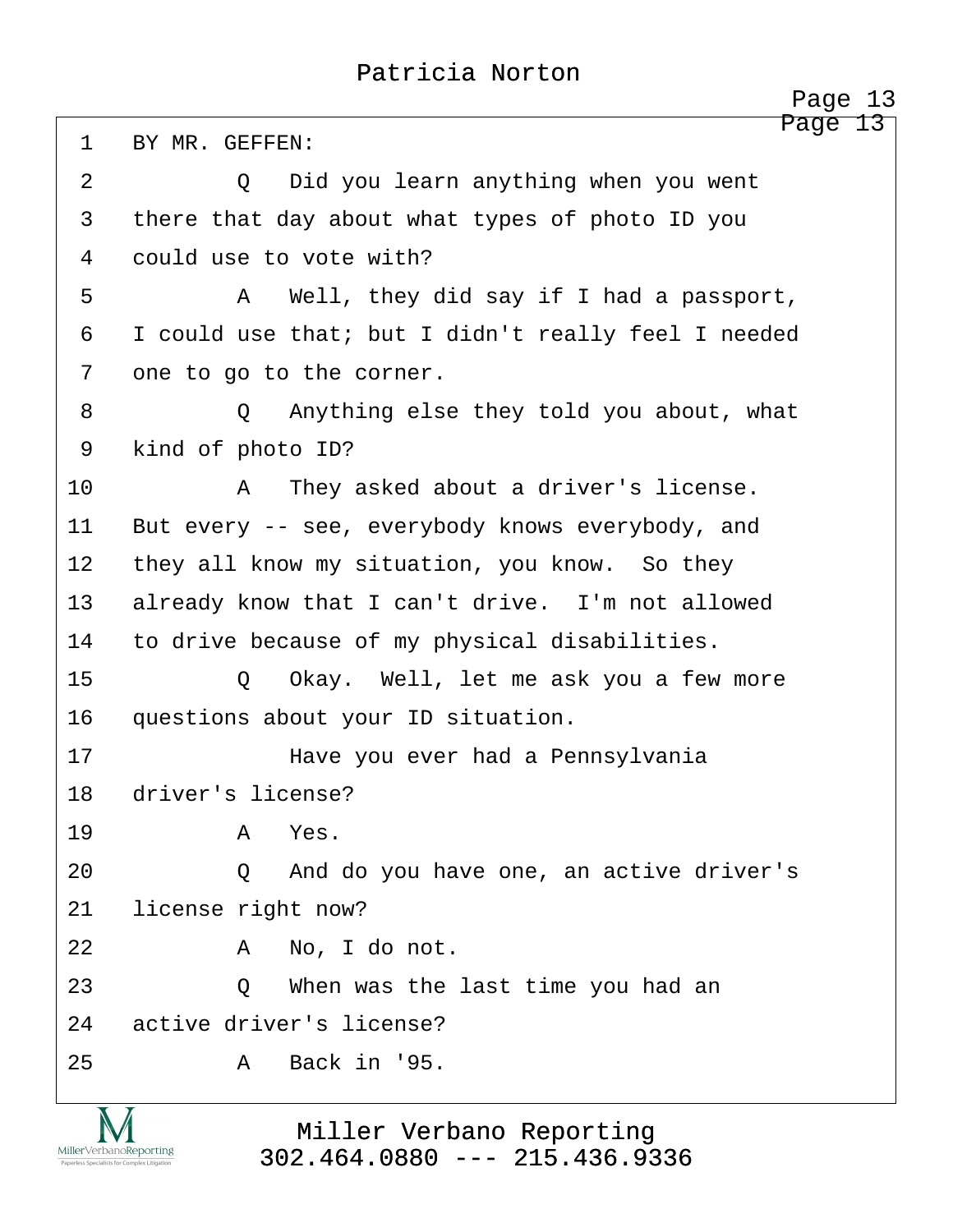<span id="page-14-0"></span>Page 14 ·1· · · · · ·Q· ·Okay. 2 A 1995. 3 and do you have a U.S. passport? ·4· · · · · ·A· ·No, I do not. ·5· · · · · ·Q· ·Do you have any other ID with your 6 picture on it? ·7· · · · · ·A· ·No, I do not. ·8· · · · · ·Q· ·And have you ever tried to get a new ID 9 from PennDOT? 10· · · · · ·A· ·Yes, I have. 11· · · · · ·Q· ·When did you do that? 12· · · · · ·A· ·Before the election in November of 13 2012. 14· · · · · ·Q· ·Do you remember how far before the 15 election? Was it a long time before the election  $16$  or  $-$ 17· · · · · ·A· ·No.· It was maybe the end of October, 18 beginning of November. 19 · · · · · Q Okay. And where did you go to do that? 20 A I had to go to Shillington, 21 Pennsylvania. 22· · · · · ·Q· ·Is that the nearest PennDOT location? 23· · · · · ·A· ·I guess basically you could go to 24 Lebanon. I'm thinking it's probably six of one and 25 half dozen of another. Page 14

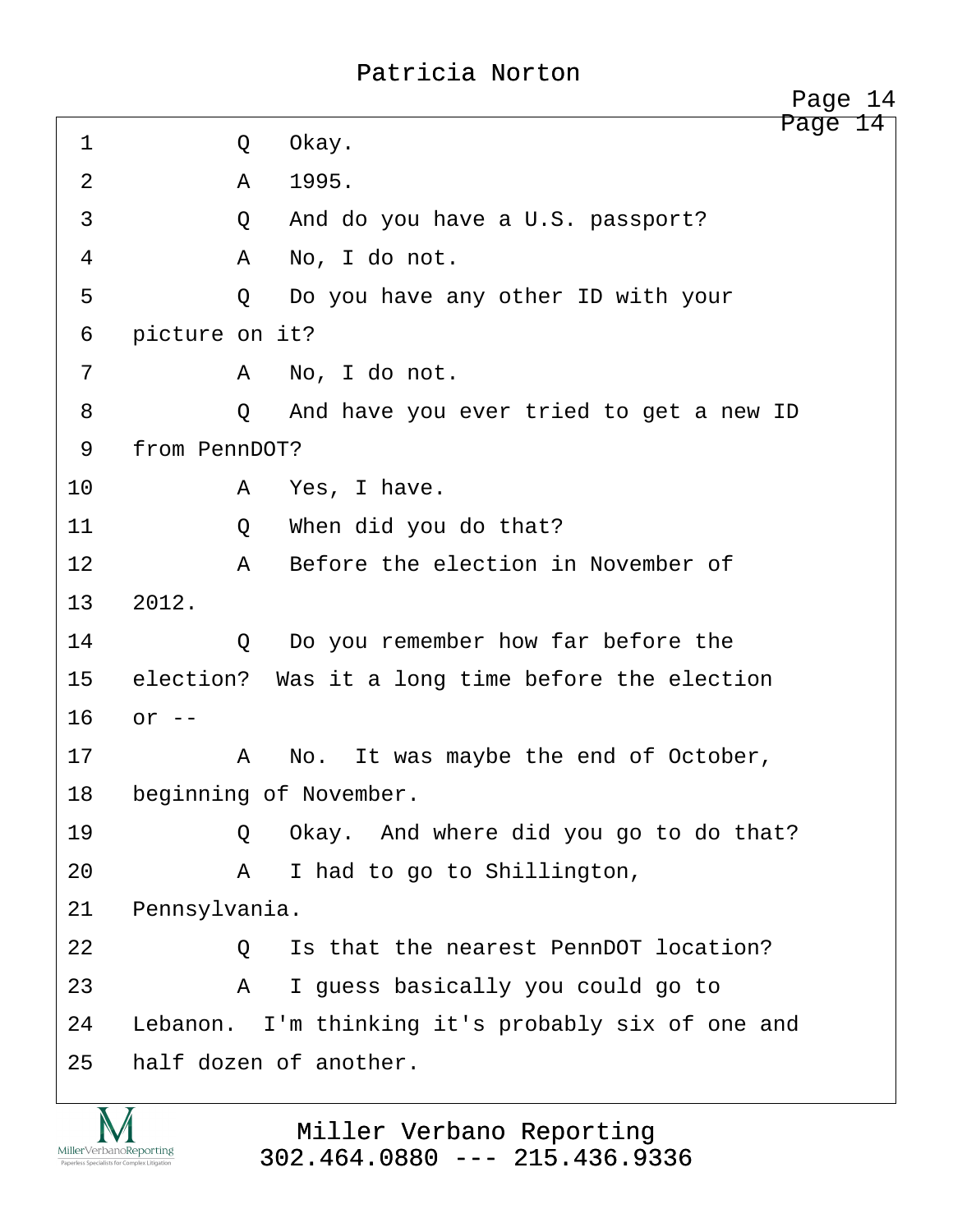<span id="page-15-0"></span>

|                                                                        | Page 15                                          |
|------------------------------------------------------------------------|--------------------------------------------------|
| 1                                                                      | Do you know about how far away the<br>$\circ$    |
| $\overline{2}$                                                         | Shillington PennDOT location is?                 |
| 3                                                                      | Well, it takes us about 45 minutes or<br>A       |
| 4                                                                      | more to get there, depending, of course, on      |
| 5                                                                      | traffic.                                         |
| 6                                                                      | How did you get there?<br>Q                      |
| 7                                                                      | I had friends from Reading come up and<br>A      |
| 8                                                                      | pick me up and take me there. We made a special  |
| 9                                                                      | trip to try to get ID.                           |
| 10                                                                     | And how far away is Reading from here?<br>Q      |
| 11                                                                     | 15, 20 miles.<br>A                               |
| 12                                                                     | Now, your two sons that you mentioned,<br>Q      |
| 13                                                                     | do they live here in Womelsdorf?                 |
| 14                                                                     | Yes, they do.<br>A                               |
| 15                                                                     | And do you ever get rides from your<br>$\circ$   |
| 16                                                                     | sons?                                            |
| 17                                                                     | Yes, I do.<br>A                                  |
| 18                                                                     | Okay. And I think you mentioned that<br>Q        |
| 19                                                                     | you've gotten a ride from one son to the polling |
| 20                                                                     | place; is that right?                            |
| 21                                                                     | Yes.<br>Α                                        |
| 22                                                                     | What about the grocery store? How do<br>$\circ$  |
| 23                                                                     | you get groceries?                               |
| 24                                                                     | My son shops.<br>Α                               |
| 25                                                                     | Do you go to the grocery store too?<br>Q         |
|                                                                        | Miller Verbano Reporting                         |
| MillerVerbanoReporting<br>Paperless Specialists for Complex Litigation | $302.464.0880$ --- 215.436.9336                  |

http://www.yeslaw.net/help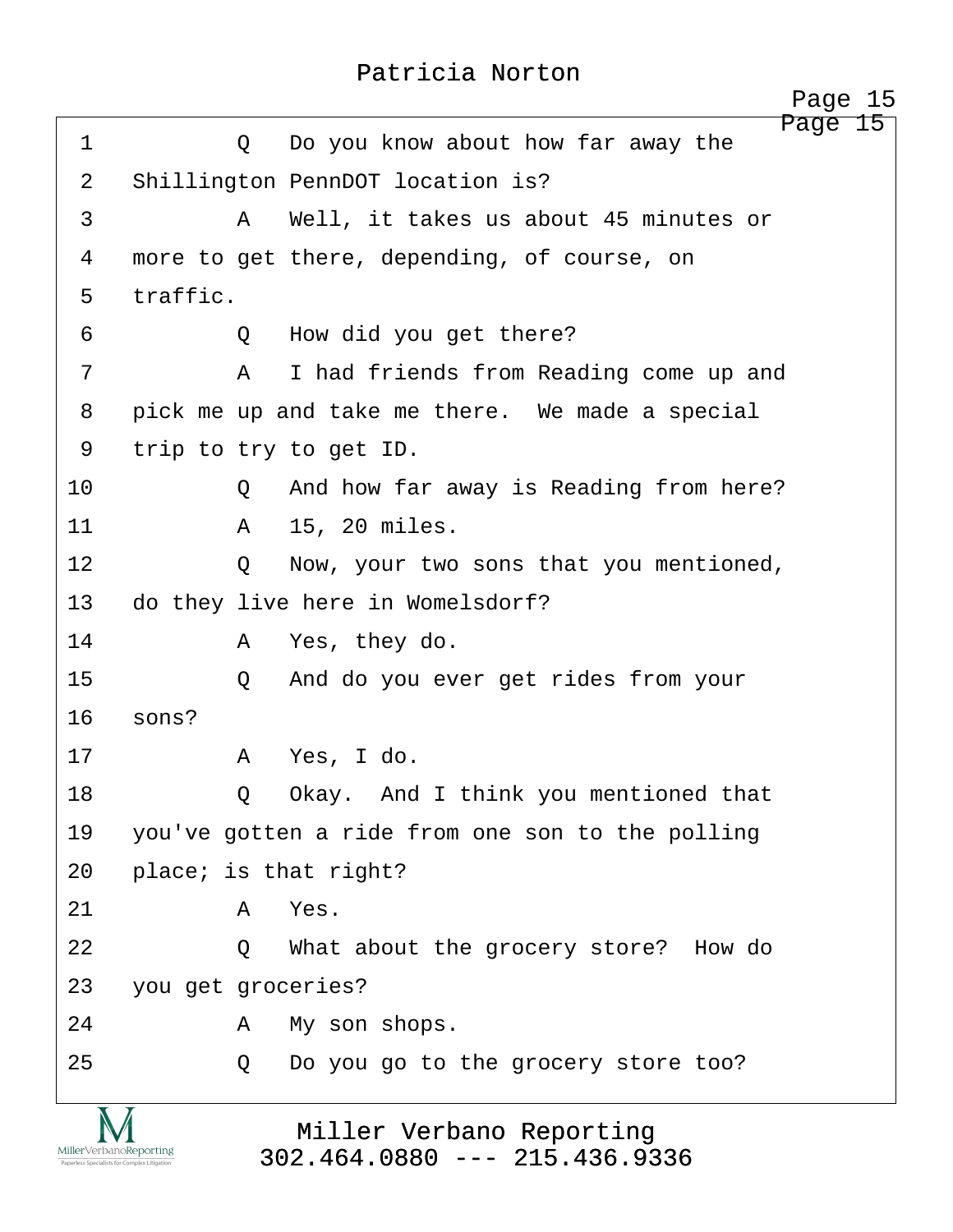<span id="page-16-0"></span>Page 16 ·1· · · · · ·A· ·No.· I couldn't tell you the last time 2 T went. ·3· · · · · ·Q· ·Okay.· What about doctors' 4 appointments? How do you get to doctors' 5 appointments? ·6· · · · · ·A· ·I often have to -- if my son is not 7 available, then I have to call friends who, like I 8 said earlier, have to come all the way up from 9 Reading and take me wherever I need to go. 10 · · · · Q · Are your sons employed? 11· · · · · ·A· ·Yes, they are. 12· · · · · ·Q· ·And what kind of work do they do or 13 where do they work? 14· · · · · ·A· ·My oldest son works at Reading Alloys, 15 which is located in Robesonia. And my youngest 16 son -- that's a hard one. 17· · · · · ·Q· ·Maybe I should ask this way:· What kind 18 of work does your youngest son do? 19· · · · · ·A· ·He works construction. 20 0 What kind of hours does your son who 21 vorks construction work? 22· · · · · ·A· ·He has horrendous hours.· He oftentimes 23 will leave at 4:30, 5 o'clock in the morning and 24 doesn't get home until 9 o'clock at night, because 25 oftentimes  $-$  I know I'm going on and on; but he

> Miller Verbano Reporting [302.464.0880 --- 215.436.9336](http://www.miller-verbano.com)

MillerVerbanoReporting

http://www.yeslaw.net/help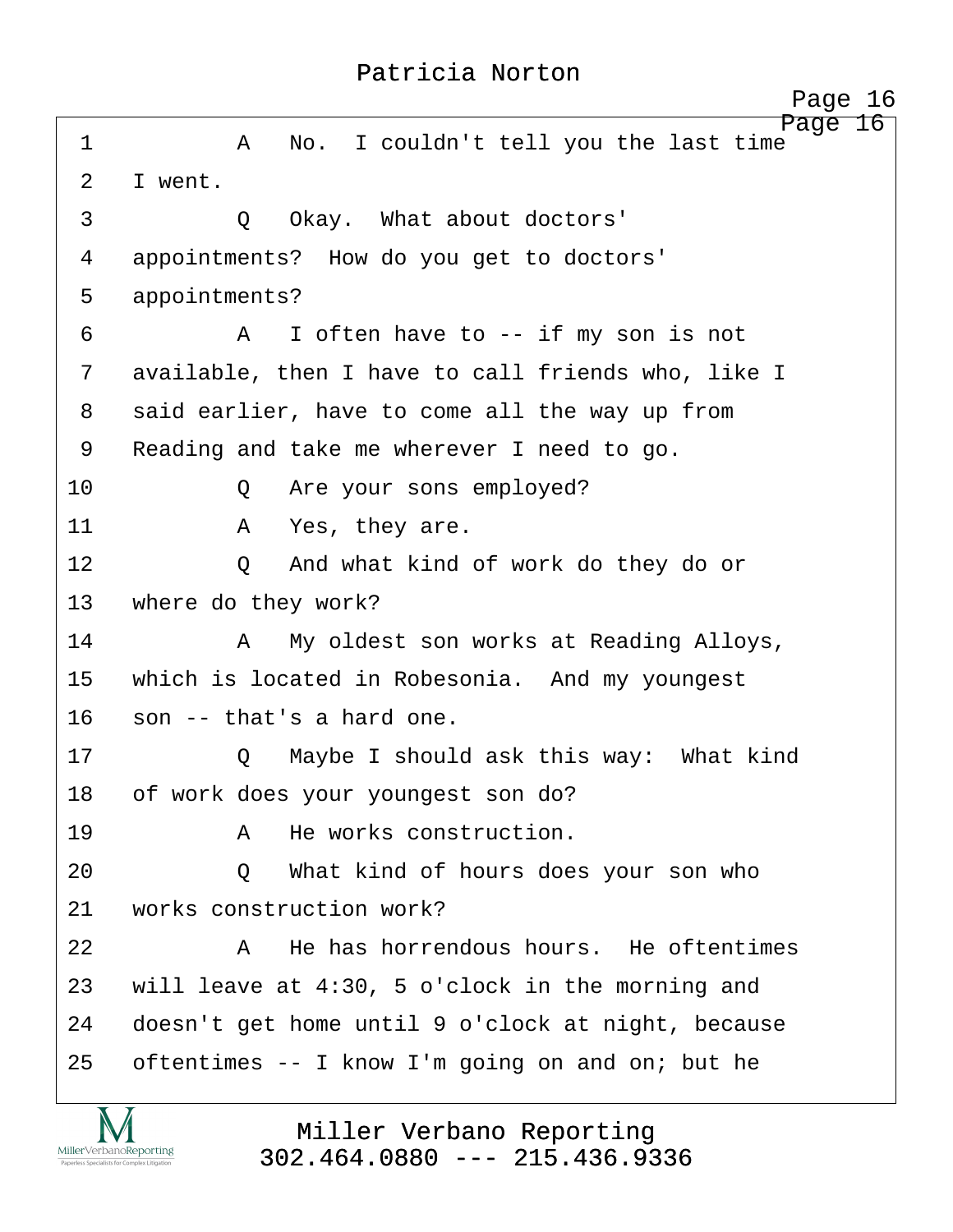<span id="page-17-0"></span>Page 17 1 doesn't have one destination. He may have to go to 2 Jersey. He may have to go to Timbuktu to work that 3 day. 4 0 And the son who works at Reading 5 Alloys, what kind of hours does he work? ·6· · · · · ·A· ·I believe it's basically from 7:00 to  $7 \quad 3:00.$ ·8· · · · · ·Q· ·And does that son have any family 9 members to take care of? 10· · · · · ·A· ·Yes, he does.· His wife at this point 11 is in a very bad place to be. She had a knee 12 replaced. Unfortunately, the knee was faulty, and 13 it was infected. And she had five surgeries in 14 less than four months. 15 · · · · · · · · · · · · · · · · she's home from the hospital 16 now, but she is in bed constantly -- well, the bed 17 is in the living room, but she -- she cannot get up 18 and walk around. She must stay in bed. 19 · · · · · Q · Now, your friends from Reading, do 20 they -- the ones who drove you to PennDOT that you 21 mentioned, do they often give you rides to places? 22· · · · · ·A· ·Yes.· They would like to take me a lot 23 more places, but they don't fully understand my 24 pain situation. 25 · 20 Okay. Do any of the people who give

> Miller Verbano Reporting [302.464.0880 --- 215.436.9336](http://www.miller-verbano.com)

MillerVerbanoReporting

http://www.yeslaw.net/help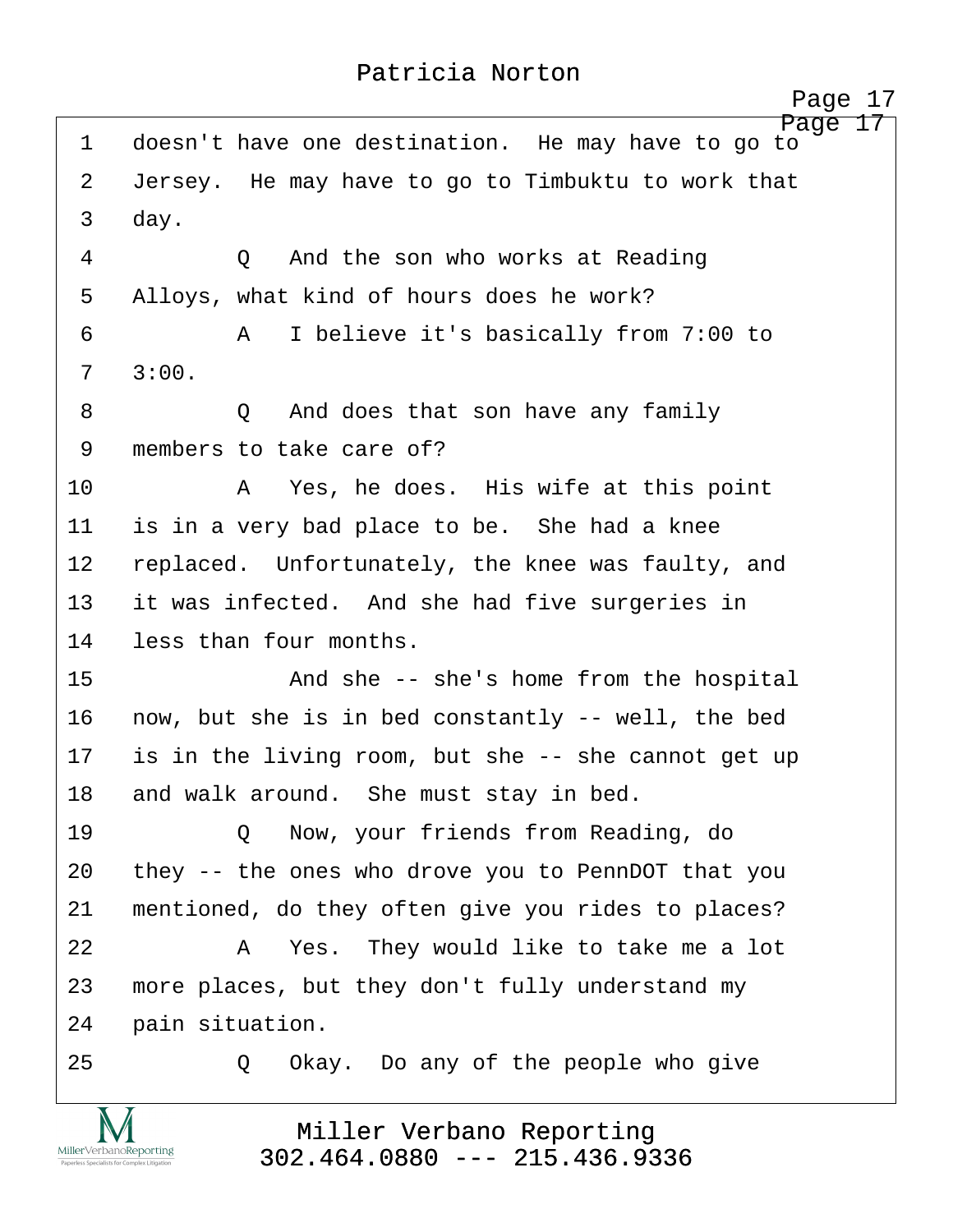<span id="page-18-0"></span>Page 18 1 you rides have a vehicle with a wheelchair lift? 2 A No, they do not. ·3· · · · · ·Q· ·So how do you get in and out of the 4 car? ·5· · · · · ·A· ·They put the wheelchair as close to the 6 door as we can. We have a little stepstool that I 7 step on first, and I kind of back into it. And I 8 have a cushion that swivels. You back in and you 9 sit down and swivel yourself into the seat. 10 0 0 Okay. And you mentioned that you went 11 to the PennDOT location in Shillington; is that 12 right? 13· · · · · ·A· ·That's correct. 14 0 Is the process you just described how 15 you got in and out of the car on that trip? 16· · · · · ·A· ·Yes. 17 · · · · · Q · · Now, what happened when you went into 18 the Shillington PennDOT office? 19· · · · · ·A· ·I told them that I was there to get an 20 ID card so I could vote. And the lady got a paper 21 and circled some stuff on this paper and handed me 22 the paper. And she said it would be \$13.50. 23· · · · · · · ·And I said, "I was under the impression 24 that it was for free." 25· · · · · · · ·But I started to get my money out.· And

> Miller Verbano Reporting [302.464.0880 --- 215.436.9336](http://www.miller-verbano.com)

MillerVerbanoReporting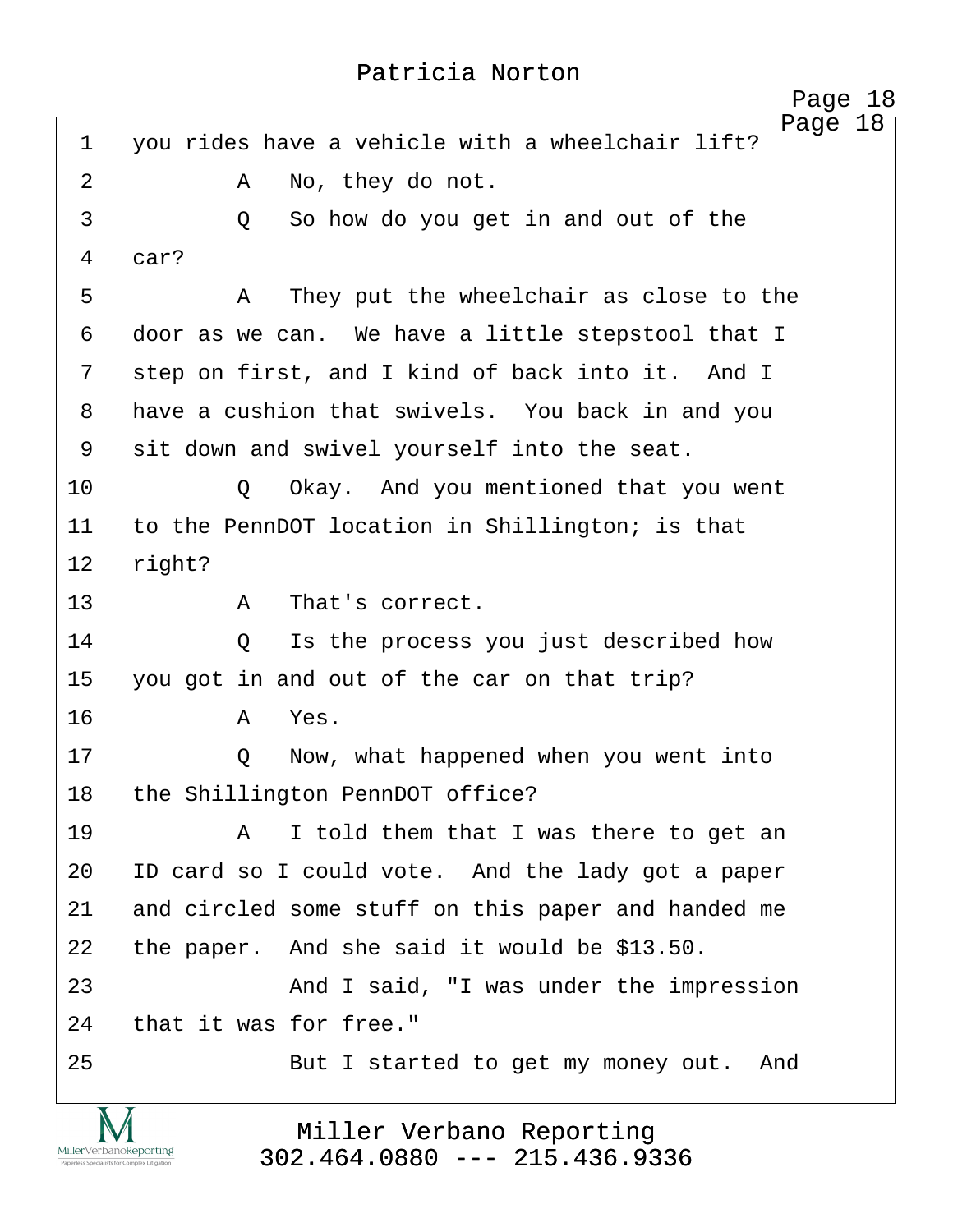<span id="page-19-0"></span>Page 19 1 she said, "Oh, we don't take cash. You have to 2 either have a check or a money order." ·3· · · · · · · ·Well, I didn't have either one.· And I 4 asked her, "What's wrong with cash?" But they 5 don't accept cash. 6 · · · · · · So she told me that -- it's actually in 7 a mall where this PennDOT is. And she said I could 8 · go up to the other end of the mall and get a money 9 order up there, which would entail getting in the 10 vehicle, driving up there, getting out, going in, 11 coming out, getting back in, and -- it's just too 12 much. I can't do all those things at one time. 13 · · · · · Q · You mentioned a piece of paper, and I 14 want to show you a document. This has been stamped 15 for production as Vote-2255 through '56. It's a 16 double-sided, single-paged document. And I believe 17· ·it's been identified as Trial Exhibit [4130.](#page-0-0) 18· · · · · · · ·Would you look at this document for a 19 moment.  $20$  **A**  $Uh-huh$ . 21 0 Is this the paper form you were 22 referring to?  $23$   $A$  That's it. 24· · · · · ·Q· ·And I noticed there's some circles and 25 an X written on this page.

> Miller Verbano Reporting [302.464.0880 --- 215.436.9336](http://www.miller-verbano.com)

MillerVerbanoReporting

http://www.yeslaw.net/help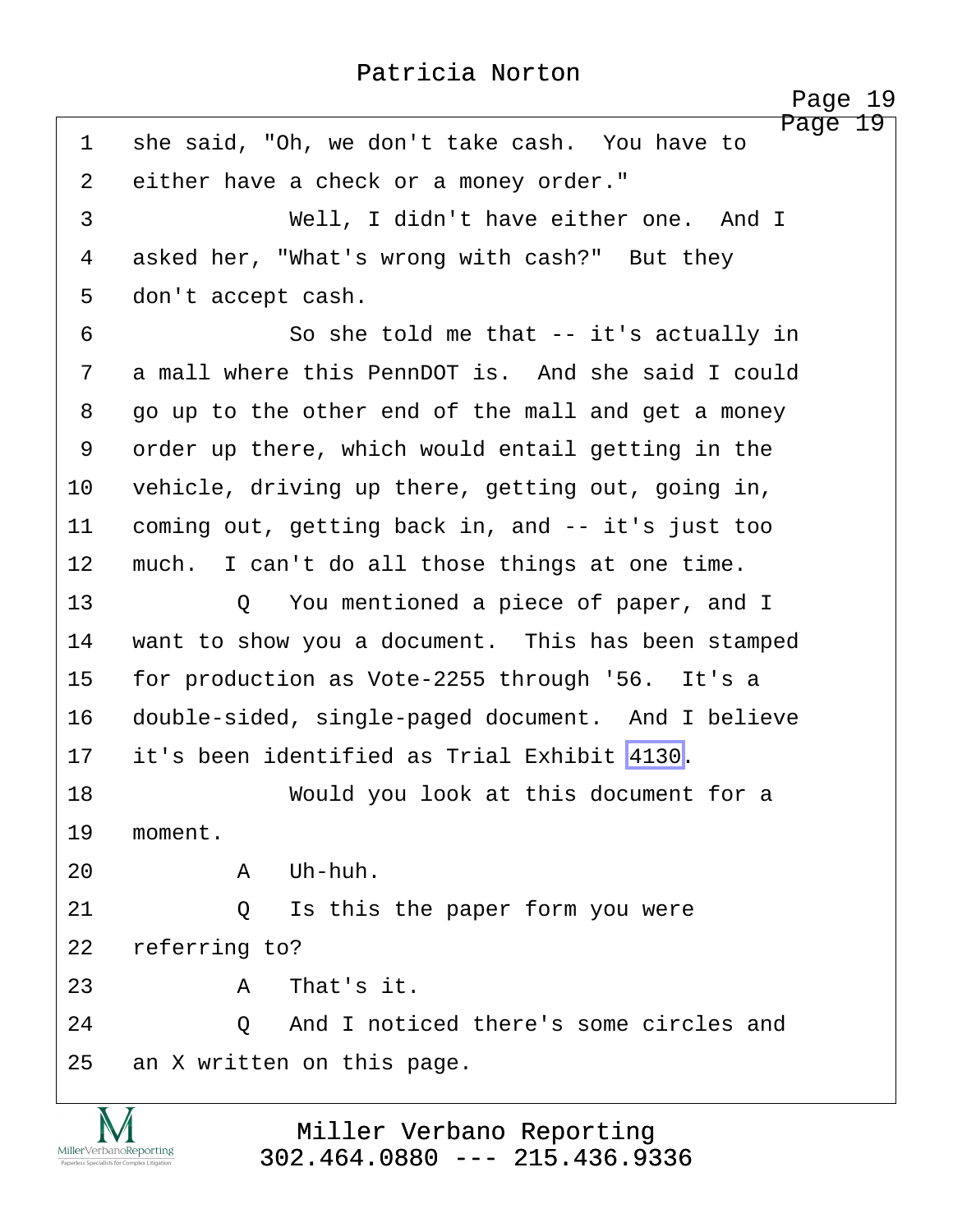<span id="page-20-0"></span>Page 20 1 · · · · · · A Correct. 2 0 Who wrote those? ·3· · · · · ·A· ·The lady down there did. ·4· · · · · ·Q· ·Okay.· Did you get a new ID card on 5 that visit? ·6· · · · · ·A· ·No, I did not. 7 · · · · · · Q · And have you subsequently gotten any 8 new ID card? ·9· · · · · ·A· ·No, I have not. 10 0 You mentioned that you were -- I think 11 you said you were under the impression that you 12 could get one for free? 13 · · · · · · A Correct. 14 · · · · Q What made you think that you could get 15 one for free? 16· · · · · ·A· ·I heard it on TV. 17· · · · · ·Q· ·And have you ever seen any 18 advertisements about the voter ID law? 19· · · · · ·A· ·Yes. 20 · · · · · Q · And do you remember when you saw those 21 advertisements? 22 A Well, prior to me going and trying to 23 get one. 24 · 20 Okay. Have you seen any since the 25 November elections? Page 20



Miller Verbano Reporting [302.464.0880 --- 215.436.9336](http://www.miller-verbano.com)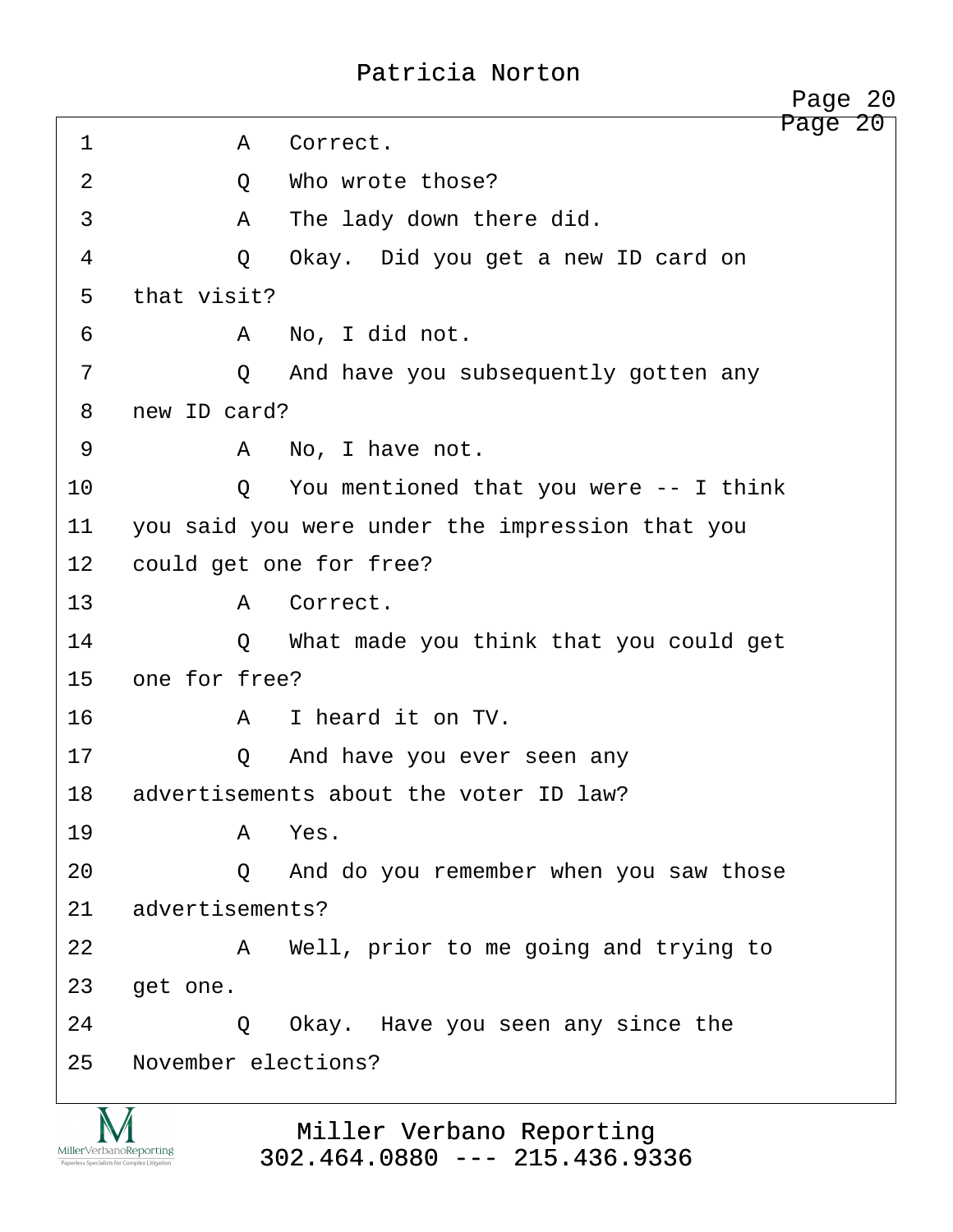<span id="page-21-0"></span>

|                | Page 21                                                                                                                               |
|----------------|---------------------------------------------------------------------------------------------------------------------------------------|
| $\mathbf 1$    | Page 21<br>I don't believe I have.<br>$\mathbf{A}$                                                                                    |
| $\overline{2}$ | And have you heard of something called<br>Q                                                                                           |
| 3              | the Department of State ID card?                                                                                                      |
| 4              | No. I have no idea what that is.<br>A                                                                                                 |
| 5              | Have you ever had your driving<br>$\circ$                                                                                             |
| 6              | privileges suspended or revoked or disqualified?                                                                                      |
| 7              | No.<br>A                                                                                                                              |
| 8              | When was the last time you drove,<br>$\circ$                                                                                          |
| 9              | roughly?                                                                                                                              |
| 10             | Back in -- probably '94.<br>A                                                                                                         |
| 11             | What did you think when the clerk told<br>Q                                                                                           |
| 12             | you that it would cost 13.50 to get a new ID card?                                                                                    |
| 13             | Well, at first I thought, Well, I guess<br>A                                                                                          |
| 14             | I heard wrong. But then I said to her, "I thought                                                                                     |
| 15             | they said on TV that it was free."                                                                                                    |
| 16             | And she was $-$ she was not a happy                                                                                                   |
| 17             | helper. She -- it was basically like, take it or                                                                                      |
| 18             | leave it. This is the way it is. Do you want it                                                                                       |
| 19             | or don't you? That's the feeling I got.                                                                                               |
| 20             | Okay. How long did this whole trip<br>O.                                                                                              |
| 21             | take, from when you left your house to when you got                                                                                   |
| 22             | back into your house?                                                                                                                 |
| 23             | I would say a little more than two<br>A                                                                                               |
| 24             | hours.                                                                                                                                |
| 25             | Okay. And how did you feel when you<br>Q                                                                                              |
|                | Miller Verbano Reporting<br>MillerVerbanoReporting<br>$302.464.0880$ --- 215.436.9336<br>Paperless Specialists for Complex Litigation |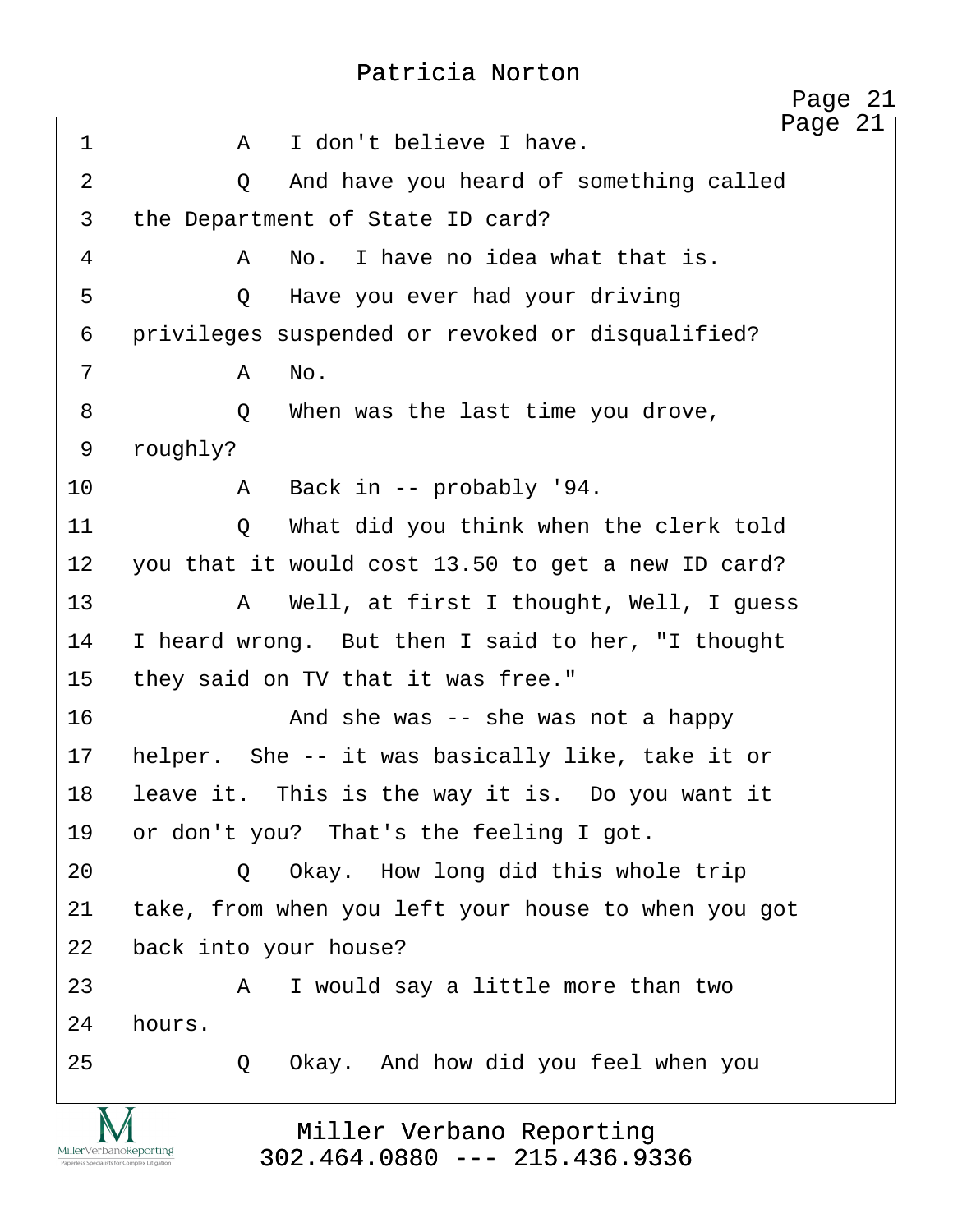<span id="page-22-0"></span>

|         | 22<br>Page                                        |
|---------|---------------------------------------------------|
| 1       | Page<br>22<br>got home?                           |
| 2       | I was in great pain. I have a lot of<br>A         |
| 3       | difficulty sitting and getting around. So --      |
| 4       | Q<br>And have you gone back to the                |
| 5       | Shillington PennDOT to try again since then?      |
| 6       | No, I have not.<br>A                              |
| 7       | And why not?<br>Q                                 |
| 8       | I guess I was just very frustrated,<br>A          |
| 9       | because it was a painful trip and she was not a   |
| $10 \,$ | pleasant, happy helper. And I guess probably in   |
| 11      | the back of my mind I thought, well, perhaps one  |
| 12      | day when -- like when I have a doctor visit       |
| 13      | scheduled, maybe we can do two things in the same |
| 14      | day.                                              |
| 15      | Has there ever been an occasion like<br>Q         |
| 16      | that since then?                                  |
| 17      | Actually, no.<br>A                                |
| 18      | Do you have access to the Internet?<br>Q          |
| 19      | No, I do not.<br>A                                |
| 20      | Have you ever used the Internet?<br>Q             |
| 21      | No, I have not.<br>A                              |
| 22      | Do you ever go to a public library?<br>Q          |
| 23      | Not any longer. I used to be able to<br>Α         |
| 24      | get up to the one here in Womelsdorf, but I can't |
| 25      | go that far anymore.                              |
|         |                                                   |

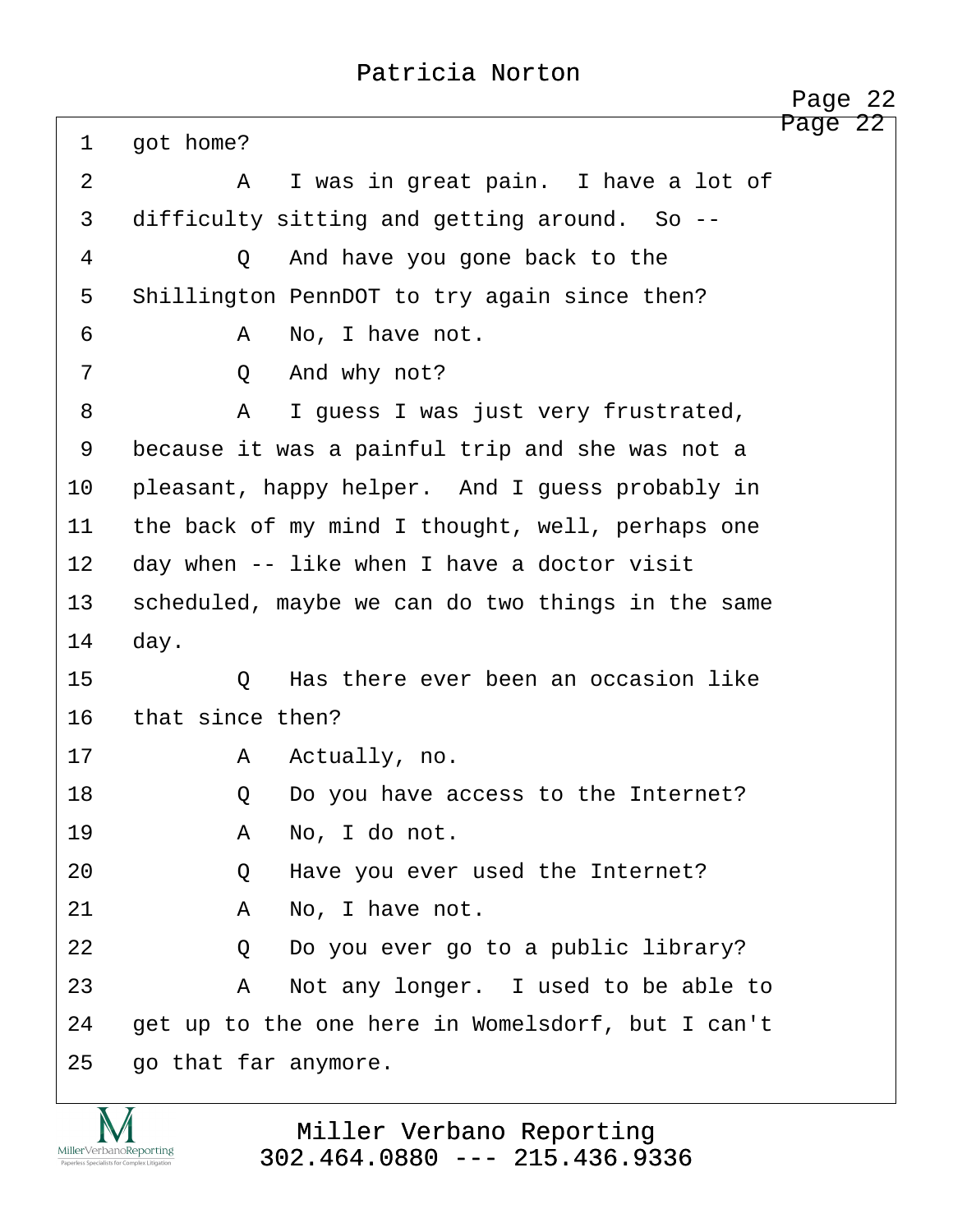http://www.yeslaw.net/help

<span id="page-23-0"></span>

|                         | Page 23                                            |
|-------------------------|----------------------------------------------------|
| 1                       | Page 23<br>Okay. Is voting important to you?<br>Q  |
| $\overline{2}$          | Yes, it is.<br>A                                   |
| 3                       | Could you tell me why.<br>Q                        |
| $\overline{4}$          | I think it should be important to all<br>A         |
| 5                       | of us. We all have a stake in what's going on in   |
| 6                       | our life, and we need to respect the people who    |
| 7                       | went before us and went through all kinds of grief |
| 8                       | to give us that right. We need to take advantage   |
| 9                       | of it.                                             |
| 10                      | MR. GEFFEN: Thank you. I have no more              |
| 11                      | questions at this time. I reserve the right to     |
| $12 \,$                 | redirect examination.                              |
| 13                      | CROSS-EXAMINATION                                  |
| 14                      | BY MR. SCHMIDT:                                    |
| 15                      | Good afternoon, Ms. Norton. My name is<br>Q        |
| 16                      | Kevin Schmidt. I just have a few follow-up         |
| 17                      | questions.                                         |
| 18                      | Ma'am, how did you become a witness in             |
| 19                      | this lawsuit?                                      |
| 20                      | I'm sorry. I didn't hear you.<br>A                 |
| 21                      | How did you become a witness in this<br>Q          |
| 22                      | lawsuit?                                           |
| 23                      | I don't know.<br>A                                 |
| 24                      | Did someone call you on the telephone?<br>Q        |
| 25                      | Yes. And we discussed the difficulty<br>A          |
| $\overline{\mathbf{X}}$ | $\overline{\mathbf{v}}$                            |

Miller Verbano Reporting [302.464.0880 --- 215.436.9336](http://www.miller-verbano.com)

IVI  $\underset{\text{Paperless Specialists for Complex Litigation}}{\text{MillerVerbanoReporting}}$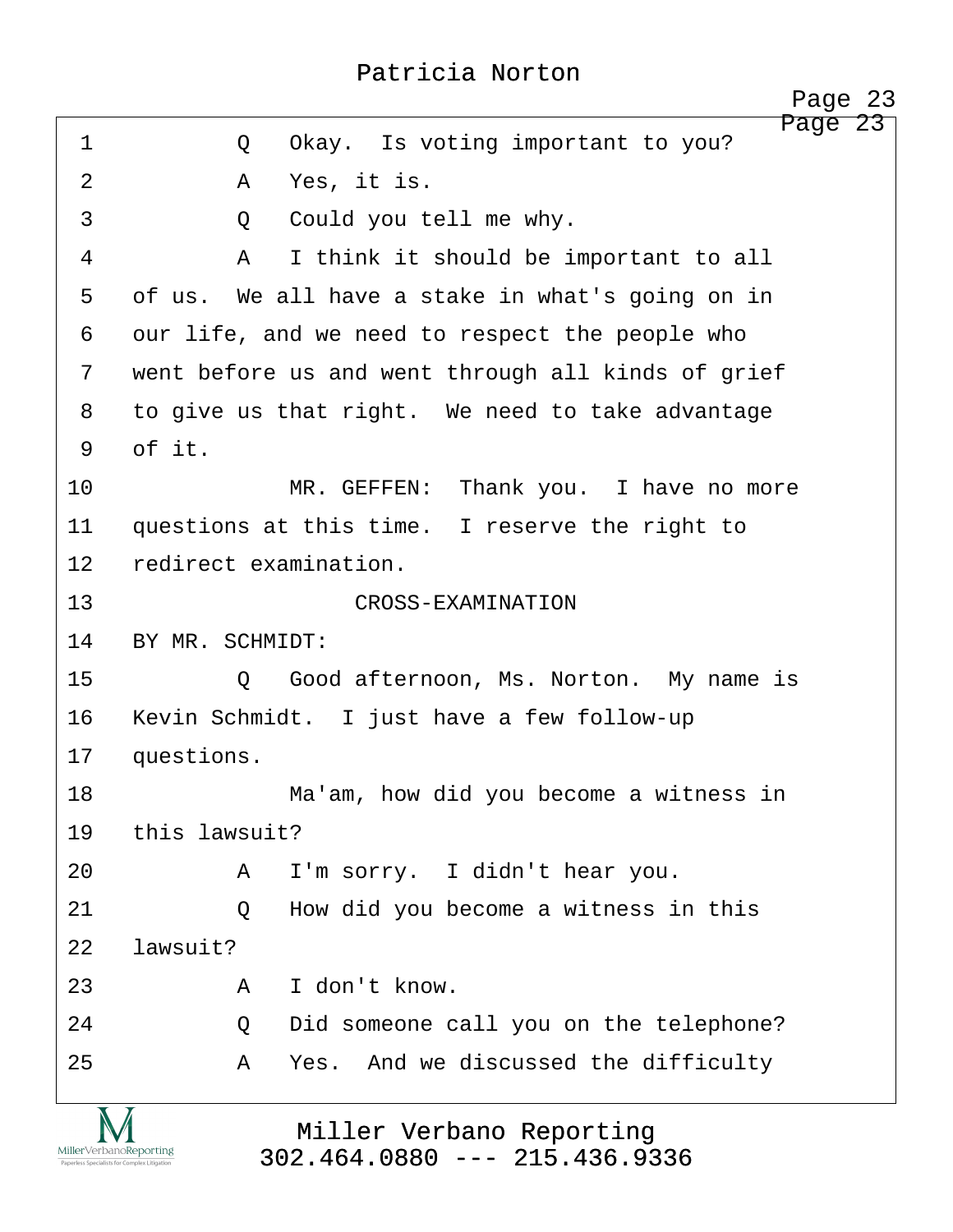<span id="page-24-0"></span>Page 24 1 of not being able to get an ID and -- it was a 2 voung lady that I talked with. ·3· · · · · ·Q· ·Do you remember her name, ma'am? ·4· · · · · ·A· ·No.· That I don't remember. 5 0 Do you remember how she identified 6 herself? Where she was from? ·7· · · · · ·A· ·No, I don't. ·8· · · · · ·Q· ·Did she tell you she was with any 9 organization, like the League of Women's Voters, 10 for example? 11· · · · · ·A· ·I don't believe she said that. 12 0 What did you tell her during your 13 conversation? 14· · · · · ·A· ·That I was trying to get an ID and I 15 was having difficulty doing it. And then she asked 16 what I meant I was having -- because apparently it 17 should not be this difficult. 18· · · · · · · ·And so I told her what I've just told 19 you people about what I went through and how I 20 tried to get one. And then she asked if I would 21 talk to this young man. 22· · · · · ·Q· ·That's Attorney Geffen sitting to my  $23$  left? 24· · · · · ·A· ·Correct. 25 25 20 At any time during your conversation,

Miller Verbano Reporting [302.464.0880 --- 215.436.9336](http://www.miller-verbano.com)

MillerVerbanoReporting

http://www.yeslaw.net/help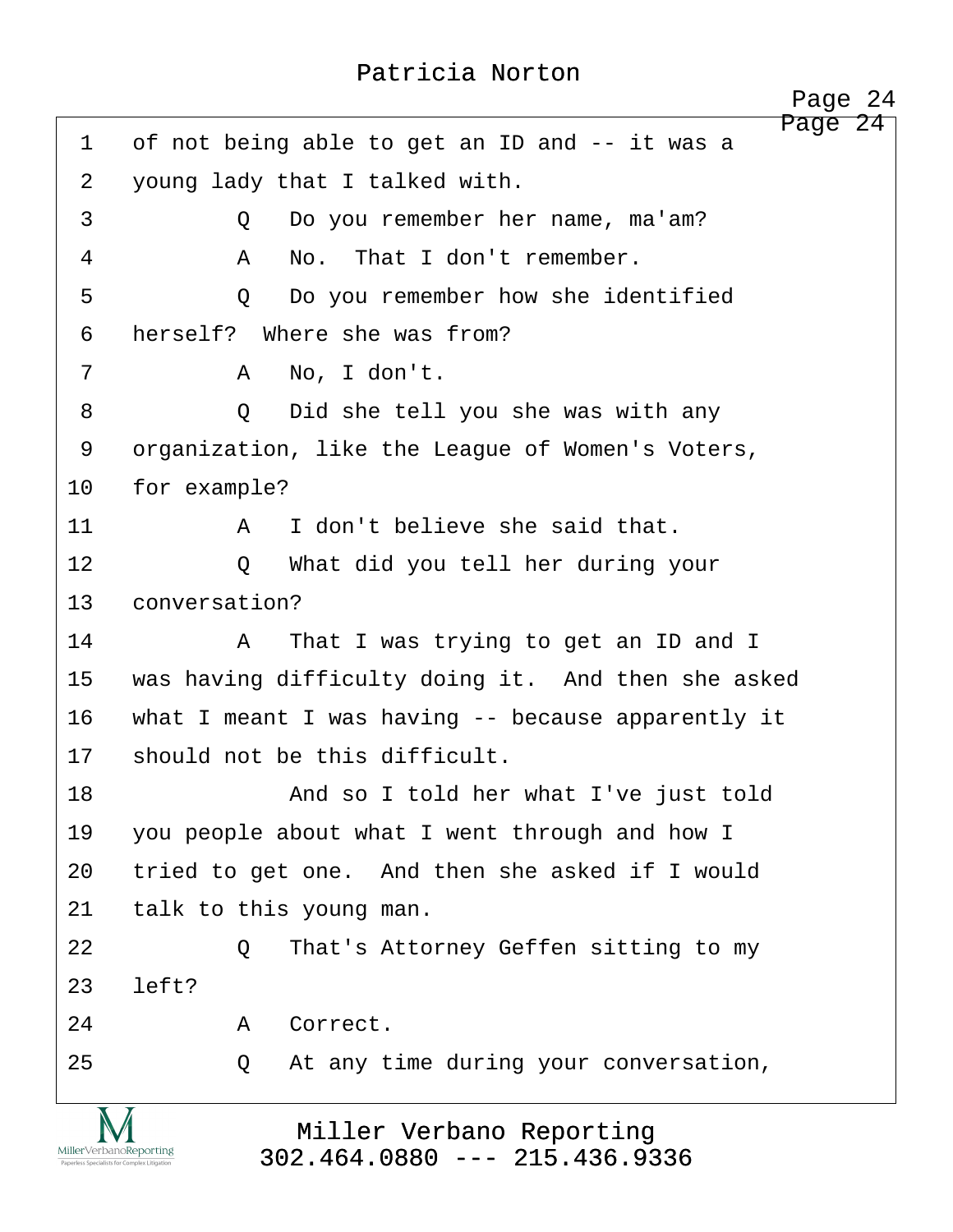<span id="page-25-0"></span>

|                | Page 25                                                       |
|----------------|---------------------------------------------------------------|
| 1              | Page 25<br>did anyone offer to help you get identification to |
| $\overline{2}$ | vote?                                                         |
| 3              | Well, they didn't actually say, Would<br>A                    |
| 4              | you like me to come and get you and take you                  |
| 5              | somewhere or something like that. Nothing like                |
| 6              | that happened.                                                |
| 7              | But she did say that he would talk with                       |
| 8              | me and perhaps we could get some things                       |
| 9              | straightened out. I'm trying to remember how she              |
| 10             | worded it, you know. It's difficult.                          |
| 11             | But anyway                                                    |
| 12             | But no one during that conversation<br>$\circ$                |
| 13             | provided you an offer of assistance to get an                 |
| 14             | identification to vote?                                       |
| 15             | No, not really, no.<br>A                                      |
| 16             | How about in your conversation with<br>Q                      |
| 17             | Attorney Geffen? Was there any offer of assistance            |
| 18             | to get identification to vote?                                |
| 19             | Well, he discussed what we're doing<br>A                      |
| 20             | now, sitting and talking about it and kind of                 |
| 21             | airing my problems to see if we can't come up with            |
| 22             | an answer, because there's a lot of people in the             |
| 23             | same spot I'm in that you just -- you people who              |
| 24             | drive, we don't -- when you can drive, you don't              |
| 25             | think about it. You just do it. You hop in and                |
|                |                                                               |

**IVI**  $\underset{\text{Paperless Specialists for Complex Litigation}}{\text{MillerVerbanoReporting}}$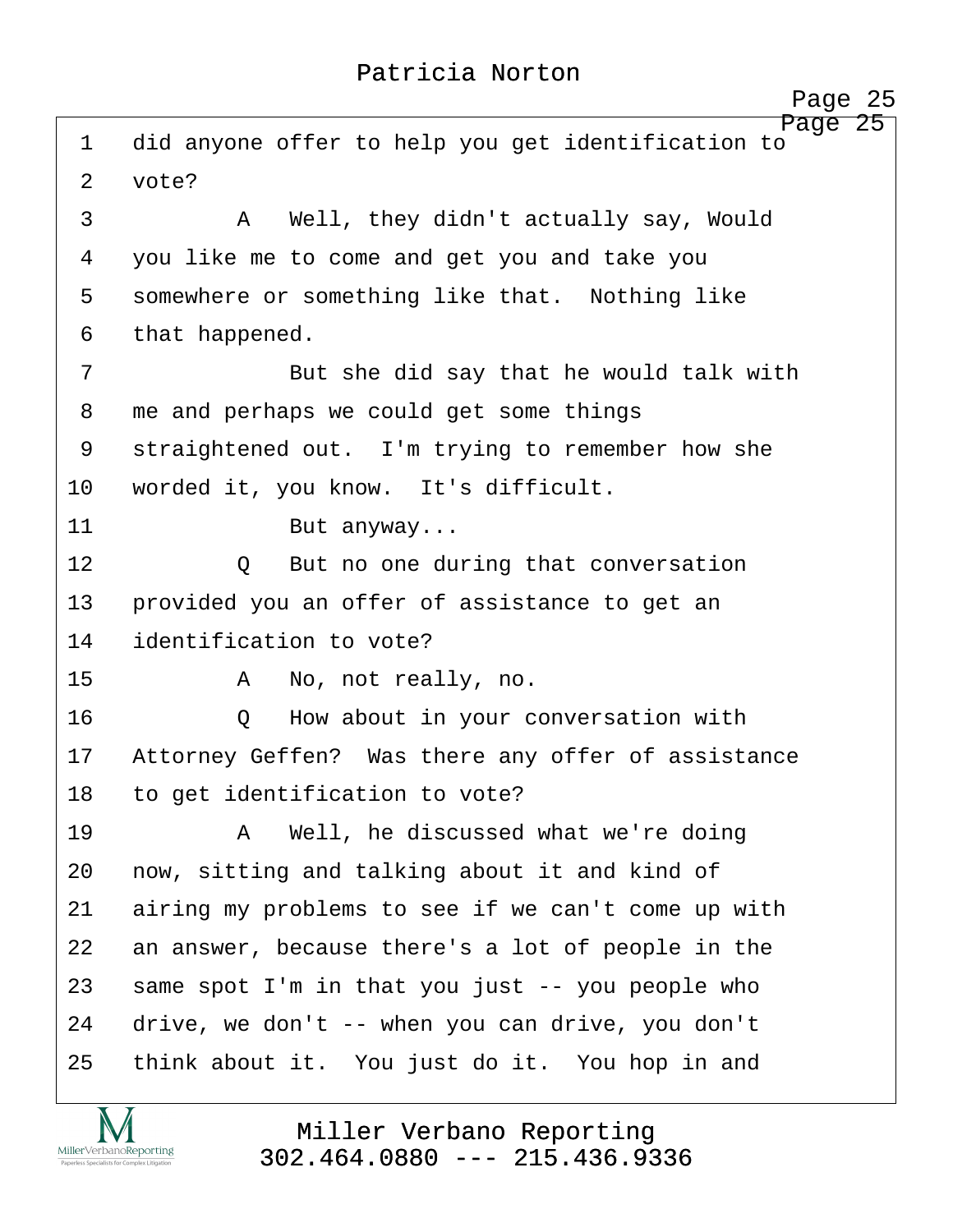http://www.yeslaw.net/help

<span id="page-26-0"></span>Page 26 1 you go. 2 and you don't understand the problems 3 it creates when you can't do that. You hate to be 4 imposing on people. People will say to you, 5 "Anything I can do to help?" But nothing is handy. 6 Nothing is local. We don't have a taxicab. We 7 don't have a bus. I mean, if we had a bus, I 8 wouldn't be able to take a bus, you know. 9 · · · · · · · I have to depend on other 10 people for everything, and I'm a stand-on-your-own 11 kind of guy. And it's very -- it's tough for me to 12 ask people for help, even though I know, if they 13 can, if they're available, they're more than happy 14 to do it. But I hate imposing on people. 15· · · · · ·Q· ·So you have opportunities for people to 16 help you, like your sons and --17· · · · · ·A· ·Yes. 18 · · · · · Q · Hopefully when your daughter-in-law 19 heals up, she'll be able to help you as well; 20 correct?  $21$  a Yes. 22 0 At any time during your conversations 23 with your involvement in this lawsuit as a witness, 24 did anybody offer you assistance to help get an ID? 25· · · · · ·A· ·Well, I assume that that's what our

> Miller Verbano Reporting [302.464.0880 --- 215.436.9336](http://www.miller-verbano.com)

MillerVerbanoReporting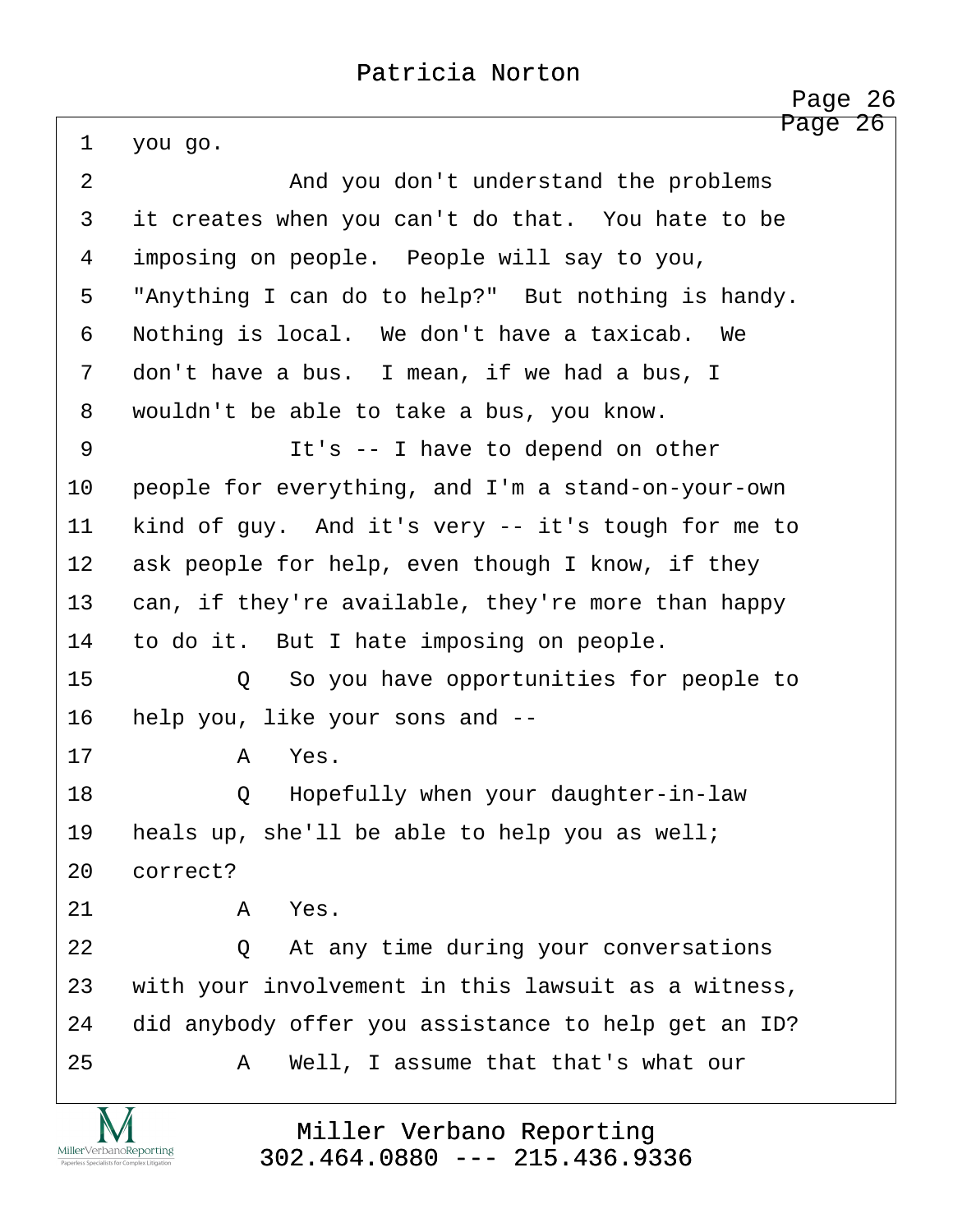Page 27

http://www.yeslaw.net/help

<span id="page-27-0"></span>Page 27 1 meeting today is, to help me be able to get aimed 2 in the right direction. I mean, nobody actually 3 has come to me and said, Oh, it's simple. All you 4 have to do is thus and so. Nobody has done that, ·5· ·no. ·6· · · · · ·Q· ·What's your understanding of why you're 7 testifying today? ·8· · · · · ·A· ·Well, hopefully to makes things easier 9 for everybody that has this type of a problem, to 10 make it more accessible. I mean, when you're on TV 11 telling me I need to have a voter ID, tell me right 12 then and there where to go and how to get it. That 13 would be helpful. 14 The I knew exactly where -- I mean, we 15 went to PennDOT, but that was a suggestion from my 16 friends. "Why don't we try going there?" We 17 weren't even sure that it was possible. 18 Q And did any of that information come 19 out to you in your conversations with Attorney 20 Geffen or the woman who called you in advance of 21 Attorney Geffen about where to go, about what to do 22 to get an ID, about how they could help you?  $23$   $A$   $No.$ 24 · 20 Ms. Norton, what is the furthest you 25 travel from your home here in Womelsdorf?

> Miller Verbano Reporting [302.464.0880 --- 215.436.9336](http://www.miller-verbano.com)

MillerVerbanoReporting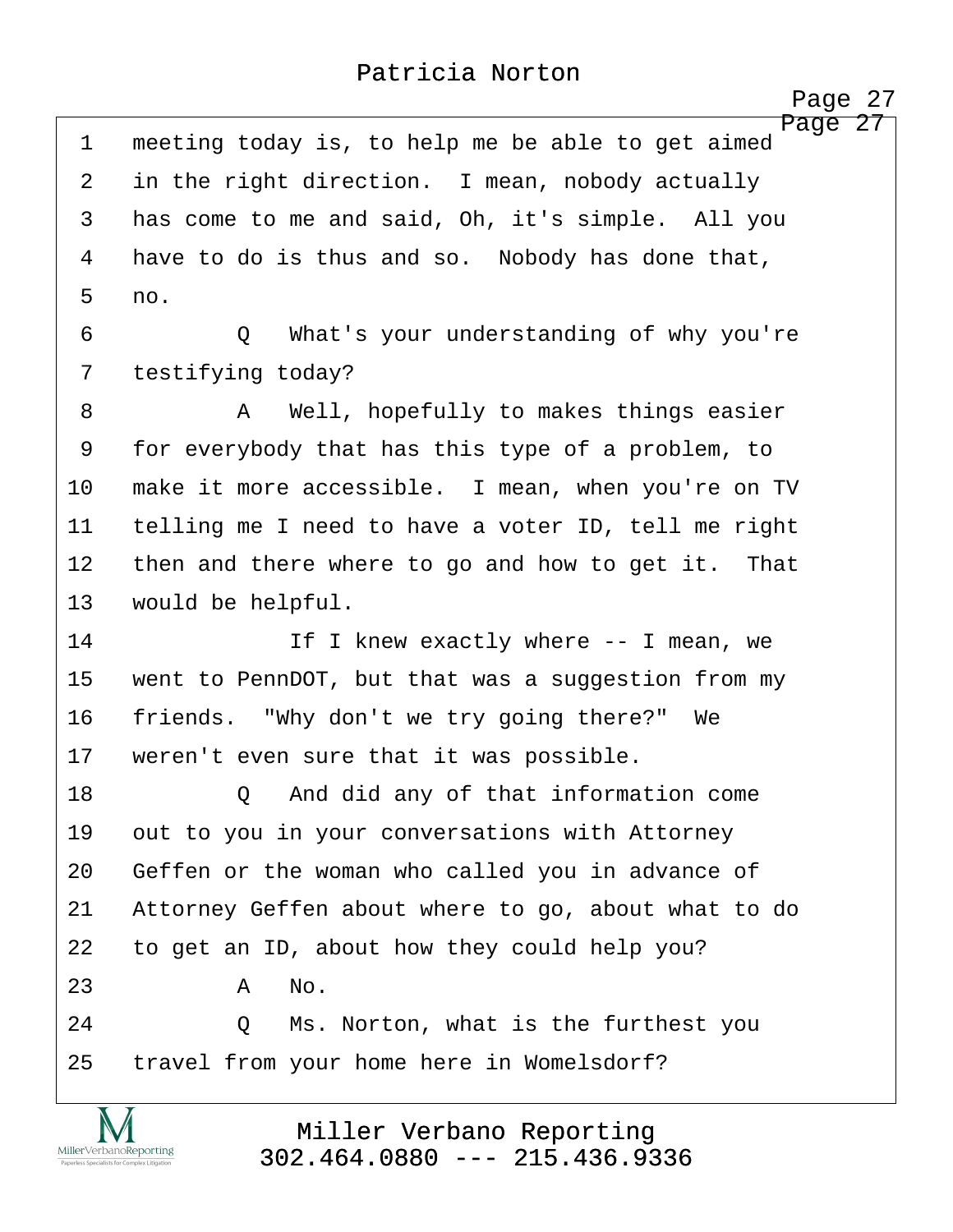<span id="page-28-0"></span>

|                | Page 28                                             |
|----------------|-----------------------------------------------------|
| $\mathbf 1$    | Page 28<br>To the doctor's, which is at the --<br>Α |
| $\overline{2}$ | basically at the Reading Hospital. So that's 15,    |
| $\mathsf{3}$   | 20 miles, whatever it is.                           |
| 4              | And how long does that take you to get<br>$\circ$   |
| 5              | there?                                              |
| 6              | Three quarters of an hour to an hour,<br>Α          |
| 7              | depending on the traffic.                           |
| 8              | Okay. So is it fair to say you don't<br>Q           |
| 9              | have any problem traveling in a car for an hour?    |
| 10             | I have problems, because it's very<br>A             |
| 11             | painful for me to sit. And pain really rules your   |
| 12             | life, you know. So -- but I get there.              |
| 13             | You can do it, is what you're telling<br>Q          |
| 14             | me?                                                 |
| 15             | Now, during the course of your day, do              |
| 16             | you have to stand up with your walker?              |
| 17             | Yes.<br>A                                           |
| 18             | Or do you predominantly stay in your<br>Q           |
| 19             | wheelchair for the course of the day?               |
| 20             | Mostly I scoot around in my chair.<br>A             |
| 21             | What are the ages of your sons?<br>Q                |
| 22             | 40 and 50.<br>Α                                     |
| 23             | And you said you had a<br>Q                         |
| 24             | step-granddaughter and a granddaughter; is that     |
| 25             | correct?                                            |
|                |                                                     |

IVI MillerVerbanoReporting Paperless Specialists for Complex Litigation

Miller Verbano Reporting [302.464.0880 --- 215.436.9336](http://www.miller-verbano.com)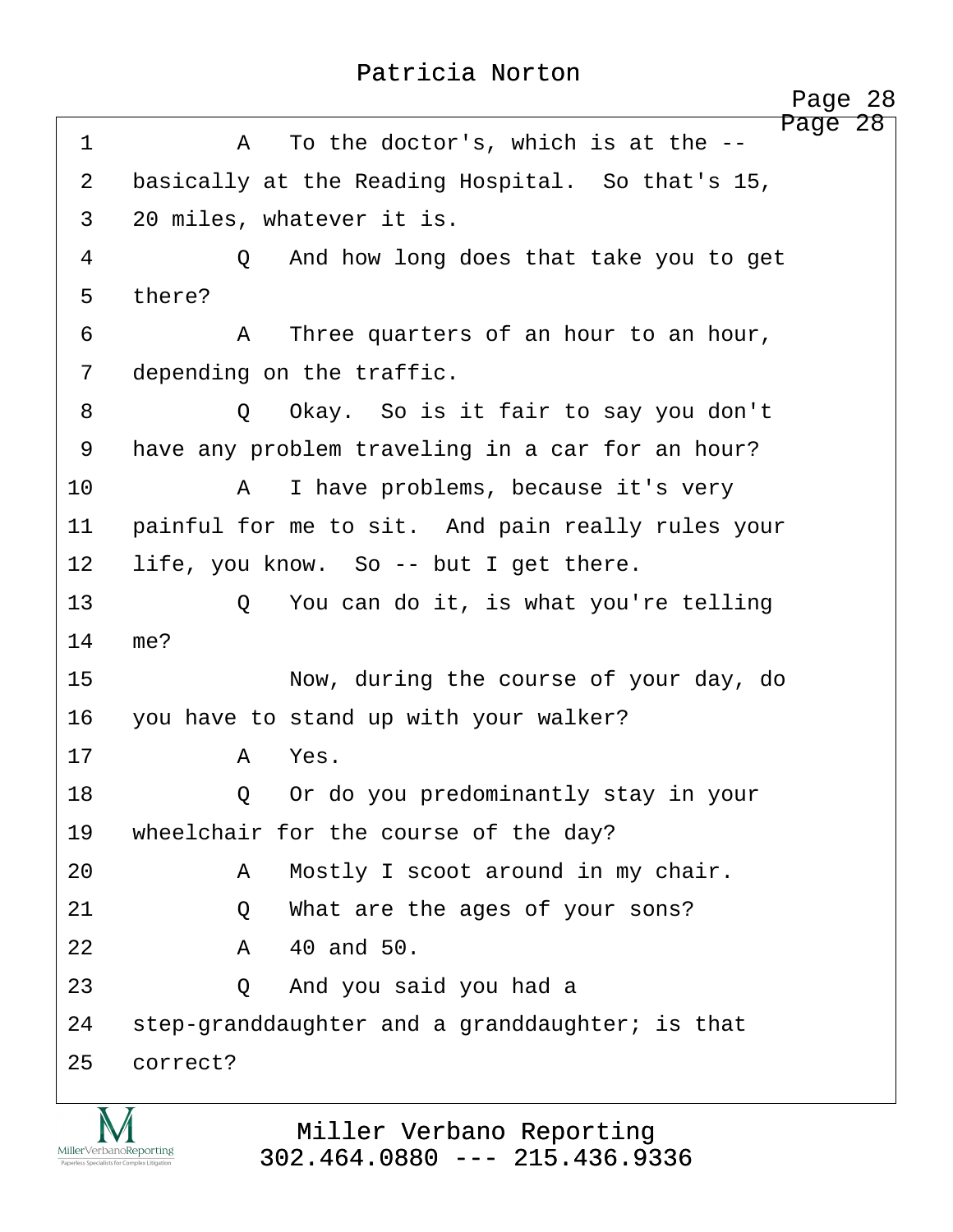<span id="page-29-0"></span>Page 29 ·1· · · · · ·A· ·Yes. 2 0 Okay. And what are their ages? ·3· · · · · ·A· ·Well, my granddaughter is 25.· And I'm 4 qoing to guess at the step-granddaughter. I'm 5 going to guess that she's probably 35. ·6· · · · · ·Q· ·Do they live local as well? ·7· · · · · ·A· ·At this point in time, I have no idea 8 where my granddaughter lives. My 9 step-granddaughter lives in Womelsdorf. 10 0 And does she drive? 11· · · · · ·A· ·Yes. 12 0 And does she ever offer to drive you 13 around and take you places? 14· · · · · ·A· ·No. 15· · · · · ·Q· ·How come? 16· · · · · ·A· ·She's got three girls, and she works. 17 And the girls are all -- you know, there is dance 18 classes. There's this, that, and the other thing. 19· · · · · ·Q· ·Oh, I know.· I know.· I have a son and 20 a daughter that I cart around myself. 21· · · · · ·A· ·So you know you spend half your life in 22 a vehicle. 23 · 20 · So the last time you attempted to go --24 excuse me. Strike that. 25 The last time you went to PennDOT was Page 29

Miller Verbano Reporting [302.464.0880 --- 215.436.9336](http://www.miller-verbano.com)

MillerVerbanoReporting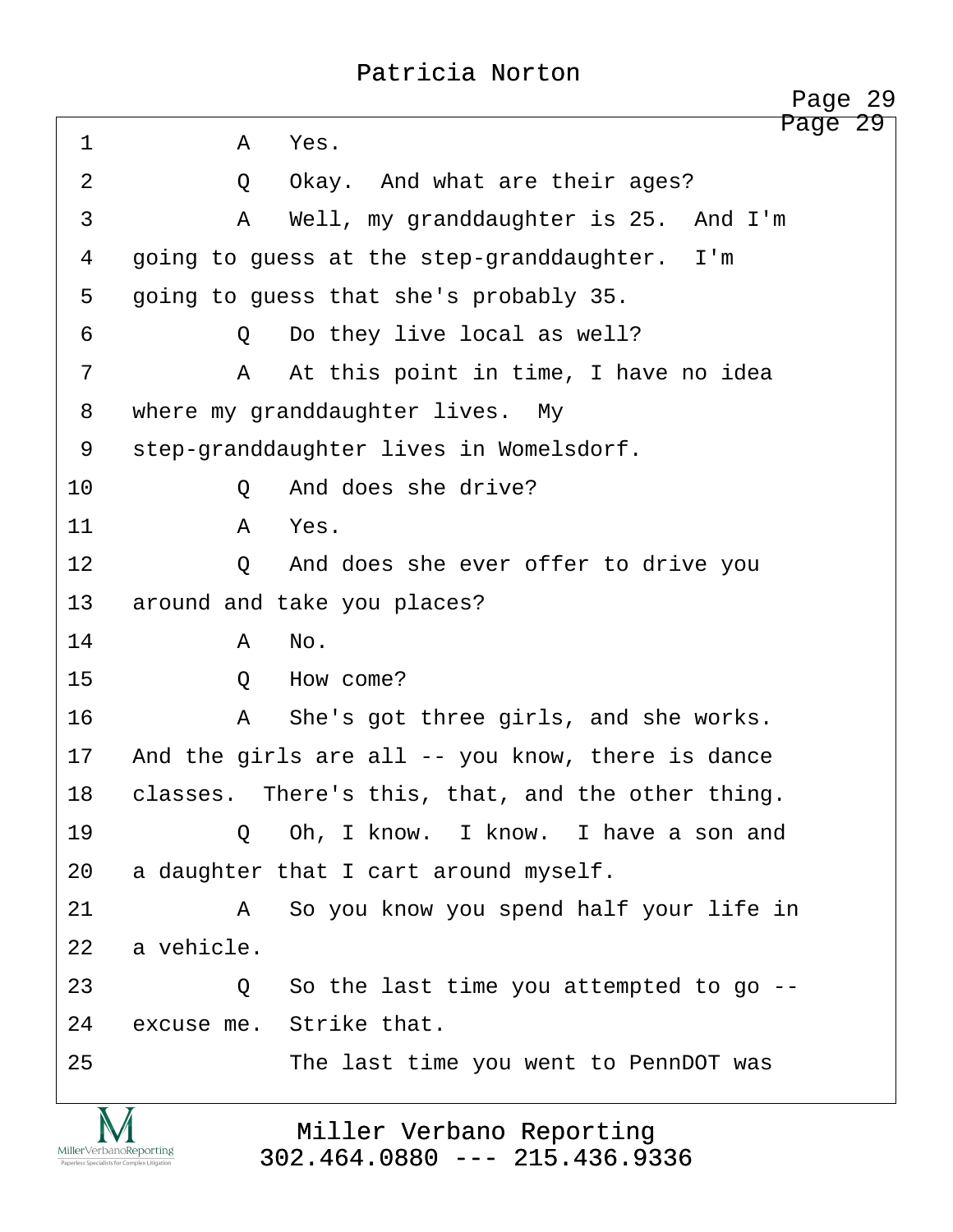<span id="page-30-0"></span>

|                   |                |         | Page 30                                                     |
|-------------------|----------------|---------|-------------------------------------------------------------|
| $\mathbf{1}$      |                |         | Page 30<br>in late October of 2012; is that correct, ma'am? |
| $\overline{2}$    |                | A       | Yes.                                                        |
| 3                 |                | Q       | And you went to the Shillington                             |
| 4                 |                |         | driver's licensing center?                                  |
| 5                 |                | A       | Yes.                                                        |
| 6                 |                | $\circ$ | Have you made any efforts since that                        |
| 7                 |                |         | time to go back and try and get an identification           |
| 8                 | card to vote?  |         |                                                             |
| 9                 |                | A       | No, I have not. Would you like to know                      |
| 10                | the reason?    |         |                                                             |
| 11                |                | Q       | Let me ask you another question.                            |
| $12 \overline{)}$ |                | A       | Okay.                                                       |
| 13                |                | Q       | Have you ever called PennDOT to see if                      |
| 14                |                |         | you can get special accommodations for your pain            |
| 15                |                |         | and because you're in a wheelchair now?                     |
| 16                |                | A       | No, I haven't.                                              |
| 17                |                | Q       | Have you ever called PennDOT to ask                         |
| 18                |                |         | them if you could send information through the mail         |
| 19                |                |         | so that you didn't have to travel to a driver's             |
| 20                |                |         | licensing center and get --                                 |
| 21                |                | Α       | No, I haven't done that. I assume you                       |
| 22                |                |         | have to be there if you're $-$ you have to get a            |
| 23                | picture taken. |         |                                                             |
| 24                |                | Q       | Are you willing to do that, ma'am?                          |
| 25                |                | A       | Well, I was there thinking that's what                      |
|                   |                |         |                                                             |
|                   |                |         | Miller Verbano Reporting                                    |

Miller Verbano Reporting [302.464.0880 --- 215.436.9336](http://www.miller-verbano.com)

 $\underset{\text{Paperless Specialists for Complex Litigation}}{\text{MillerVerbanoReporting}}$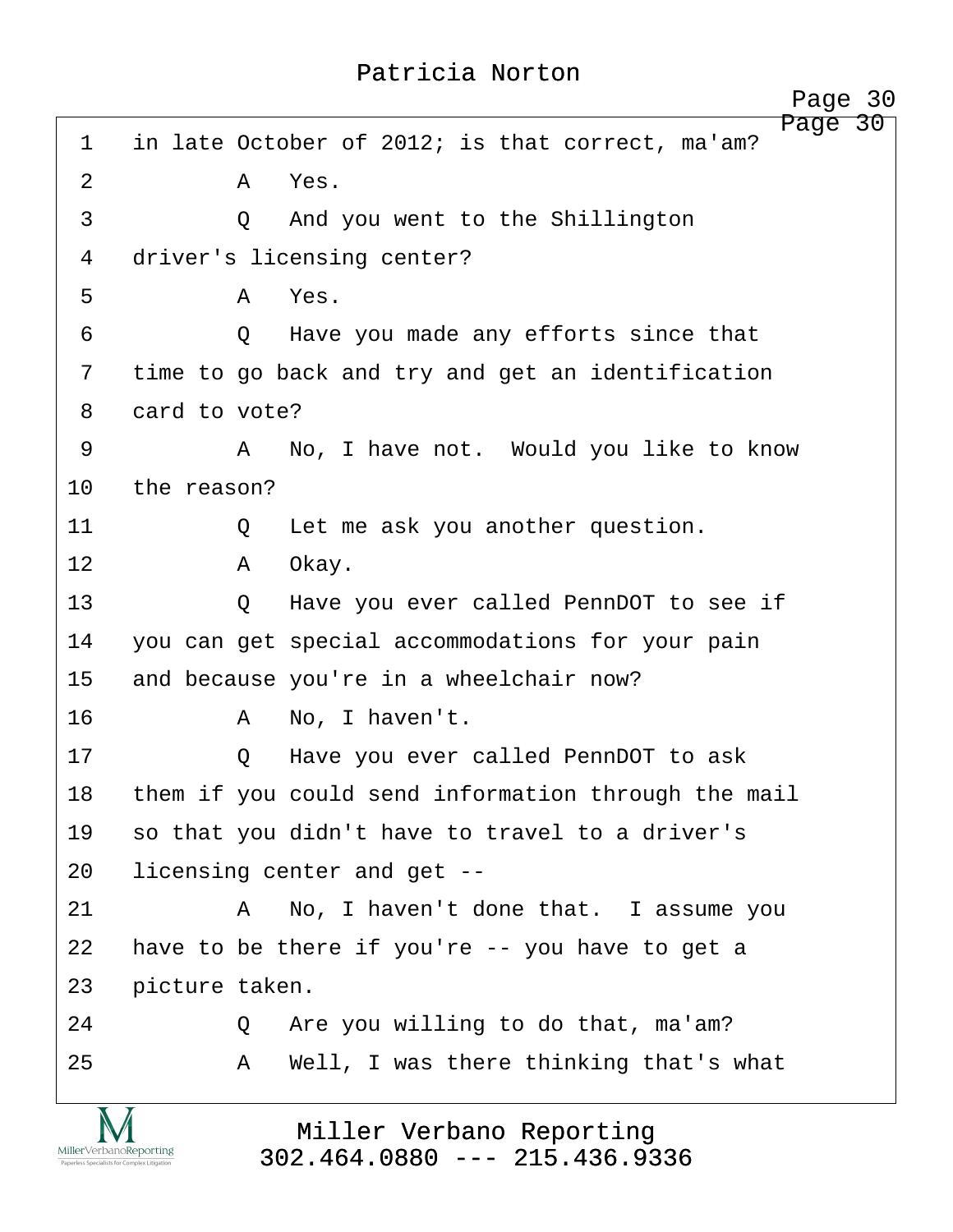<span id="page-31-0"></span>

|             | Page 31                                                       |
|-------------|---------------------------------------------------------------|
| $\mathbf 1$ | Page 31<br>would -- you know, that it was going to -- she was |
| 2           | going to say, "Okay. I'll take your picture.                  |
| 3           | Here's your thing and be on your way." But it                 |
| 4           | didn't pan out that way.                                      |
| 5           | Are you willing to call them back and<br>$\circ$              |
| 6           | see if they could make accommodations for you --              |
| 7           | "they" being PennDOT -- so that you could get an              |
| 8           | identification card to vote?                                  |
| 9           | A Yes. I imagine that's what I'll have                        |
| 10          | to do. But the past -- this past year has been                |
| 11          | very difficult for me. I've had many, many falls.             |
| 12          | And I've in turn had setbacks.                                |
| 13          | When is your next doctor's appointment,<br>Q                  |
| 14          | ma'am?                                                        |
| 15          | I'm sorry?<br>A                                               |
| 16          | When is your next doctor's appointment?<br>Q                  |
| 17          | Well, I was just there in June -- three<br>Α                  |
| 18          | months.                                                       |
| 19          | So would that be September?<br>Q                              |
| 20          | Yes.<br>A                                                     |
| 21          | September? Okay.<br>Q                                         |
| 22          | And do you know how you'll get to your                        |
| 23          | doctor's appointment in September?                            |
| 24          | Probably I'll have to ask my friends<br>Α                     |
| 25          | from Reading to come and get me, because                      |

**IVI**  $\underset{\text{Paperless Specialists for Complex Litigation}}{\text{MillerVerbanoReporting}}$ 

Miller Verbano Reporting [302.464.0880 --- 215.436.9336](http://www.miller-verbano.com)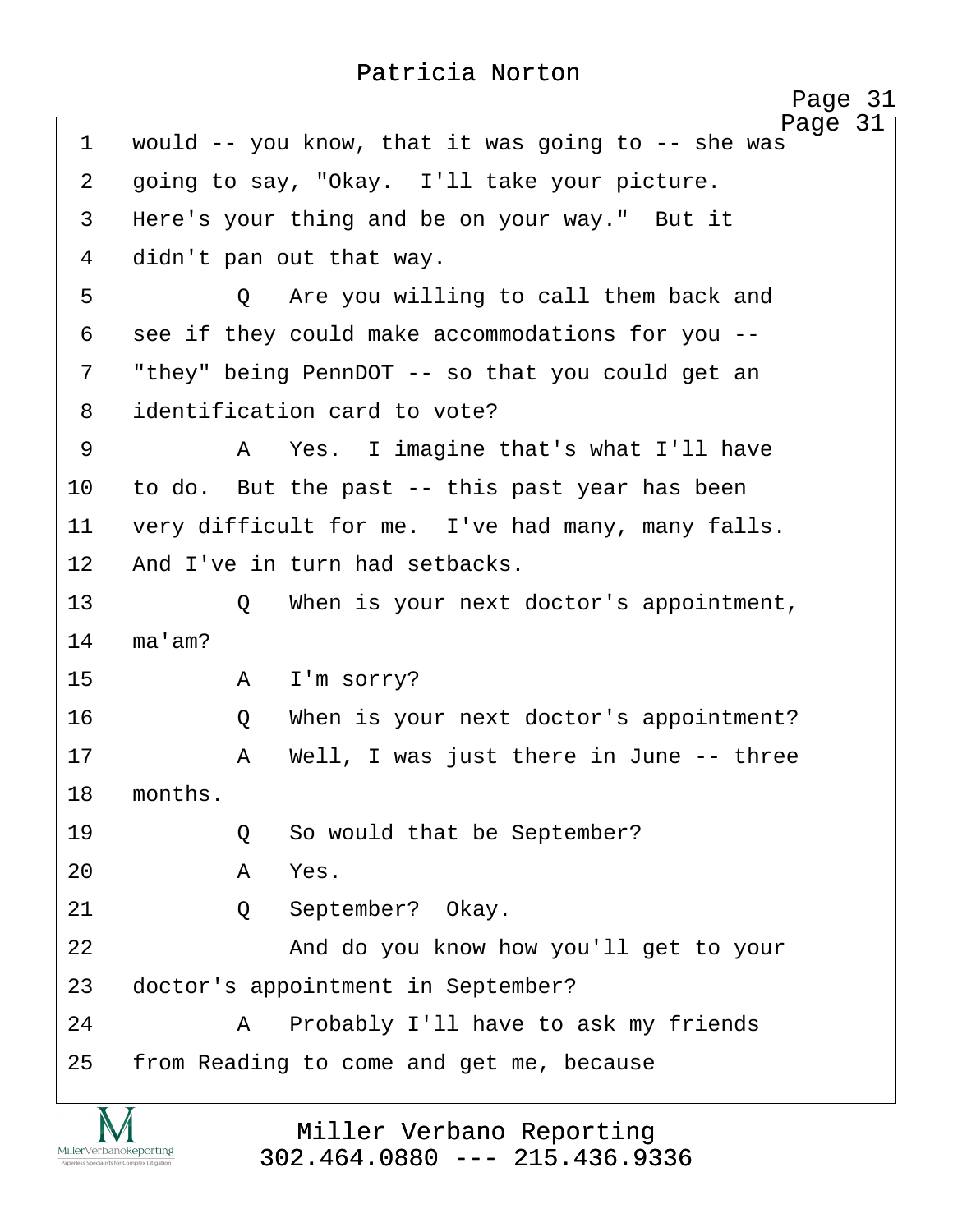<span id="page-32-0"></span>

| 1              | 32<br>Page<br>unfortunately, the boys can't take me because they |
|----------------|------------------------------------------------------------------|
| $\overline{2}$ | work.                                                            |
| 3              | And these are the same friends that<br>$\circ$                   |
| 4              | took you to the Shillington driver licensing                     |
| 5              | center?                                                          |
| 6              | Yes, yes.<br>A                                                   |
| 7              | Okay. Do you think that they would be<br>Q                       |
| 8              | willing to do so again, ma'am?                                   |
| 9              | Yes.<br>A                                                        |
| 10             | Ma'am, has any doctor prohibited you<br>Q                        |
| 11             | from traveling by car?                                           |
| 12             | No.<br>A                                                         |
| 13             | Has any doctor placed any physical<br>$\circ$                    |
| 14             | restrictions on you?                                             |
| 15             | They tell me to do what I can, what<br>A                         |
| 16             | little I can do. Try to keep moving.                             |
| 17             | Is there any -- have they ever advised<br>Q                      |
| 18             | you to not sit for a certain amount of time or not               |
| 19             | stand for a certain amount of time?                              |
| 20             | Oh, yeah, they always tell me that.<br>A                         |
| 21             | You know, it's -- I spend most of my day laying                  |
| 22             | either on the sofa or on my bed, because sitting is              |
| 23             | extremely painful for me. I have rods and pins in                |
| 24             | my back, and it's not really conducive to sitting.               |
| 25             | Ma'am, I want you to take a look at<br>Q                         |
|                |                                                                  |

Miller Verbano Reporting [302.464.0880 --- 215.436.9336](http://www.miller-verbano.com)

**IVI**  $\underset{\text{Paperless Specialists for Complex Litigation}}{\text{MillerVerbanoReporting}}$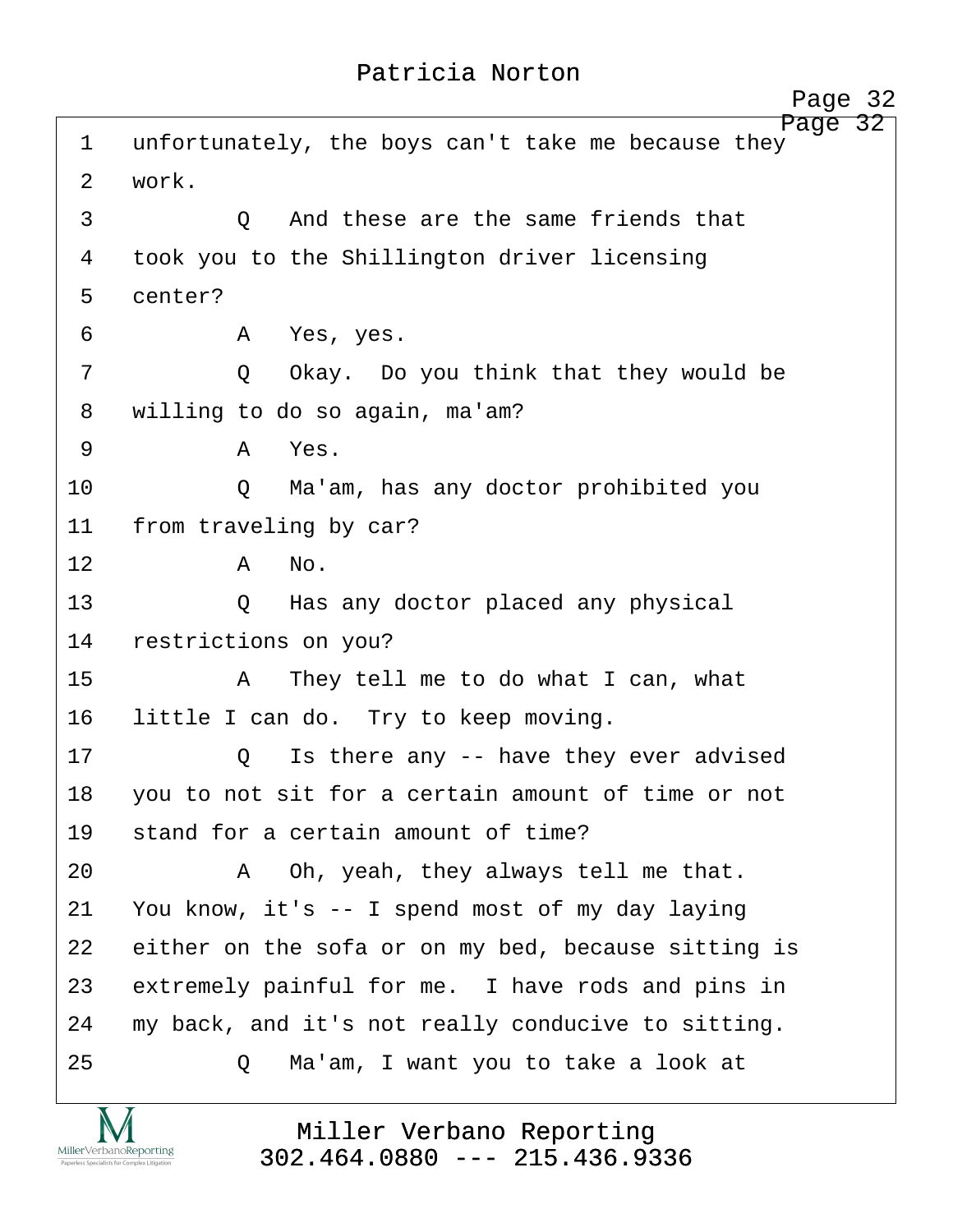<span id="page-33-0"></span>Page 33 1 that document that Attorney Geffen showed to you 2 earlier, which has been previously marked as 3 Vote-2255; and the second page of it has Vote-2256. 4 a statust Is your name on there, ma'am? ·5· · · · · ·A· ·No. ·6· · · · · ·Q· ·Did you ever start to fill it out, 7 assuming this is the document you got when you went 8 to PennDOT in Shillington? ·9· · · · · ·A· ·No, I didn't fill anything out, because 10 we couldn't conclude our business because I didn't 11 have a check or a money order. I only had cash. 12 So I didn't bother filling the paperwork out. 13· · · · · ·Q· ·So is it fair to say that none of the 14 writing on the document is yours? 15· · · · · ·A· ·Correct. 16· · · · · ·Q· ·Do you know whose it is? 17· · · · · ·A· ·I have no idea. 18 MR. SCHMIDT: I have nothing further, 19 ma'am. Thank you very much. 20 **· · · · · · · · THE WITNESS:** You're welcome. 21· · · · · · · · · ·REDIRECT EXAMINATION 22 BY MR. GEFFEN: 23 **23** 23 **2 1** have just a few questions to follow 24 up on some of the things Mr. Schmidt discussed. 25 · · · · · · · At one point Mr. Schmidt asked you a

> Miller Verbano Reporting [302.464.0880 --- 215.436.9336](http://www.miller-verbano.com)

MillerVerbanoReporting

http://www.yeslaw.net/help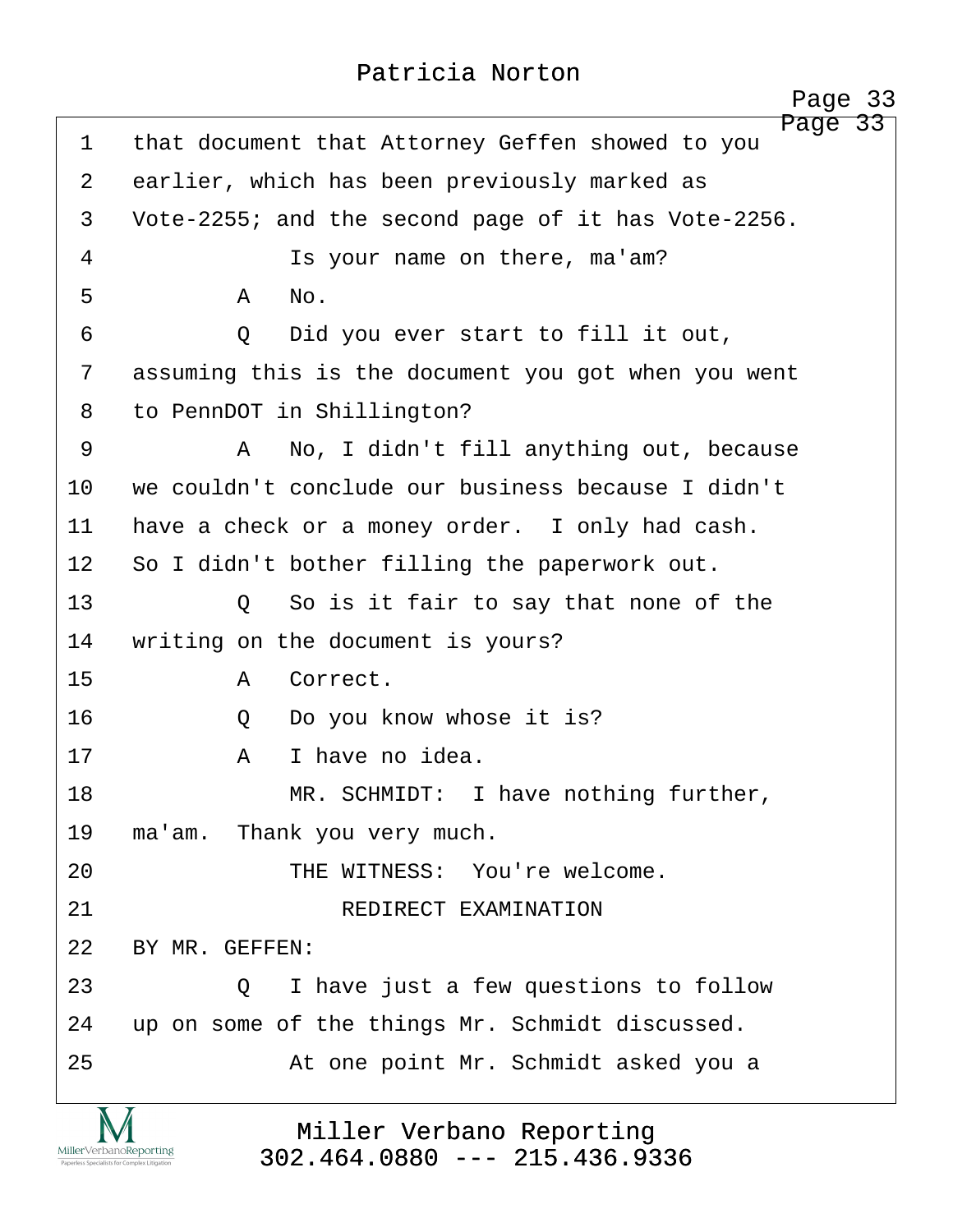<span id="page-34-0"></span>

|                                                                        | Page 34                                                      |
|------------------------------------------------------------------------|--------------------------------------------------------------|
| $\mathbf 1$                                                            | Page 34<br>question: Why haven't you made another attempt to |
| 2                                                                      | go back to PennDOT? And it sounded like there was            |
| 3                                                                      | something you wanted to say. What is it that you             |
| 4                                                                      | wanted to say?                                               |
| 5                                                                      | I thought I did say it. I've had many<br>A                   |
| 6                                                                      | falls, and I've been set back in my abilities to             |
| 7                                                                      | get in and out.                                              |
| 8                                                                      | And that all happened since the last<br>$\circ$              |
| 9                                                                      | time you went to PennDOT?                                    |
| 10                                                                     | Yes.<br>A                                                    |
| 11                                                                     | Okay. And you mentioned a three-month<br>$\circ$             |
| 12                                                                     | doctor appointment. Do you regularly visit the               |
| 13                                                                     | doctor once every three months? Is that how I                |
| 14                                                                     | should take that?                                            |
| 15                                                                     | Yes. That's my back doctor.<br>A                             |
| 16                                                                     | And are there other doctors you go to<br>Q                   |
| 17                                                                     | on a regular basis?                                          |
| 18                                                                     | A My family doctor, whatever you want to                     |
| 19                                                                     | call him.                                                    |
| 20                                                                     | Okay. How do you feel after you get<br>$\circ$               |
| 21                                                                     | home from one of those doctor's appointments?                |
| 22                                                                     | Totally wiped out, exhausted, in pain.<br>A                  |
| 23                                                                     | You come in the door; you grab your pills and you            |
| 24                                                                     | crash and burn.                                              |
| 25                                                                     | And how often when you have one of<br>Q                      |
| MillerVerbanoReporting<br>Paperless Specialists for Complex Litigation | Miller Verbano Reporting<br>$302.464.0880$ --- 215.436.9336  |

http://www.yeslaw.net/help

yeslaw.net/help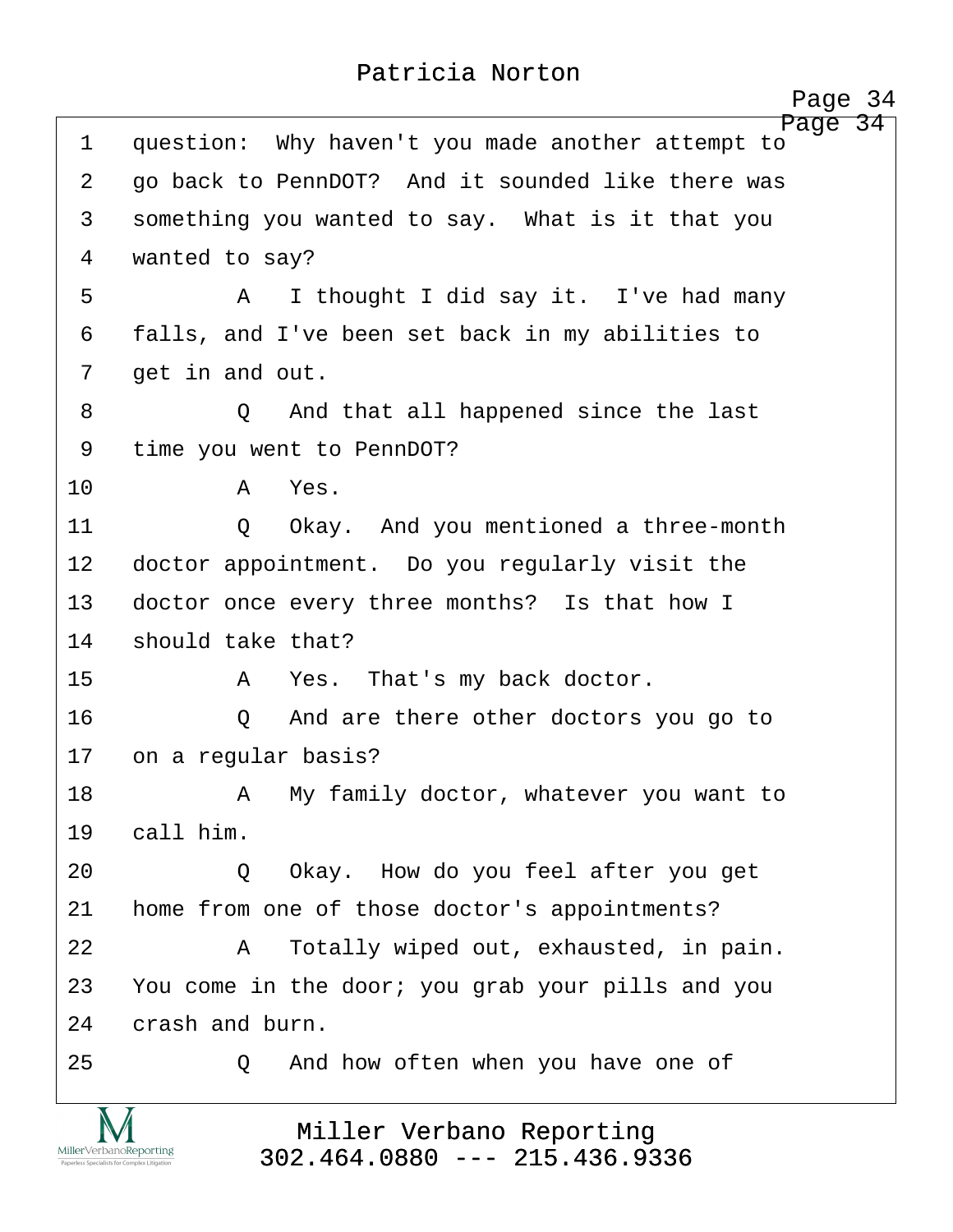<span id="page-35-0"></span>Page 35 1 those doctor's appointments do you tack on an 2 additional errand while you're out and about? ·3· · · · · ·A· ·Very rarely.· It's like, let's get 4 there and get home as fast as we can. ·5· · · · · ·Q· ·Okay.· And -- ·6· · · · · ·A· ·I didn't even do -- I know nobody 7 cares, but I didn't do one bit of Christmas 8 shopping, not one. Because I just -- I'm just not 9 up to it. 10· · · · · ·Q· ·I understand. 11 **11** The last thing I wanted to ask you 12 about, Mr. Schmidt asked you: Did you know whose 13 writing was on this form, this exhibit that we 14 showed you? 15· · · · · · · ·Do you know that -- do you know the 16 name of any of the PennDOT personnel you spoke with 17 that day? 18 **MR. SCHMIDT:** Objection to the form of 19 the question; assumes facts not on the record. 20· · · · · · · ·MR. GEFFEN:· I asked her whether she  $21$  knows any  $-$ - I'll ask her this question. 22 BY MR. GEFFEN: 23· · · · · ·Q· ·When you went to PennDOT in November or 24 October of last year, did you catch the names of 25 any of the PennDOT personnel you spoke with? Page 35

> Miller Verbano Reporting [302.464.0880 --- 215.436.9336](http://www.miller-verbano.com)

MillerVerbanoReporting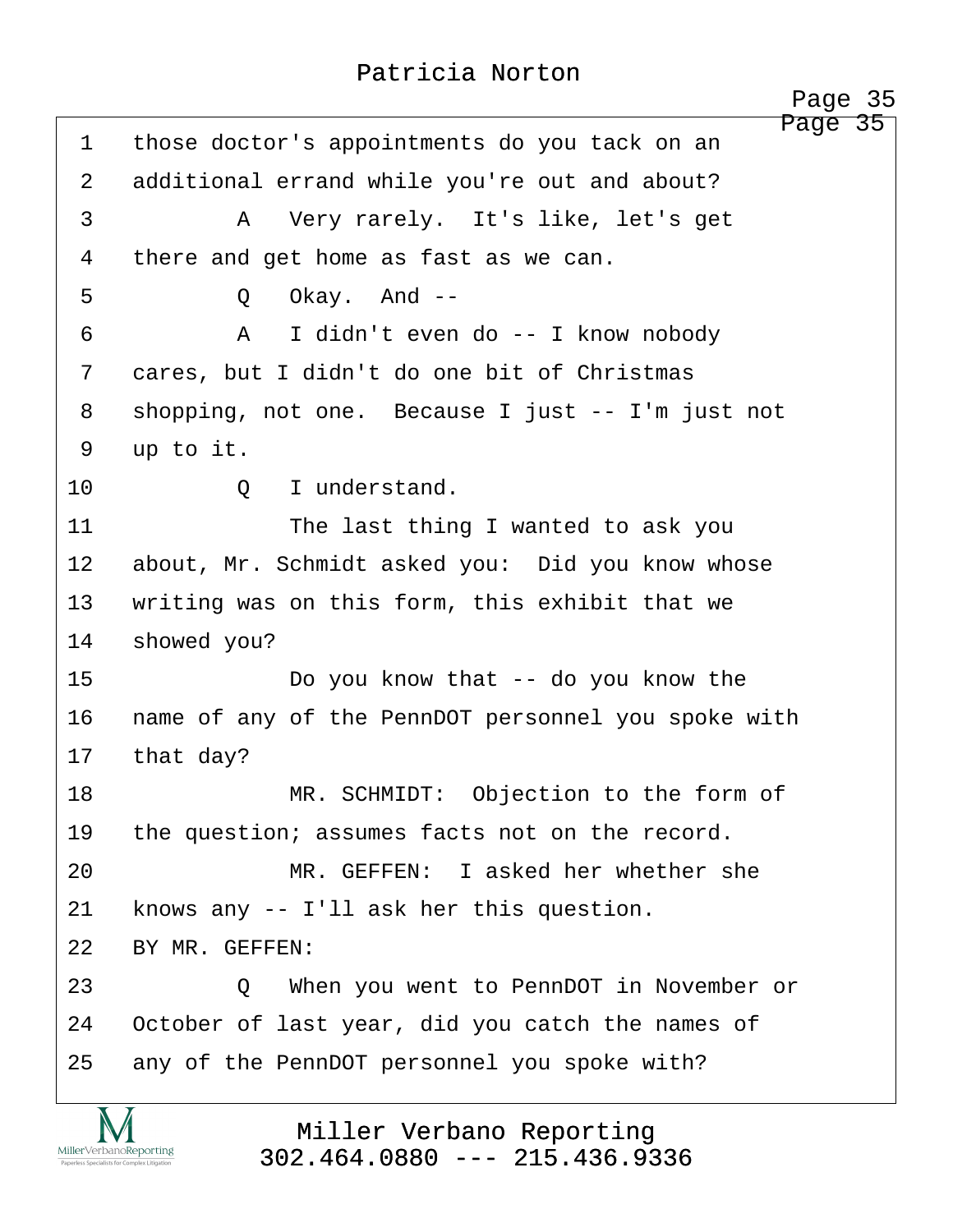<span id="page-36-0"></span>Page 36 ·1· · · · · ·A· ·No.· I don't think she bothered 2 introducing herself. You knew who she was. She 3 · said, "Next." You went up and you told her what 4 you wanted, and that was the end of our business. 5 · · · · · Q · Okay. And who gave you this form that 6 we've been looking at? ·7· · · · · ·A· ·The lady who was -- said "next." ·8· · · · · ·Q· ·And who wrote these circles and X on 9 this form? 10· · · · · ·A· ·She did. 11· · · · · ·Q· ·Okay.· But you don't know her name? 12· · · · · ·A· ·No, I have no idea what her name was. 13 · · · · · Q · Okay. I have no more questions. 14· · · · · ·A· ·Okay. 15· · · · · · · · · ·RECROSS-EXAMINATION 16 BY MR. SCHMIDT: 17· · · · · ·Q· ·Ms. Norton, just one question.· Did you 18 see her make these marks on the form? 19· · · · · ·A· ·Yes, I did. 20 MR. SCHMIDT: Okay. No further 21 questions. Thank you very much. 22 THE WITNESS: You're welcome. 23· · · · · · · ·THE VIDEOGRAPHER:· This concludes the 24 videotaped deposition of Patricia Norton. Time on 25 video is 15:07.

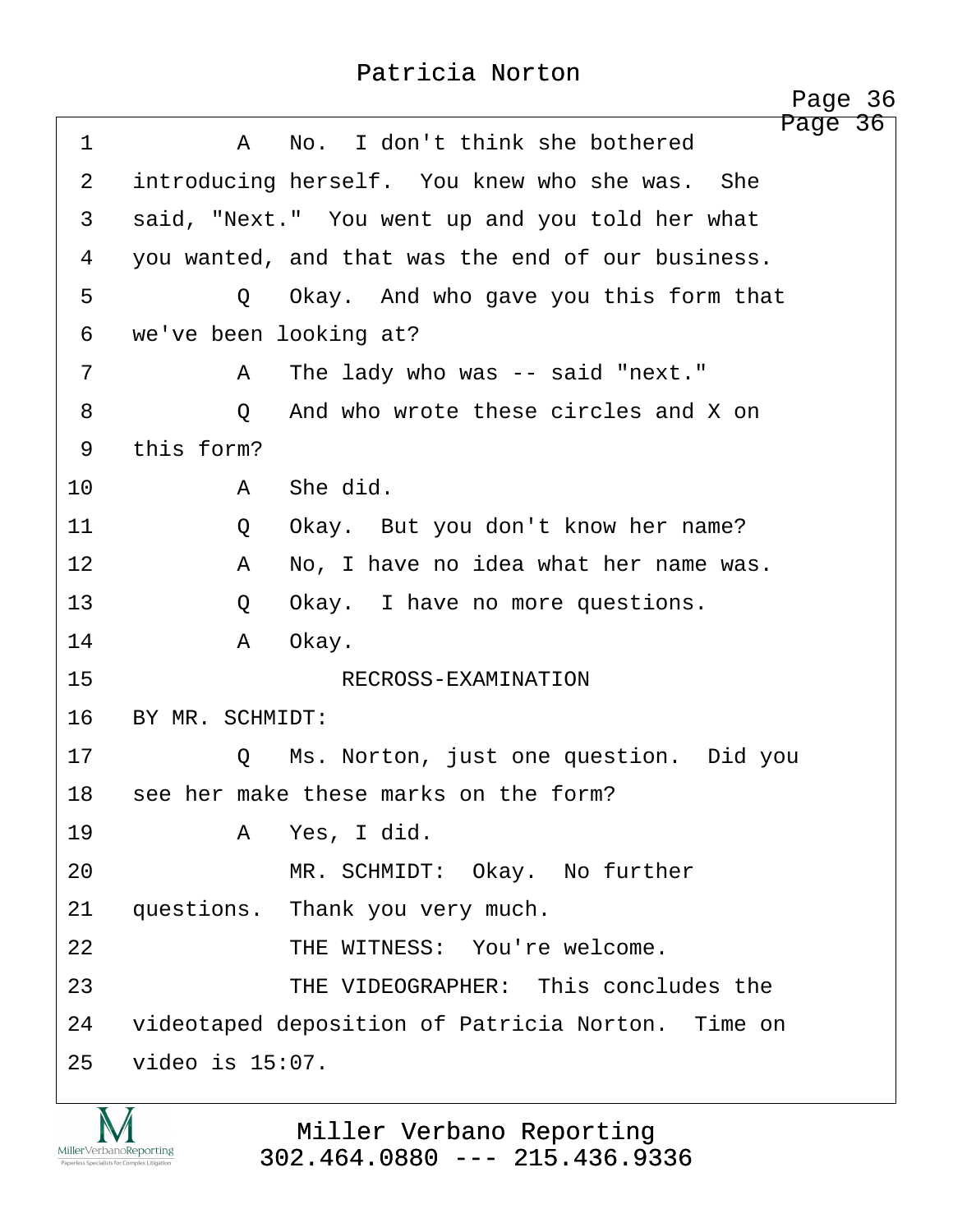|                                                                        |                                  | Page 37 |  |
|------------------------------------------------------------------------|----------------------------------|---------|--|
| $\mathbf 1$                                                            | (Videotaped deposition concluded | Page 37 |  |
| $\overline{a}$                                                         | at 15:07 p.m.)                   |         |  |
| $\mathfrak{Z}$                                                         |                                  |         |  |
| $\overline{4}$                                                         |                                  |         |  |
| 5                                                                      |                                  |         |  |
| $\sqrt{6}$                                                             |                                  |         |  |
| $\overline{7}$                                                         |                                  |         |  |
| $\,8\,$                                                                |                                  |         |  |
| $\overline{9}$                                                         |                                  |         |  |
| $10\,$                                                                 |                                  |         |  |
| $11$                                                                   |                                  |         |  |
| $12\,$                                                                 |                                  |         |  |
| $13$                                                                   |                                  |         |  |
| 14                                                                     |                                  |         |  |
| $15\,$                                                                 |                                  |         |  |
| 16                                                                     |                                  |         |  |
| $17$                                                                   |                                  |         |  |
| $18\,$                                                                 |                                  |         |  |
| 19                                                                     |                                  |         |  |
| 20                                                                     |                                  |         |  |
| 21                                                                     |                                  |         |  |
| 22                                                                     |                                  |         |  |
| 23                                                                     |                                  |         |  |
| 24                                                                     |                                  |         |  |
| 25                                                                     |                                  |         |  |
|                                                                        | Miller Verbano Reporting         |         |  |
| MillerVerbanoReporting<br>Paperless Specialists for Complex Litigation | $302.464.0880$ --- 215.436.9336  |         |  |

[302.464.0880 --- 215.436.9336](http://www.miller-verbano.com)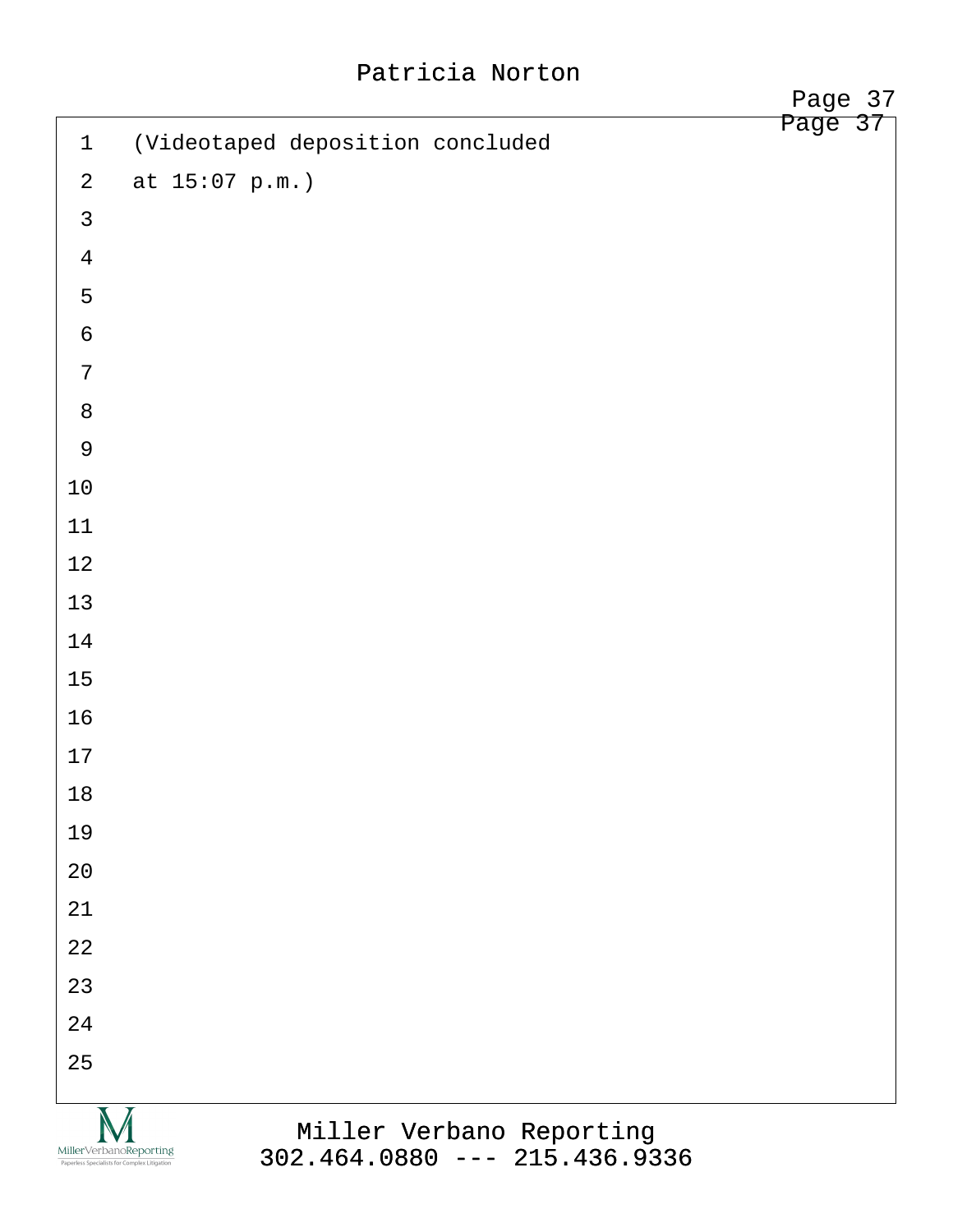|              |                                                                                                                                       | <u>- 0.90</u> |
|--------------|---------------------------------------------------------------------------------------------------------------------------------------|---------------|
| $\mathbf{1}$ | CERTIFICATE OF SHORTHAND REPORTER                                                                                                     | Page 38       |
| 2            |                                                                                                                                       |               |
| 3            | I, Gail Inghram Verbano, Registered                                                                                                   |               |
| 4            | Diplomate Reporter, Certified Realtime Reporter,                                                                                      |               |
| 5            | Certified Shorthand Reporter (CA) and Notary                                                                                          |               |
| 6            | Public, the officer before whom the foregoing                                                                                         |               |
| 7            | proceedings were taken, do hereby certify that the                                                                                    |               |
| 8            | foregoing transcript is a true and correct record                                                                                     |               |
| 9            | of the proceedings; that said proceedings were                                                                                        |               |
| 10           | taken by me stenographically and thereafter reduced                                                                                   |               |
| 11           | to typewriting under my supervision; and that I am                                                                                    |               |
| 12           | neither counsel for, related to, nor employed by                                                                                      |               |
| 13           | any of the parties to this case and have no                                                                                           |               |
| 14           | interest, financial or otherwise, in its outcome.                                                                                     |               |
| 15           |                                                                                                                                       |               |
| 16           |                                                                                                                                       |               |
| 17           | Sail Ingham Verban                                                                                                                    |               |
| 18           | Gail Inghram Verbano, CSR, RDR, CRR                                                                                                   |               |
| 19           | CA-CSR No. 8635                                                                                                                       |               |
| 20           |                                                                                                                                       |               |
| 21           |                                                                                                                                       |               |
| 22           |                                                                                                                                       |               |
| 23           |                                                                                                                                       |               |
| 24           |                                                                                                                                       |               |
| 25           |                                                                                                                                       |               |
|              | Miller Verbano Reporting<br>MillerVerbanoReporting<br>$302.464.0880$ --- 215.436.9336<br>Paperless Specialists for Complex Litigation |               |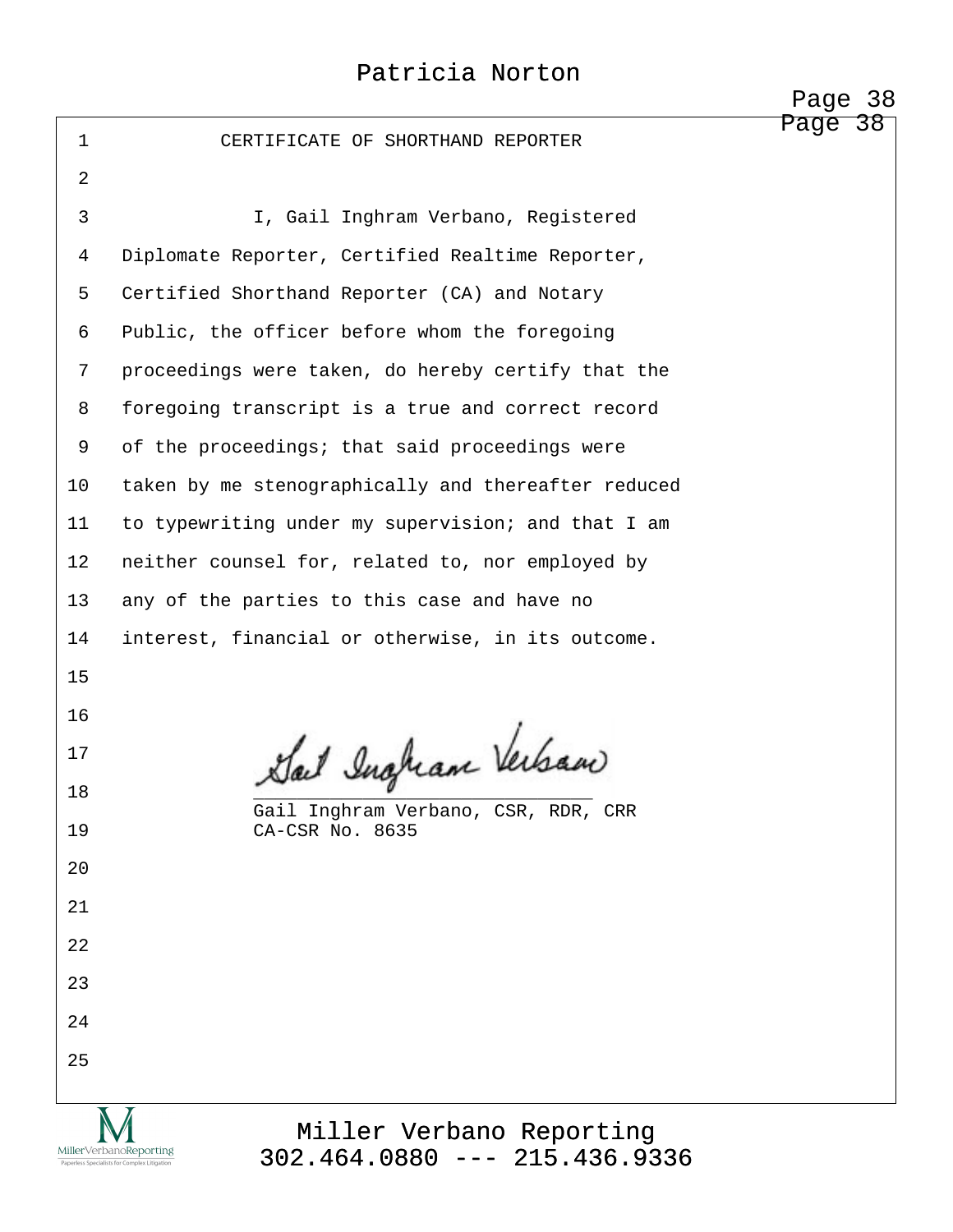# Index: \$13.50..business

|                       |                               | appointments 16:4,5 34:21 35:1                |
|-----------------------|-------------------------------|-----------------------------------------------|
| \$                    | 7                             | asserted 11:6                                 |
| \$13.50 18:22         | 75 5:12,13                    | assistance 25:13,17 26:24                     |
|                       | 7:00 17:6                     | <b>assume</b> 26:25 30:21                     |
| 1                     |                               | assumes 35:19                                 |
| 13.50 21:12           | 9                             | assuming 33:7                                 |
| 14:33 9:9             | 9 16:24                       | attempt 34:1                                  |
| 14:34 10:5            | 94 21:10                      | attempted 29:23                               |
| 15 15:11 28:2         | 95 13:25                      | attend 8:15                                   |
| 15:07 36:25           |                               | Attorney 24:22 25:17 27:19,21 33:1            |
| 1995 14:2             | A                             | в                                             |
|                       | abilities 34:6                |                                               |
| $\mathbf{2}$          | <b>absentee</b> 8:6 10:9,14   | <b>back</b> 10:4 13:25 18:7,8 19:11 21:10,    |
| 20 15:11 28:3         | accept 19:5                   | 22 22:4,11 30:7 31:5 32:24 34:2,6,15          |
| 2012 10:23 14:13 30:1 | <b>access</b> 22:18           | <b>bad</b> 17:11<br><b>ballot</b> 8:7 10:9,14 |
| 25 29:3               | accessible 27:10              | barriers 7:5,10                               |
| 27 4:14               | accommodations 30:14 31:6     | basically 14:23 17:6 21:17 28:2               |
|                       | active 13:20,24               | basis $34:17$                                 |
| 3                     | additional 35:2               | bed 17:16,18 32:22                            |
| 35 29:5               | address 4:3                   | beginning 14:18                               |
| 3:00 17:7             | advance 27:20                 | <b>Berks</b> 4:15,20                          |
|                       | advantage 23:8                | <b>bit</b> 35:7                               |
| 4                     | advertisements 20:18,21       | <b>block</b> 6:11 7:1                         |
| 40 28:22              | advised 32:17                 | borough 6:23 7:2,22 8:11 10:17 12:2           |
| 4130 19:17            | afternoon 4:10 23:15          | bother $33:12$                                |
| 45 15:3               | ages 28:21 29:2               | bothered 36:1                                 |
| 48 10:19              | aimed $27:1$                  | boy $6:1$                                     |
| 4:30 16:23            | $airing$ 25:21                | <b>boys</b> 32:1                              |
|                       | allowed 13:13                 | <b>bring 11:16</b>                            |
| $5\phantom{.0}$       | Alloys 16:14 17:5             | <b>building</b> 6:22,25 7:1,4,13              |
| 5 16:23               | amount 32:18,19               | <b>burn</b> 34:24                             |
| 50 28:22              | anymore 22:25                 | <b>bus</b> 26:7,8                             |
| 56 19:15              | apparently 24:16              | <b>business</b> 33:10 36:4                    |
|                       | appointment 31:13,16,23 34:12 |                                               |

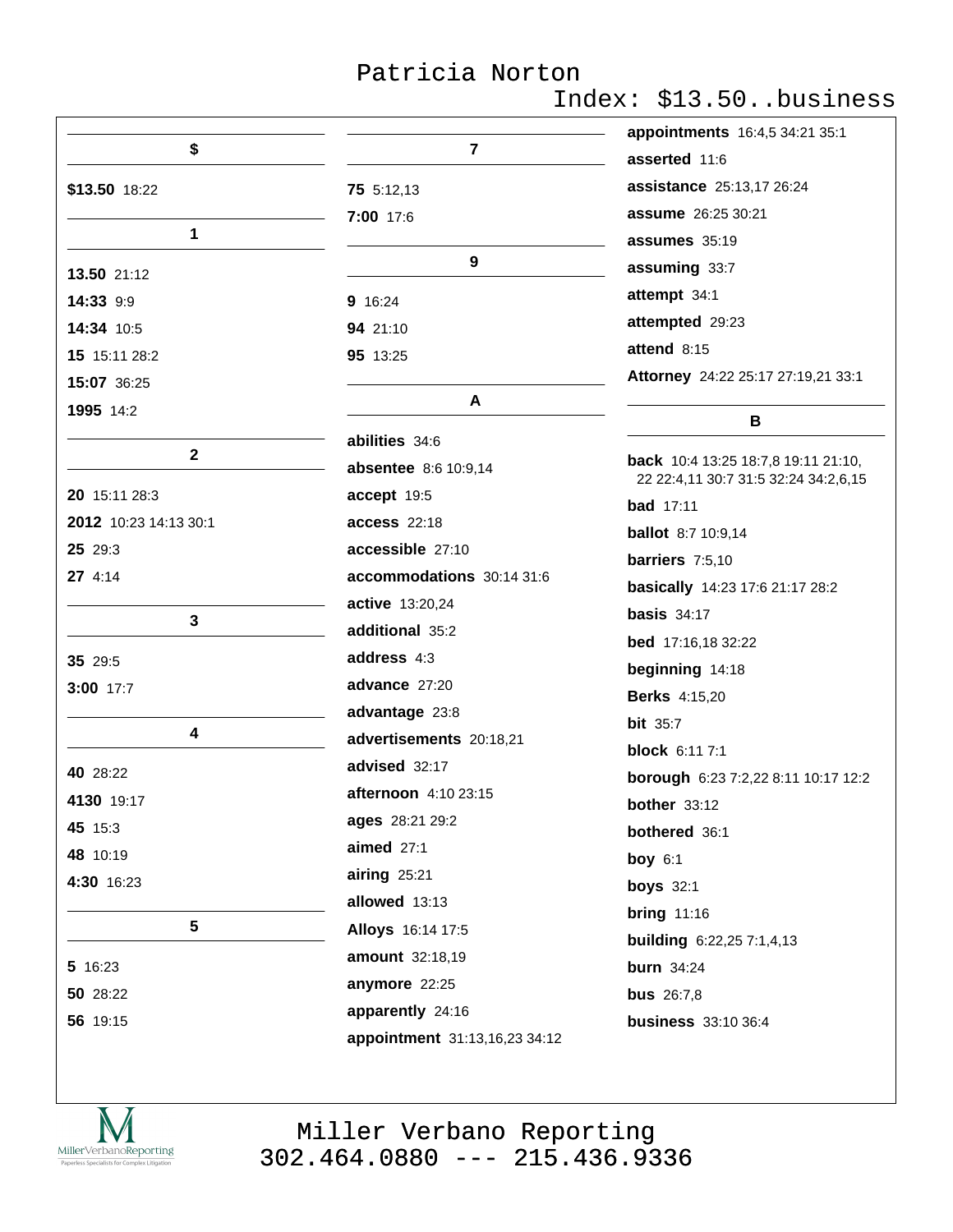cab 5:11

 $\mathbf{C}$ 

call 11:25 16:7 23:24 31:5 34:19 called 6:22 21:2 27:20 30:13,17 caption 4:2 car 6:12 18:4,15 28:9 32:11 card 18:20 20:4,8 21:3,12 31:8 care 17:9 cares 35:7 cart 29:20 case  $4:2$ cash 19:1,4,5 33:11 **catch** 35:24 center 30:4,20 32:5 chair 28:20 check 19:2 33:11 Christmas 35.7 circled 18:21 circles 19:24 36:8 classes 29:18 clerk 21:11 close 18:5 conclude 33:10 concludes 36:23 conducive 32:24 Congratulations 6:2 constantly 17:16 construction 16:19.21 conversation 24:13,25 25:12,16 conversations 26:22 27:19 corner 6:20,25 7:24 13:7 correct 18:13 20:1.13 24:24 26:20 28:25 30:1 33:15

cost 21:12

counsel 4:4 counted 10:13 **County 4:15,21** court 4:4 crash  $34:24$ creates 26:3 **CROSS-EXAMINATION 23:13** cushion 18:8

#### D

dance  $29.17$ daughter 29:20 daughter-in-law 26:18 day 6:6 17:3 22:12,14 28:15,19 32:21  $35:17$ declaration 8:15 Department 21:3 depend 26:9 depending 15:4 28:7 deposition 36:24 describe 9:19 destination 17:1 differently 10:8 difficult 24:17 25:10 31:11 difficulty 22:3 23:25 24:15 **DIRECT 4:7** direction 27:2 disabilities 13:14 disability 8:16 discussed 23:25 25:19 33:24 disqualified 21:6 doctor 22:12 32:10,13 34:12,13,15, 18 doctor's 28:1 31:13,16,23 34:21 35:1 doctors  $34:16$ 

#### Index: cab..fact

**doctors' 16:3.4** document 19:14,16,18 33:1,7,14 door 18:6 34:23 double-sided 19:16 **dozen** 14:25 drive 6:12 7:23 13:13.14 25:24 29:10.  $12$ driver 32:4 driver's 13:10,18,20,24 30:4,19 driving 6:24 19:10 21:5 drove 17:20 21:8 drug  $5:12$ 

#### E

earlier 16:8 33:2 easier 27:8 effect 12:17 efforts 30:6 election 8:10,14,23 9:2 10:24 14:12, 15 elections 20:25 employed 16:10 encounter 8:3 end 14:17 19:8 36:4 entail 19:9 errand  $35:2$ examination 4:7 23:12 33:21 **excuse** 29:24 exhausted 34:22 exhibit 19:17 35:13 expedite 10:1 extremely 32:23

F.

fact 9:25

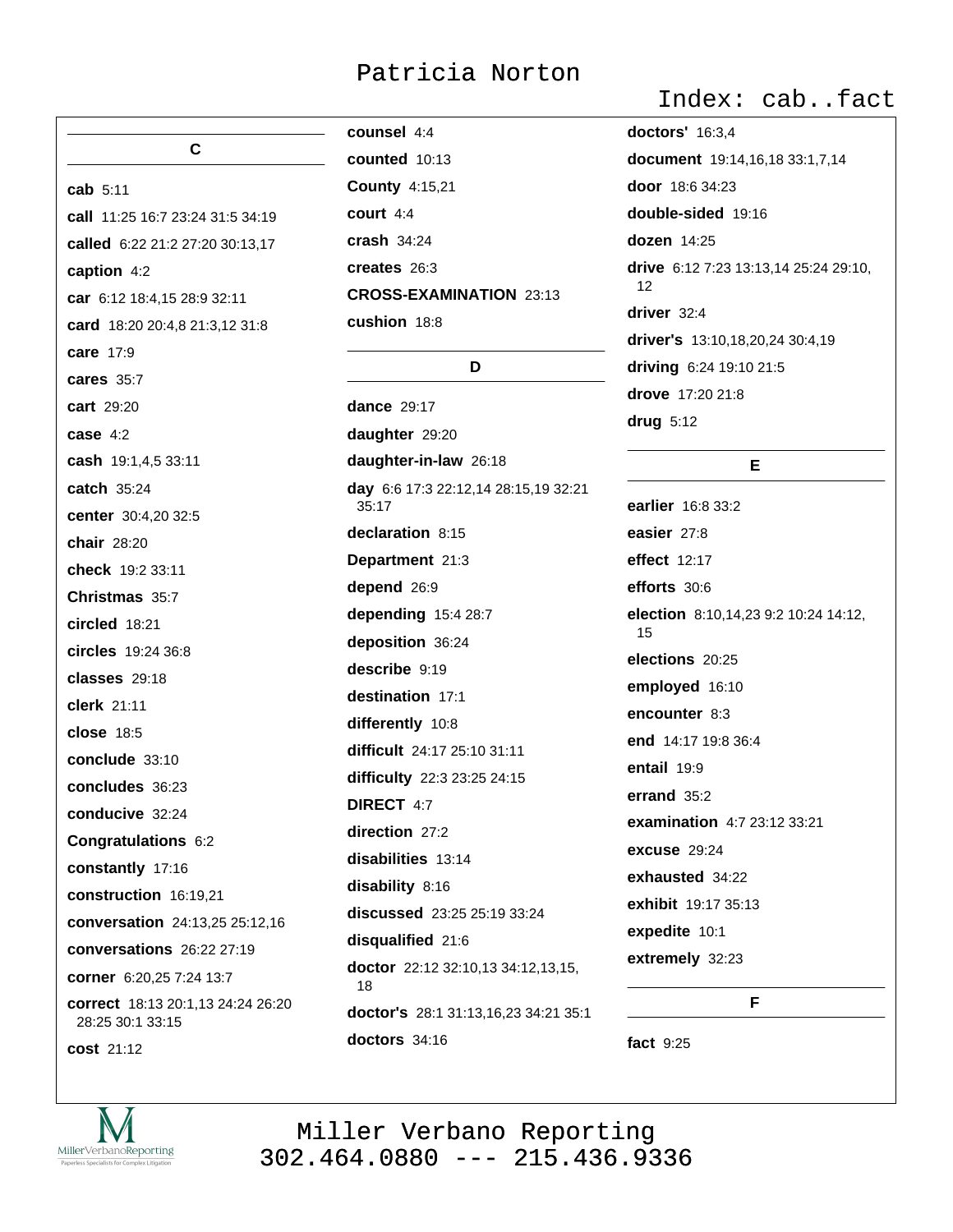facts 35:19 fair 28:8 33:13 falls  $31 \cdot 11 \cdot 34 \cdot 6$ familiar 10:20 family 4:25 17:8 34:18 fast 35:4 faulty 17:12 feel 10:7 13:6 21:25 34:20 feeling 21:19 feet 5:12,13 fill 33:6,9 filling  $33:12$ follow 33:23 follow-up 23:16 form 7:7 8:17 19:21 35:13,18 36:5,9, 18 free 18:24 20:12, 21:15 friends 16:7 17:19 27:16 31:24 32:3 **Front** 4:14 6:20 frustrated 22:8 fully 17:23 furthest 27:24 G

#### gave 36:5

Geffen 4:9 7:11,12 8:19,20,25 9:6,10, 14,23 10:2,6 11:5,9 12:15,20 13:1 23:10 24:22 25:17 27:20,21 33:1,22 35:20.22 girls 5:25 29:16,17 give 17:21,25 23:8 good 4:10 12:6 23:15 government 7:1 grab 34:23 grandchildren 5:20

granddaughter 5:22 28:24 29:3,8

## $<sub>gr</sub>eat$  22:2</sub> great-grandchildren 5:24 qrief  $23:7$ groceries 15:23 grocery 15:22,25 guess 14:23 21:13 22:8,10 29:4,5 guy 26:11

#### Н.

half 6:11 14:25 29:21 hall 6:23 7:2.22 8:11 10:17 12:2 **handed** 18:21 handy  $26:5$ happened 18:17 25:6 34:8 happy 21:16 22:10 26:13 hard 16:16 hate 26:3.14 heals  $26:19$ health  $9:18$ hear 5:17 23:20 heard 20:16 21:2.14 hearsay 11:4 12:14 helper 21:17 22:10 helpful 27:13 hit 5:11 home 4:18 5:15 16:24 17:15 22:1 27:25 34:21 35:4 **Hong 5:11** hop 25:25 horrendous 16:22 hospital 17:15 28:2 hour 28:6,9 hours 16:20,22 17:5 21:24 house 21:21,22

#### Index: facts..lady

| ı                                                                                             |
|-----------------------------------------------------------------------------------------------|
| ID 11:2,15 12:9,12 13:3,9,16 14:5,8<br>15:9 18:20 20:4,8,18 21:3,12 24:1,14<br>26:24 27:11,22 |
| <b>idea</b> 21:4 29:7 33:17 36:12                                                             |
| identification 25:1,14,18 30:7 31:8                                                           |
| <b>identified</b> 4:5 19:17 24:5                                                              |
| <b>illness</b> 8:16,21                                                                        |
| imagine 31:9                                                                                  |
| important 23:1,4                                                                              |
| imposing 26:4,14                                                                              |
| impression 18:23 20:11                                                                        |
| infected 17:13                                                                                |
| information 30:18                                                                             |
| <b>Internet</b> 22:18,20                                                                      |
| intersection 6:25                                                                             |
| introducing 36:2                                                                              |
| involvement 26:23                                                                             |
| J                                                                                             |
| Jersey 17:2                                                                                   |
| <b>June 31:17</b>                                                                             |
| Κ                                                                                             |
| <b>Kevin</b> 23:16                                                                            |
| kind 8:2 12:9,11 13:9 16:12,17,20<br>17:5 18:7 25:20 26:11                                    |

**kinds 23:7** 

knee 17:11.12

knew 27:14 36:2

**Kong 5:11** 

L

lady 18:20 20:3 24:2 36:7

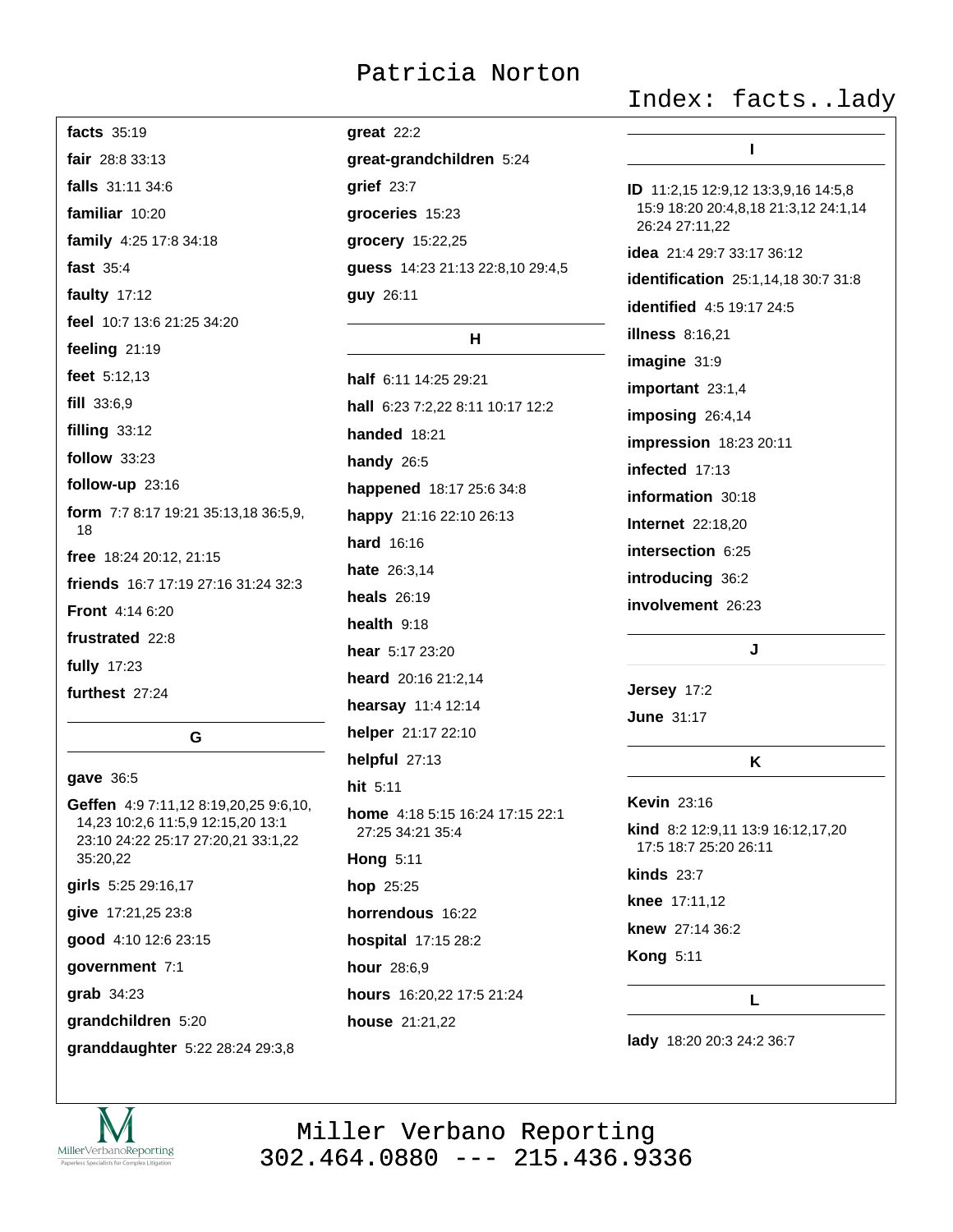make 10:13 27:10 31:6 36:18

#### Index: late..photograph

| <b>late</b> 30:1                     |
|--------------------------------------|
| <b>law</b> 20:18                     |
| lawsuit 23:19,22 26:23               |
| laying 32:21                         |
| leading 8:18,24 9:5                  |
| League 24:9                          |
| learn $13:2$                         |
| <b>leave</b> 16:23 21:18             |
| Lebanon 14:24                        |
| <b>left</b> 21:21 24:23              |
| legal 8:14                           |
| library 22:22                        |
| license 13:10,18,21,24               |
| licensing 30:4,20 32:4               |
| <b>life</b> $4:22$ 23:6 28:12 29:21  |
| $lift$ 18:1                          |
| live 4:13,25 15:13 29:6              |
| lived 4:18,20 10:18                  |
| lives 29:8,9                         |
| living 17:17                         |
| local 29:6                           |
| located 16:15                        |
| <b>location</b> 4:3 14:22 15:2 18:11 |
| long 4:18,20 10:16 14:15 21:20 28:4  |
| longer 22:23                         |
| <b>looked</b> 7:1                    |
| <b>lost</b> 10:15                    |
| <b>lot</b> $17:22$ 22:2 25:22        |
| lower $7:20$                         |
|                                      |

#### M

machine  $7:17$ made 4:1 15:8 20:14 30:6 34:1 mail 10:15 30:18 major  $5:14$ 



**makes** 27:8 mall 19:7.8 man 5:4 24:21 marked 33:2 marks 36:18 married  $4:23$ matter 11:6 12:16 meant 24:16 meeting 27:1 members 17:9 mentioned 15:12,18 17:21 18:10 19:13 20:10 34:11 miles 15:11 28:3 military 5:10 mind 22:11 minutes  $15:3$ moment 5:18 9:7 19:19 money 18:25 19:2,8 33:11 months 17:14 31:18 34:13 morning 16:23 moving 32:16

#### N

names 35:24 Navy 5:4 nearby 5:1 nearest 14:22 needed 13:6 night 16:24 **North 6:20** Norton 4:12,13 23:15 27:24 36:17,24 notice  $6:4$ noticed 5:3 19:24 November 10:23 11:13,20 14:12,18 20:25 35:23

# O

Objection 7:7,9 8:17,24 9:5 11:4 12:14 35:18 occasion 22:15 October 14:17 30:1 35:24 offer 12:21 25:1,13,17 26:24 29:12 office 4:3 18:18 oftentimes 16:22,25 oldest 16:14 opening 4:1 opportunities 26:15 order 19:2,9 33:11 organization 24:9

#### P

pain 17:24 22:2 28:11 30:14 34:22 painful 22:9 28:11 32:23 pan 31:4 paper 18:20,21,22 19:13,21 paperwork 33:12 parties 4:6 passed 5:16 passport 13:5 14:3 past 31:10 Patricia 4:12 36:24 Penndot 14:9,22 15:2 17:20 18:11,18 19:7 22:5 27:15 29:25 30:13,17 31:7 33:8 34:2,9 35:16,23,25 Pennsylvania 4:15 13:17 14:21 people 10:20 11:24 12:1,3 17:25 23:6 24:19 25:22,23 26:4,10,12,14,15 person 9:3 10:8,12 12:22 personnel 35:16,25 photo 11:2,15 13:3,9 photograph 5:4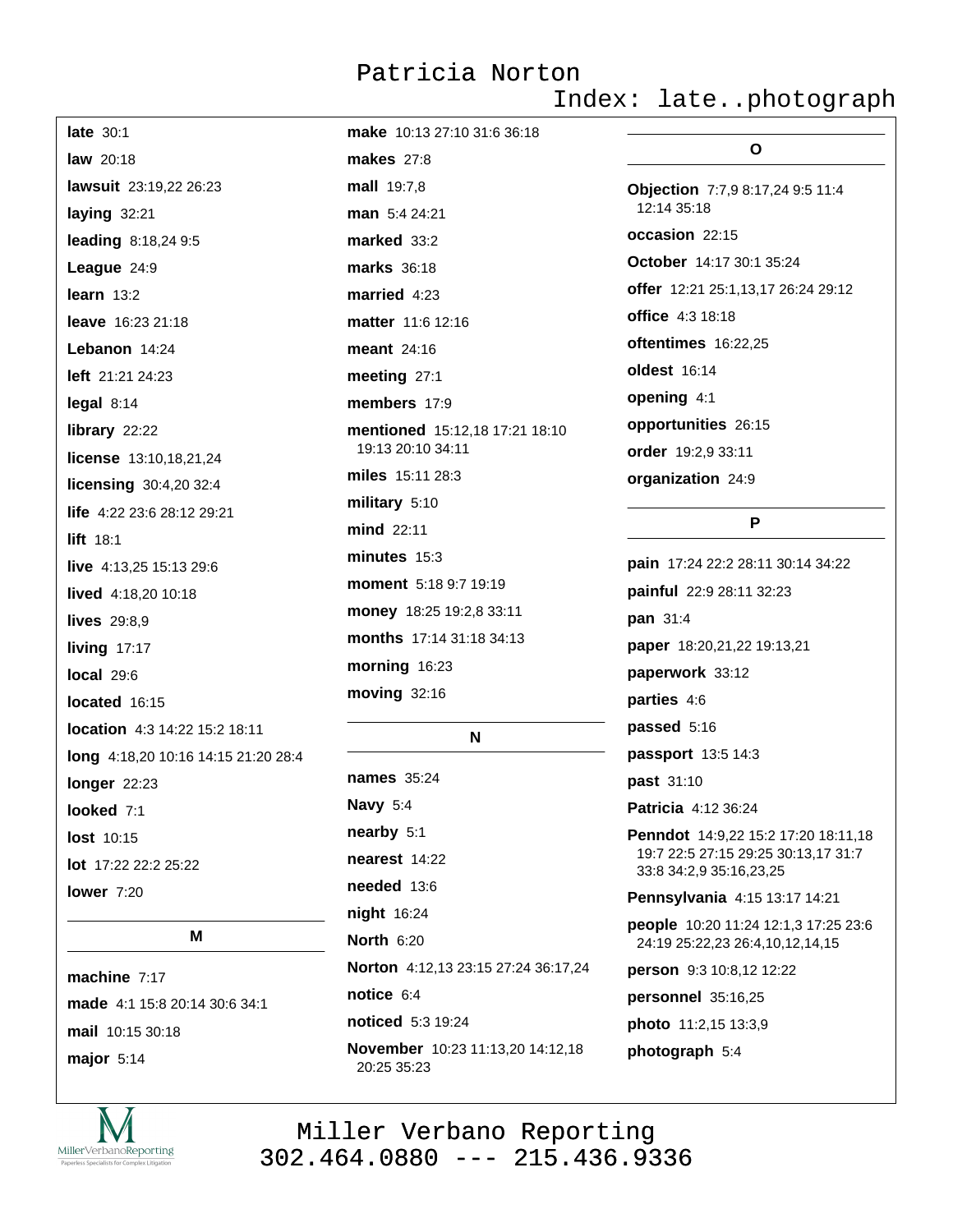Index: physical..spend

20 17:4,8 29:19

sounded 34:2

special 15:8 30:14

**South 4:14** 

spend 32:21

sons 5:2 15:12,16 16:10 26:16 28:21

| <b>physical</b> $8:16$ 13:14 32:13 |                                    |                                                               |
|------------------------------------|------------------------------------|---------------------------------------------------------------|
| physically 8:11                    | R.                                 | S                                                             |
| pick 15:8                          | <b>ramp</b> 7:8,15                 | satisfy 9:16                                                  |
| picture 14:6 30:23 31:2            | rarely 35:3                        | <b>save</b> 9:10                                              |
| piece 19:13                        | Reading 15:7,10 16:9,14 17:4,19    | scheduled 22:13                                               |
| pills 34:23                        | 28:2 31:25                         | <b>Schmidt</b> 7:7,9 8:17,24 9:5,12,17,24                     |
| pins 32:23                         | <b>reason</b> 10:7 30:10           | 11:4,8 12:14,18,24 23:14,16 33:18,<br>24,25 35:12,18 36:16,20 |
| place 6:19 8:3 15:20 17:11         | record 4:5,11 9:6,9,21 10:5 35:19  | <b>scoot</b> 28:20                                            |
| places 17:21,23 29:13              | RECROSS-EXAMINATION 36:15          | <b>seat</b> 18:9                                              |
| pleasant 22:10                     | <b>redirect</b> 23:12 33:21        |                                                               |
| point 11:17 17:10 29:7 33:25       | referring 19:22                    | <b>send</b> 10:14 30:18                                       |
| poll 6:18 12:5                     | registered 6:15                    | September 31:19,21,23                                         |
| polling 6:19 8:3 15:19             | regular 34:17                      | <b>set</b> 34:6                                               |
| possibly 10:14                     | regularly 34:12                    | <b>setbacks</b> 31:12                                         |
| predominantly 28:18                | remember 14:14 20:20 24:3,4,5 25:9 | she'll 26:19                                                  |
| previously 33:2                    | <b>repeat</b> 11:12                | Shillington 14:20 15:2 18:11,18 22:5<br>30:3 32:4 33:8        |
| prior 20:22                        | rephrase 7:10 8:18,19 9:1 12:25    | shopping 35:8                                                 |
| privileges 21:6                    | replaced 17:12                     | <b>shops</b> 15:24                                            |
| problem 28:9                       | reporter 4:4                       | <b>show</b> 19:14                                             |
| problems 25:21 26:2 28:10          | represent 4:6                      | <b>showed</b> 33:1 35:14                                      |
| process 18:14                      | reserve $23:11$                    | sign 8:14 12:4                                                |
| production 19:15                   | respect 23:6                       | simple $27:3$                                                 |
| prohibited 32:10                   | restrictions 32:14                 | single-paged 19:16                                            |
| provided 25:13                     | reverse 5:12                       | <b>sit</b> 18:9 28:11 32:18                                   |
| public 22:22                       | reversed 5:13                      | sitting 6:4 22:3 24:22 25:20 32:22,24                         |
| push 7:25                          | revoked 21:6                       | situation 13:12,16 17:24                                      |
| put 5:12 18:5                      | ride $15:19$                       | smoothly 8:4                                                  |
|                                    | <b>rides</b> 15:15 17:21 18:1      | <b>sofa</b> 32:22                                             |
| Q                                  | Robesonia 16:15                    | son 5:8 7:25 15:19,24 16:6,14,16,18,                          |

**rods** 32:23

**room** 17:17

roughly 21:9 rules 28:11

#### quarters 28:6

question 8:18 9:15 11:10 30:11 34:1 35:19,21 36:17

questions 6:14 13:16 23:11,17 33:23 36:13,21

quickly 5:19

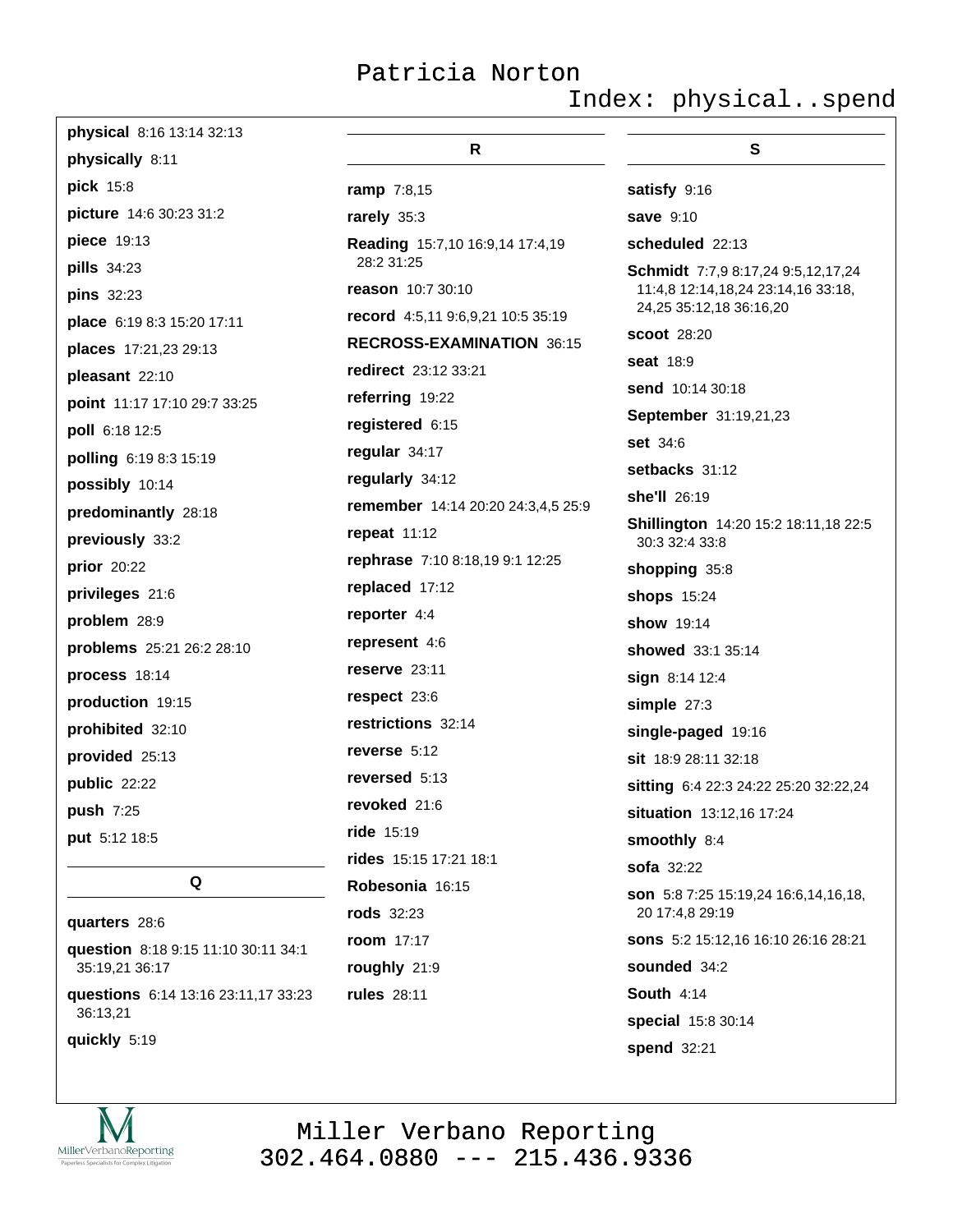Index: spoke..Womelsdorf

Womelsdorf 4:14 6:21 10:18 15:13

| spoke 35:16,25                | talking 12:1 25:20                                                      |                                                                                               |
|-------------------------------|-------------------------------------------------------------------------|-----------------------------------------------------------------------------------------------|
| spot 25:23                    | taxi $5:11$                                                             | U                                                                                             |
| <b>stake</b> 23:5             | taxicab 26:6                                                            | <b>U.S.</b> $14:3$                                                                            |
| stamped 19:14                 | telephone 23:24                                                         | <b>Uh-huh 19:20</b>                                                                           |
| stand 28:16 32:19             | telling 27:11 28:13                                                     | unable $8:15$                                                                                 |
| stand-on-your-own 26:10       | term $7:9$                                                              | understand 9:12 12:24 17:23 26:2                                                              |
| <b>start</b> 33:6             | testify $9:13,20$                                                       | 35:10                                                                                         |
| started 18:25                 | testifying 27:7                                                         | understanding 27:6                                                                            |
| state 4:11 21:3               | testimony 9:22 12:21                                                    | uniform 5:5                                                                                   |
| stated $4:5$                  | thing 29:18 31:3 35:11                                                  | V                                                                                             |
| statement 4:1                 | things 10:1 19:12 22:13 27:8 33:24                                      |                                                                                               |
| status $9:18$                 | thinking 14:24 30:25                                                    | vehicle 18:1 19:10 29:22                                                                      |
| stay 28:18                    | thought 21:13,14 22:11 34:5                                             | versus 10:8                                                                                   |
| <b>step 18:7</b>              | three-month 34:11                                                       | video 9:9 10:5 36:25                                                                          |
| step-granddaughter 5:21 28:24 | Timbuktu 17:2                                                           | visit 20:5 34:12                                                                              |
| 29:4,9<br>steps 7:5           | time $4:29:9,1110:511:113:2314:15$<br>16:1 19:12 21:8 23:11 24:25 26:22 | vote 6:15,17 7:22 8:3,6,11 9:3,17<br>10:12,21,23 11:13 12:10,12 13:4<br>18:20 25:2,14,18 31:8 |
| stepstool 18:6                | 29:7,23,25 30:7 32:18,19 34:9 36:24                                     |                                                                                               |
| store 15:22,25                | times $8:4$                                                             | Vote-2255 19:15 33:3                                                                          |
| straightened 25:9             | today 8:10,13,22,23 9:2 27:1,7                                          | Vote-2256 33:3                                                                                |
| Street 4:14                   | told 13:8 18:19 19:6 21:11 24:18 36:3                                   | <b>voter</b> 20:18 27:11                                                                      |
| <b>Strike 29:24</b>           | total $5:25$                                                            | Voters 24:9                                                                                   |
| stuff 18:21                   | Totally 34:22                                                           | voting 6:15 7:17 10:8,17 23:1                                                                 |
| subsequently 20:7             | tough 26:11                                                             | W                                                                                             |
| suggestion 27:15              | town $6:24$                                                             |                                                                                               |
| surgeries 5:14 17:13          | traffic 15:5 28:7                                                       | wait 8:2,5                                                                                    |
| suspended 21:6                | travel 6:9 27:25 30:19                                                  | walk 17:18                                                                                    |
| swivel 18:9                   | traveling 28:9 32:11                                                    | walker 6:7,10 28:16                                                                           |
| swivels 18:8                  | <b>Trial 19:17</b>                                                      | wanted 34:3,4 35:11 36:4                                                                      |
|                               | trip 15:9 18:15 21:20 22:9                                              | wheelchair 6:4,5 7:6,14,17 18:1,5<br>28:19 30:15                                              |
| T                             | trouble 5:8                                                             | widow $4:24$                                                                                  |
| tack 35:1                     | truth 11:6 12:16,22                                                     | wife 17:10                                                                                    |
| takes $15:3$                  | turn 31:12                                                              | wiped $34:22$                                                                                 |
| talk 24:21 25:7               | TV 20:16 21:15 27:10                                                    | woman $27:20$                                                                                 |
|                               |                                                                         |                                                                                               |

talked 24:2



Miller Verbano Reporting<br>302.464.0880 --- 215.436.9336

type 27:9

types  $13:3$